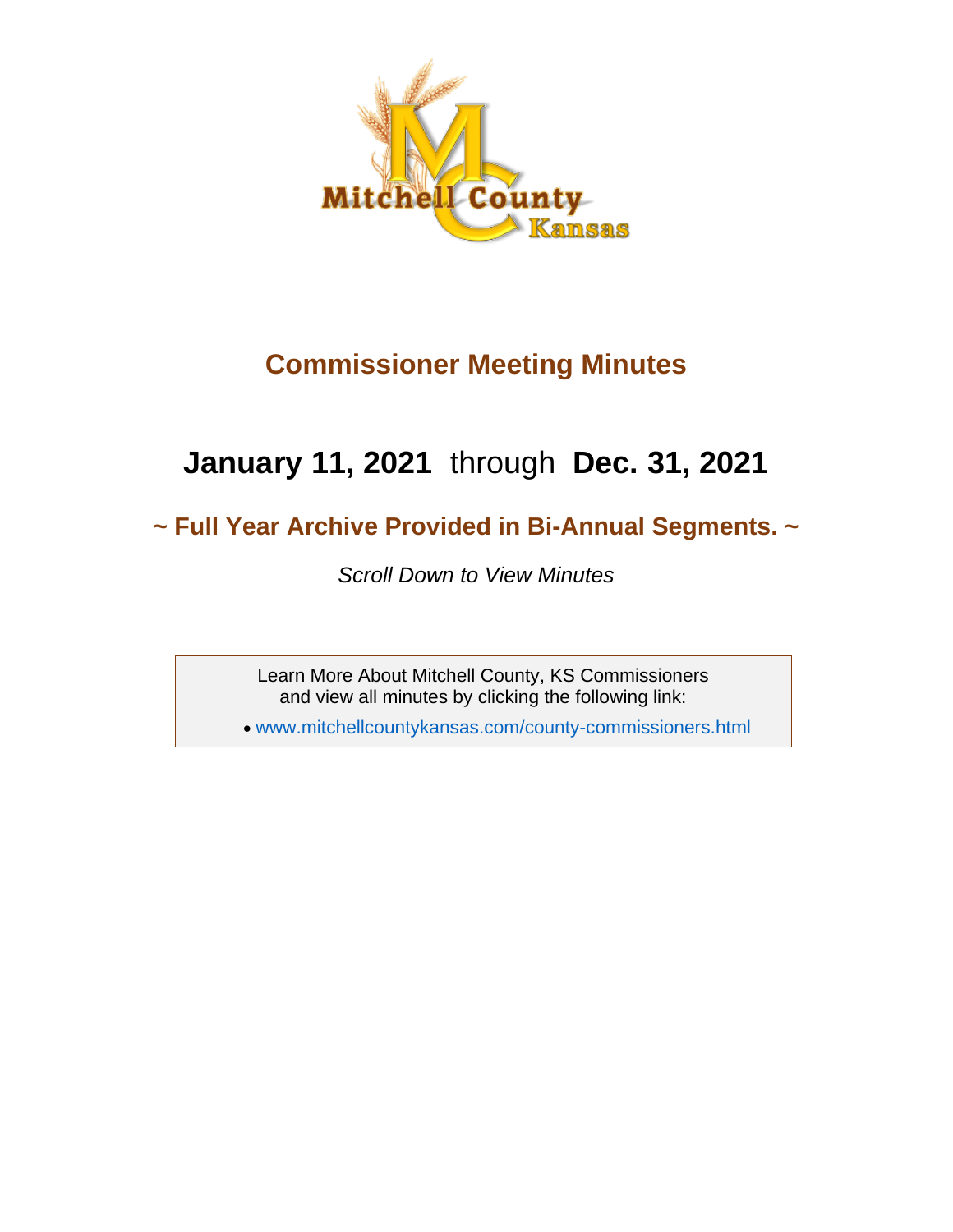

## **Commissioner Meeting Minutes**

## **January 11, 2021** through **June 28, 2021**

## **~ First half of year archive. ~**

*Scroll Down to View Minutes*

Learn More About Mitchell County, KS Commissioners and view all minutes by clicking the following link:

• [www.mitchellcountykansas.com/county-commissioners.html](http://www.mitchellcountykansas.com/county-commissioners.html)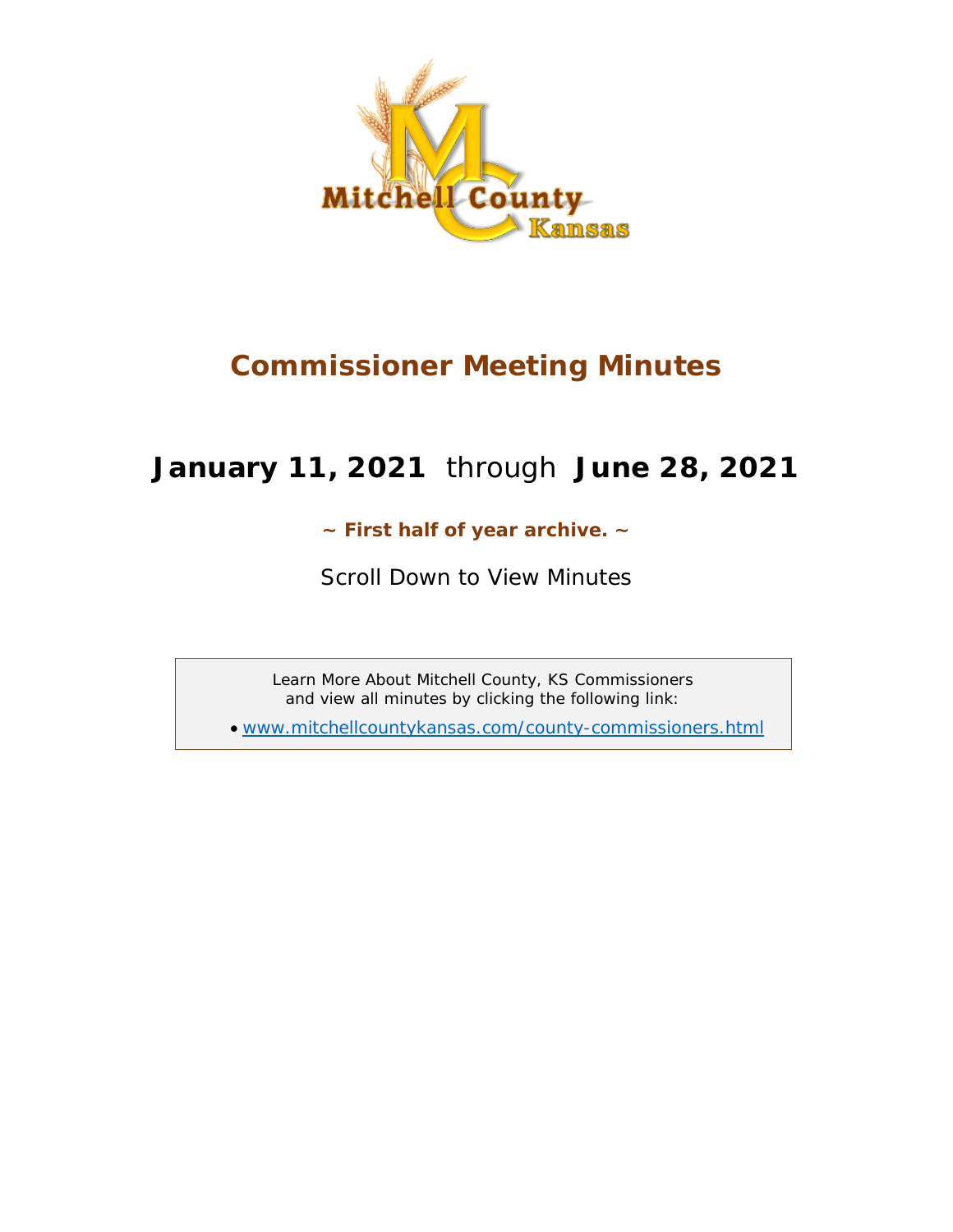## **January 4, 2021**

The Mitchell County Commissioners met in formal session on Monday, January 11, 2021 with Chairman Jim Marshall and members Mike Cooper and Tom Claussen in attendance. Also in attendance were Jason Rabe, Beloit City Manager, Heather Hartman, Community Development Director, and Terry Bailey, KVSV Radio.

The meeting was called to order by Chairman Marshall and the Pledge of Allegiance was recited. Stuart Porter, Schwab-Eaton Engineering, presented a contract for the Commission's consideration for bridge inspections. After review the commission agreed to the contract price of \$32,550 for two-years of service on motion by Mike Cooper and seconded by Tom Claussen. Motion carried by unanimous vote. Dale Housh, Public Works Director, was going to check on whether the State of Kansas was going to offer any assistance with a snooper truck as they had previously for several of the bridges in the County.

Several transfers for 2020 were approved:

| From MCO Fire District #1 to MCO Fire Special Equipment     | \$15,000  |
|-------------------------------------------------------------|-----------|
| From Fire District #3 to Fire District #3 Special Equipment | \$2,000   |
| From EMS to EMS Special Equipment                           | \$100,000 |
| From EMS to EMS Capital Outlay                              | \$50,000  |
| From EMS (Rescue Squad) to Rescue Squad Special Equip       | \$20,000  |
| From County Health to County Health Capital Outlay          | \$30,000  |

All transfers were approved on motion by Mike Cooper and seconded by Tom Claussen. Motion carried by unanimous vote.

Ron Eberle and John Winkel, Glen Elder Township, met with the commission to discuss possible reimbursement for cleaning out areas near box bridges that had silted in. The County will place a culvert for the Township instead of writing a reimbursement check.

The minutes of the December 31, 2020 and January 4, 2021 meeting were approved as written on

motion by Tom Claussen and seconded by Mike Cooper. Motion carried by unanimous vote.

Casey Fraser, Foley Tractor Salesperson, presented the commission with desk calendars, calendars,

and date books in thanks for their continued patronage.

Resolution 1-21 regarding GAAP was approved on motion by Tom Claussen and seconded by Mike

Cooper. Motion carried by unanimous vote.

Mike Cooper made motion for Tom Claussen to be Chair of the Commission for 2021 with Mike Cooper

as Vice-Chairman. Jim Marshall seconded the motion and it carried by unanimous vote.

Elected County Official were sworn in by the County Clerk. Those sworn in were:

Mike Cooper, 2<sup>nd</sup> District County Commissioner Jim Marshall, 3rd District County Commissioner Chris Treaster, County Clerk (sworn in by Clerk of District Court Pam Thiessen) Tami Eck, Register of Deeds Mark Noah, County Attorney Tony Perez, Sheriff

The meeting was adjourned at 9:50 on motion by Tom Claussen and seconded by Mike Cooper. Motion carried by unanimous vote.

\_\_\_\_\_\_\_\_\_\_\_\_\_\_\_\_\_\_\_\_\_\_\_\_\_\_\_\_\_\_\_\_\_\_\_\_\_\_\_\_\_\_ Mike Cooper, Chairman

\_\_\_\_\_\_\_\_\_\_\_\_\_\_\_\_\_\_\_\_\_\_\_\_\_\_\_\_\_\_\_\_\_\_\_\_\_\_\_\_\_\_ ATTEST: Chris Treaster, Mitchell County Clerk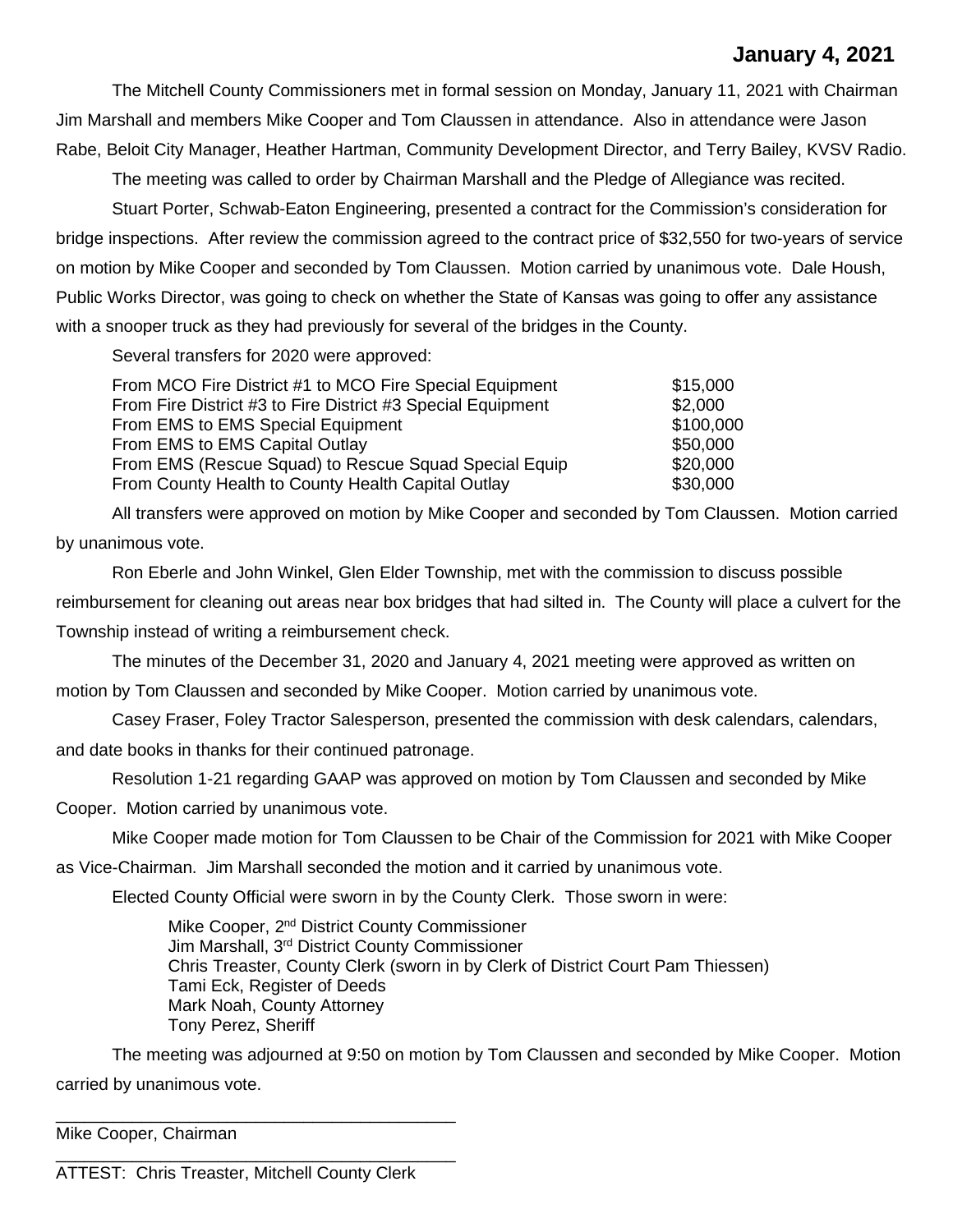The Mitchell County Commissioners met in formal session on Monday, January 19, 2021 with Chairman Tom Claussen and members Mike Cooper and Jim Marshall in attendance. Also in attendance were Jason Rabe, Beloit City Manager, Heather Hartman, Community Development Director, and Terry Bailey, KVSV Radio.

The meeting was called to order by Chairman Claussen and the Pledge of Allegiance was recited.

The minutes of the January 11, 2021 meeting were approved as written on motion by Mike Cooper and seconded by Jim Marshall. Motion carried by unanimous vote.

Jim Marshall made a motion to approve the bond for new Glen Elder Township Treasurer Roderick C Cooper. Motion was seconded by Mike Cooper and carried by unanimous vote.

Eric Hamel, EMS Director, gave his regular monthly report. He also informed the commission that the computer at the Cawker Station is down. He will replace it with a computer in the Beloit Station and purchase a dura-book for Beloit. The cost will be \$2,057 which was approved on motion by Jim Marshall and seconded by Mike Cooper. Motion carried by unanimous vote. Mr. Hamel also reported that he had an employee resign January  $2^{nd}$  but had replaced them on January  $9^{th}$ .

David Dohe, Emergency Management Director, reported that Thursday will be the Fire Chief's Meeting. Rescue Squad will also be having a meeting and the LEPC will meet on Monday.

Heather Hartman, Community Development Director gave an update on recent activities.

Jason Rabe, Beloit City Manager, reported the City is "status quo". Safe routes to school were discussed.

Cortney Murrow, County Health Director reported that the electronic sign for her department is coming. KSHSAA's increase of those able to attend various activities were discussed. COVID vaccines were discussed.

Sheriff Tony Perez met with the commission and informed them that he was going to purchase a new prisoner transport van as the current van is cumbersome, not fuel efficient, and has 99,000 miles. He received the commission's approval on motion by Jim Marshall to purchase a 2021 Transit Van from Beloit Auto and Truck Plaza in the amount of \$31,410. Mike Cooper seconded the motion and it carried by unanimous vote. Sheriff Perez also asked the commission to revisit his salary. He stated that he had requested an increase in pay back in 2015-16 and was told to wait until a later date. After discussion the commission raised the Sheriff's salary to \$68,000 per year on motion by Jim Marshall and seconded by Mike Cooper. Motion carried by unanimous vote.

The meeting was adjourned at 10:00 on motion by Mike Cooper and seconded by Jim Marshall. Motion carried by unanimous vote.

Tom Claussen, Chairman

ATTEST: Chris Treaster, Mitchell County Clerk

\_\_\_\_\_\_\_\_\_\_\_\_\_\_\_\_\_\_\_\_\_\_\_\_\_\_\_\_\_\_\_\_\_\_\_\_\_\_\_\_\_\_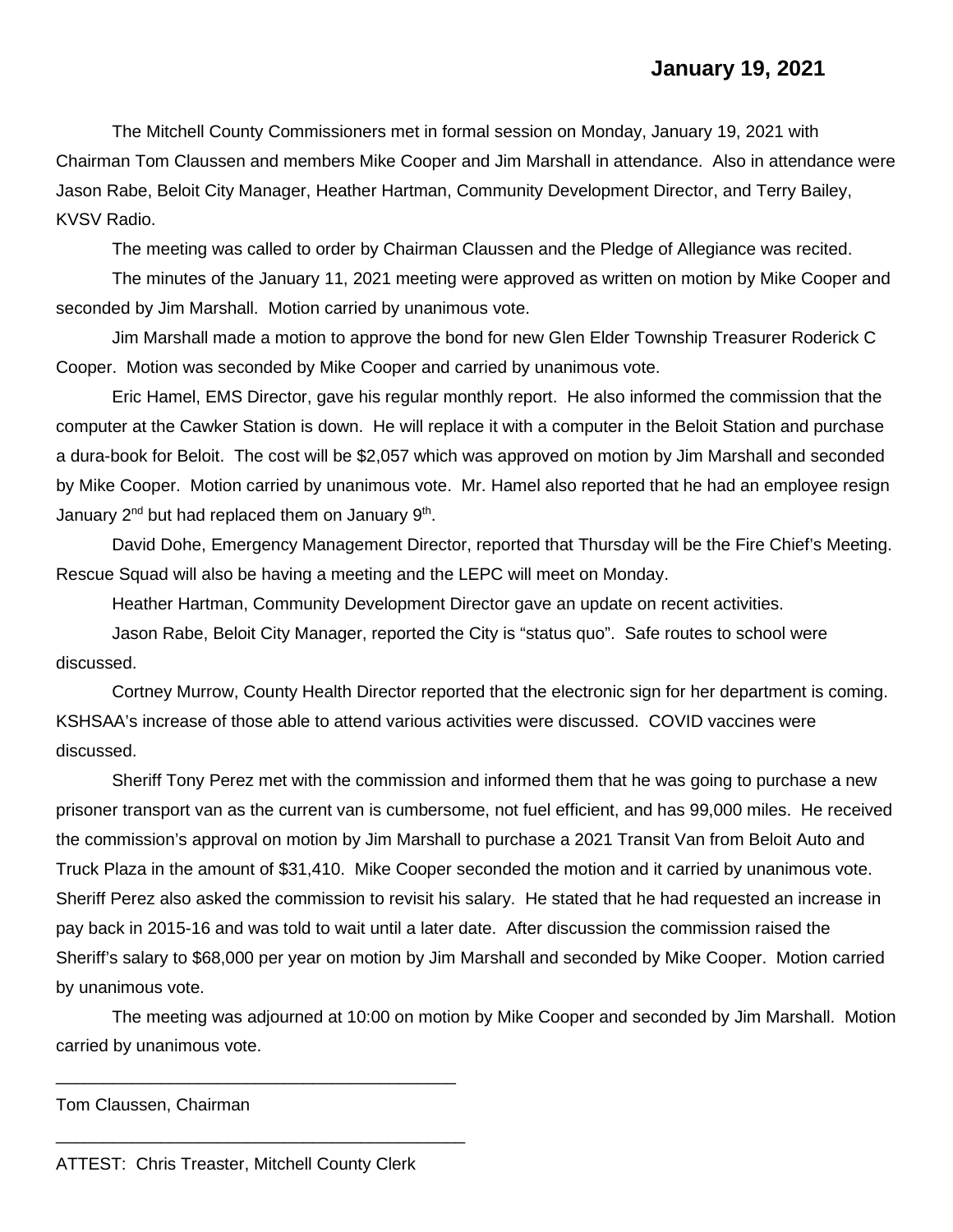## **January 25, 2021**

The Mitchell County Commissioners met in formal session on Monday, January 25, 2021 with Chairman Tom Claussen and member Mike Cooper in attendance. Jim Marshall attended the meeting via zoom due to snow. Also in attendance were Jason Rabe, Beloit City Manager, Heather Hartman, Community Development Director, and Terry Bailey, KVSV Radio.

The meeting was called to order by Chairman Claussen and the Pledge of Allegiance was recited.

The minutes of the January 19, 2021 meeting were approved as written on motion by Jim Marshall and seconded by Mike Cooper. Motion carried by unanimous vote.

David Dohe, Emergency Management Director, presented a memorandum of understanding (MOU) with the North Central Kansas Technical College for use of their gymnasium to house people in times of emergency. The commission approved the MOU on motion by Mike Cooper and seconded by Jim Marshall. Motion carried by unanimous vote. The dive team was discussed. Mr. Dohe had requested that the dive team be funded but it was not listed in the budget. The commission authorized up to \$7,500 to be provided to the dive team from the General Fund on motion by Mike Cooper and seconded by Tom Claussen. Motion carried by unanimous vote.

An MOU with the fair board was discussed. This would be used to house animals in times of emergency. The fair board was questioning whose liability it would be if there would be damage to the facilities. Mr. Dohe is currently working on this with the County's insurance provider. Mr. Dohe discussed his attendance at the fire chiefs meeting last week. Using Travis Lattin's spray plane to help with fires was discussed. The commission stated that if one of the fire districts uses the plane, they need to reimburse Mr. Lattin for his expenses.

The commission received notification of the Soil Conservation Open House to be held at the Mitchell County Museum on February 11th.

Heather Hartman, Community Development Director gave an update on recent activities. She discussed the Hansen Grant applications, which are due February  $1<sup>st</sup>$ . The home located east of the Courthouse, which is on the Historic Register, is in disrepair and there is an individual who would like to see it repaired. There is a historic home preservation grant available through the North Central Regional Planning Commission. Mrs. Hartman will speak to the interested individual about it.

Jason Rabe, Beloit City Manager, reported the City is continuing their projects due to the nice weather being experienced.

Nate Richards, BCNR Solutions, presented information regarding his business and their recycling of ewaste. The costs associated with e-waste were discussed. The commission agreed to write a letter of support for BCNR Solutions for a grant to expand their business on motion by Jim Marshall and seconded by Mike Cooper. Motion carried by unanimous vote.

The meeting was adjourned at 10:00 on motion by Mike Cooper and seconded by Jim Marshall. Motion carried by unanimous vote.

Tom Claussen, Chairman

ATTEST: Chris Treaster, Mitchell County Clerk

\_\_\_\_\_\_\_\_\_\_\_\_\_\_\_\_\_\_\_\_\_\_\_\_\_\_\_\_\_\_\_\_\_\_\_\_\_\_\_\_\_\_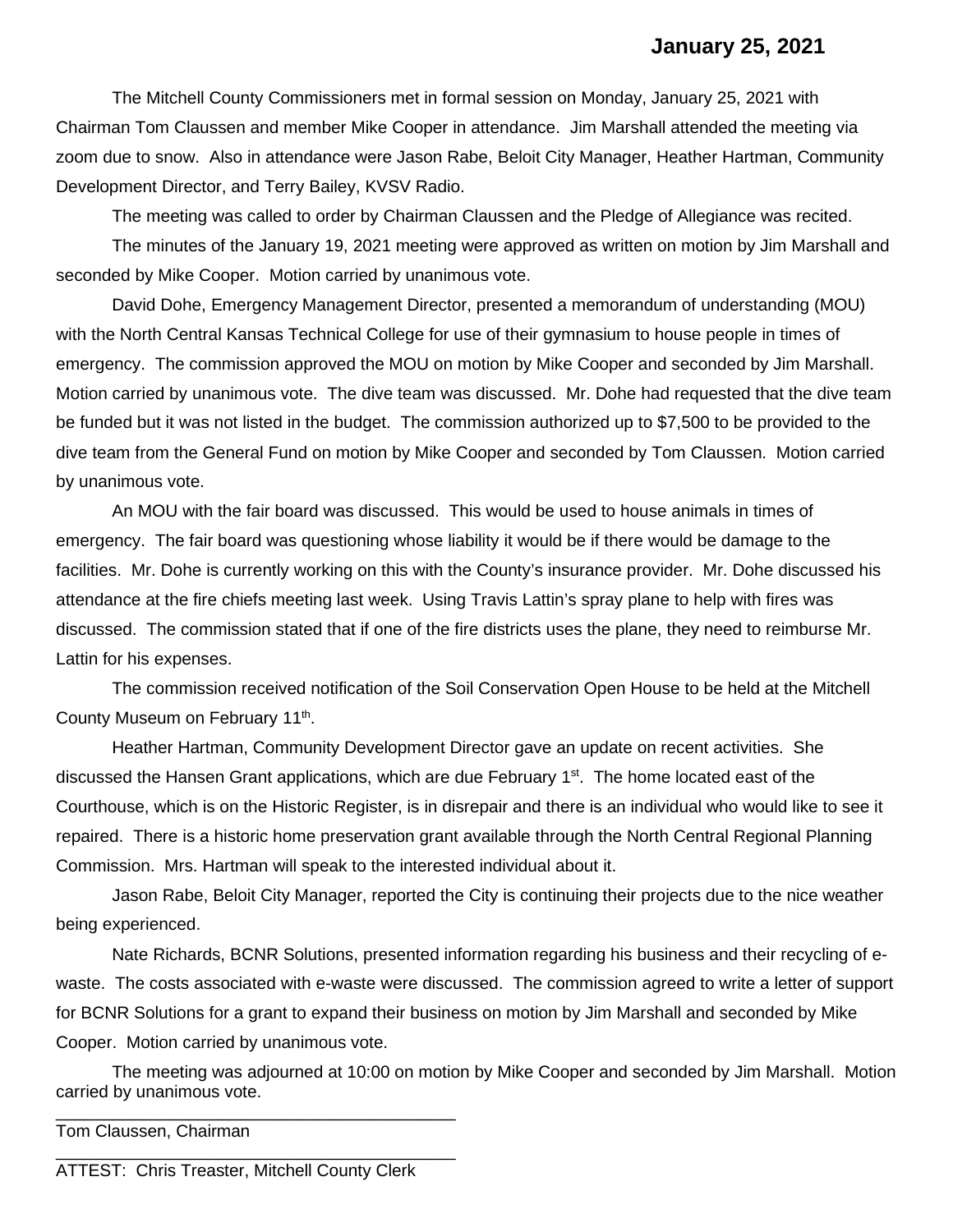#### **February 1, 2021**

The Mitchell County Commissioners met in formal session on Monday, February 1, 2021 with Chairman Tom Claussen and members Mike Cooper and Jim Marshall in attendance. Also in attendance were Jason Rabe, Beloit City Manager, Heather Hartman, Community Development Director, David Porter, and Phillip Murrow.

The meeting was called to order by Chairman Claussen and the Pledge of Allegiance was recited.

The minutes of the January 25, 2021 meeting were approved as written on motion by Mike Cooper and seconded by Jim Marshall. Motion carried by unanimous vote.

Jason Vetter, Noxious Weed Director, met with the commission and presented his 2021 Noxious Weed Plan. The plan was approved on motion by Jim Marshall and seconded by Mike Cooper. Motion carried by unanimous vote. Mr. Vetter discussed various weed issues within the County.

David Porter asked the commission if they had or were going to make a statement concerning the "fraudulent" election results for the 2020 Presidential Election from several other states. Chairman Claussen stated that it was not the issue for the County Commission to take a stand on as these allegations were made in other states. The Chairman went on to say that he was on the election board in November and took offense to Mr. Porter's statements about a "fraudulent" election. Chris Treaster, County Clerk & Election Officer reiterated the Chairman's statement.

Phillip Murrow discussed snow removal on the Tipton Blacktop Road (K Road). He stated that it was his opinion that the Road Crew had not done enough to the road to keep it from becoming a sheet of ice. It was his opinion that they should remove the snow at a lower height to keep the roads from becoming icy. The commission stated that they would speak to Dale Housh regarding the issue.

Cortney Murrow, County Health Administrator discussed COVID and COVID vaccines. She informed the commission that there are currently 10 active cases and that the situation at the nursing home was better. She also stated that she was anticipating 100 doses of COVID vaccine this week. An executive session for nonelected personnel per KSA 75-4317 was requested for 15-minutes to include the commission, Mrs. Murrow, and Hannah Wyman, Home Health Coordinator. Motion to that effect was made by Jim Marshall and seconded by Mike Cooper. Motion carried by unanimous vote. Session began at 9:30 and ended at 9:45 when it was extended 5-minutes on motion by Jim Marshall and seconded by Mike Cooper. Motion carried by unanimous vote. Session ended at 9:50 with no decisions made in executive session.

Mike Cooper made motion to continue the County's membership in the North Central Local Environmental Planning Group. Motion was seconded by Jim Marshall and carried by unanimous vote.

EMS Director Eric Hamel was called to discuss a bid received for a power-cot for one of the ambulances. He stated that he is seeking a grant to help pay for the cot which has a cost of around \$43,000.00. The commission asked if he was going to see if the grant was awarded prior to ordering the equipment and he said he was.

The meeting was adjourned at 10:25 on motion by Jim Marshall and seconded by Mike Cooper. Motion carried by unanimous vote.

\_\_\_\_\_\_\_\_\_\_\_\_\_\_\_\_\_\_\_\_\_\_\_\_\_\_\_\_\_\_\_\_\_\_\_\_\_\_\_\_\_\_ Tom Claussen, Chairman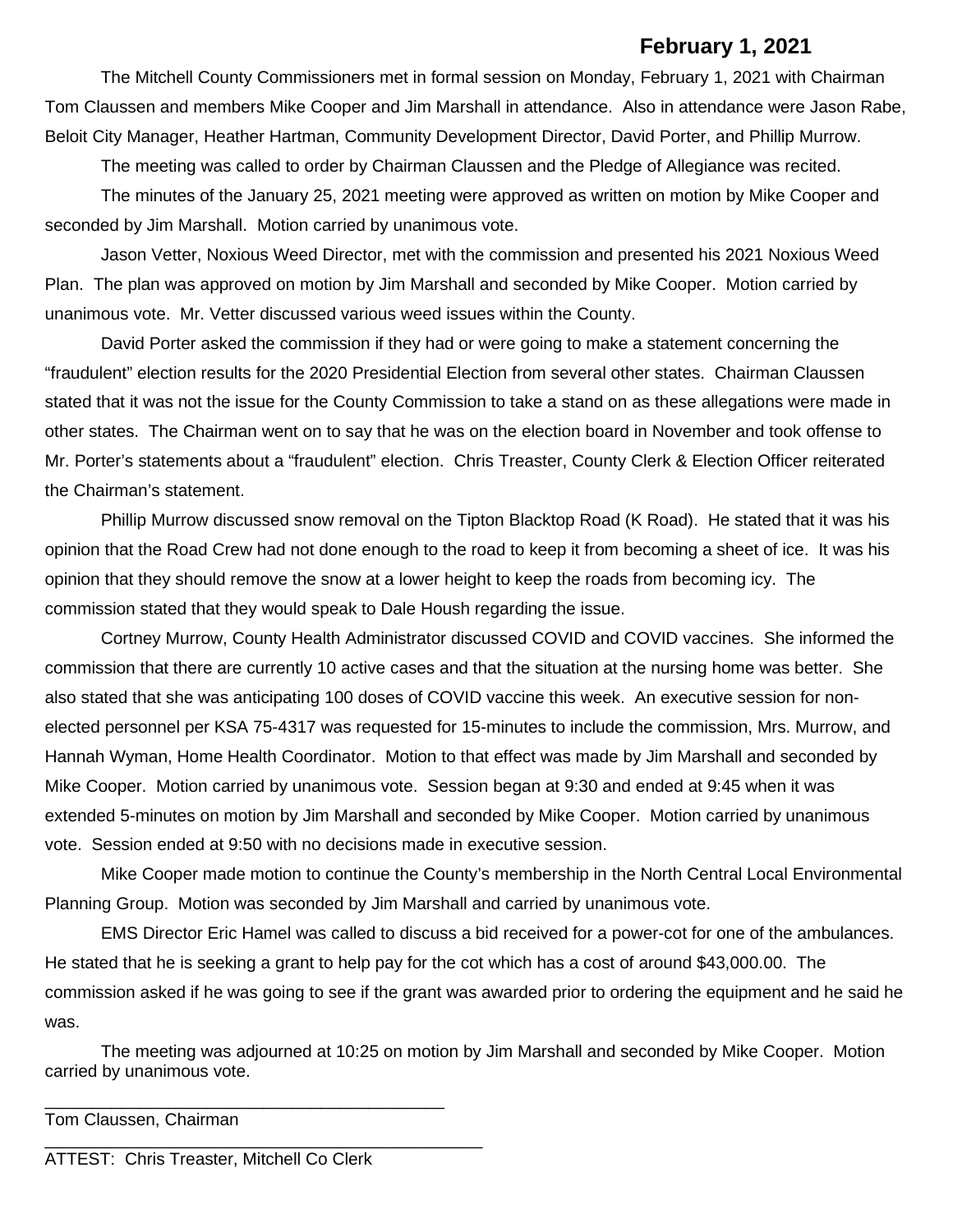#### **February 8, 2021**

The Mitchell County Commissioners met in formal session on Monday, February 8, 2021 with Chairman Tom Claussen and members Mike Cooper and Jim Marshall in attendance. Also in attendance were Jason Rabe, Beloit City Manager, Heather Hartman, Community Development Director, and Terry Bailey, KVSV Radio.

The meeting was called to order by Chairman Claussen and the Pledge of Allegiance was recited.

The minutes of the February 1, 2021 meeting were approved as written on motion by Jim Marshall and seconded by Mike Cooper. Motion carried by unanimous vote.

Becky Snook, 911/Dispatch Director informed the commission of a map feature that can be added to all emergency personnel's mobile devices to make locating an emergency faster. This program would automatically send the maps to the devices. It is a program that is provided by ATCI and renews year-to-year so the commission approved the \$1,800 fee for one year of the application to see if it meets everyone's needs on motion by Jim Marshall and seconded by Mike Cooper. Motion carried by unanimous vote.

David Dohe, Emergency Management Director, requested permission to purchase a Durabook computer for his department. He stated that the one he currently uses is over 7-years old and in need of updating. The purchase was approved in the amount of \$1,718 on motion by Jim Marshall and seconded by Mike Cooper. Motion carried by unanimous vote.

Dennis Lutgen, Landowner and John Cashatt, Schwab-Eaton Engineers, met with the commission to discuss improvements proposed to land just outside the Beloit City limits for water runoff and drainage. Mr. Lutgen wanted the County to sign-off on the plan for runoff. The commission wanted the County Attorney to review the document prior to signing it to make sure that the County would have no liability in case of a problem with flooding, etc. The commission did sign a letter stating that there was no zoning within County areas on motion by Mike Cooper and seconded by Jim Marshall. Motion carried by unanimous vote. Mike Cooper made motion to approve Mr. Lutgen's contract with KDOT if the County was released from liability on the drainage issue. Motion was seconded by Jim Marshall and carried by unanimous vote.

Cortney Murrow, County Health Administrator discussed COVID and COVID vaccines. She stated that she had received a call from Stuart Porter, representing Ducks Unlimited and their banquet and auction scheduled for March, 2021. She stated that many individuals have told her that it's time to "get back to normal" and allow gatherings again. Mrs. Murrow felt it would be better to set a date in April for the banquet to allow for more vaccinations, etc. She also stated that if there is an outbreak prior to the banquet she would recommend they not hold the event. She also felt it was time to revisit the allowed number of persons at a gathering to a percentage of space available rather than a static number. She was going to get back to the commission at next week's meeting. An executive session for non-elected personnel per KSA 75-4317 was requested for 5 minutes to include the commission and Mrs. Murrow. Motion to that effect was made by Mike Cooper and seconded by Jim Marshall. Motion carried by unanimous vote. Session began at 9:41 and ended at 9:46 with no decisions made in executive session.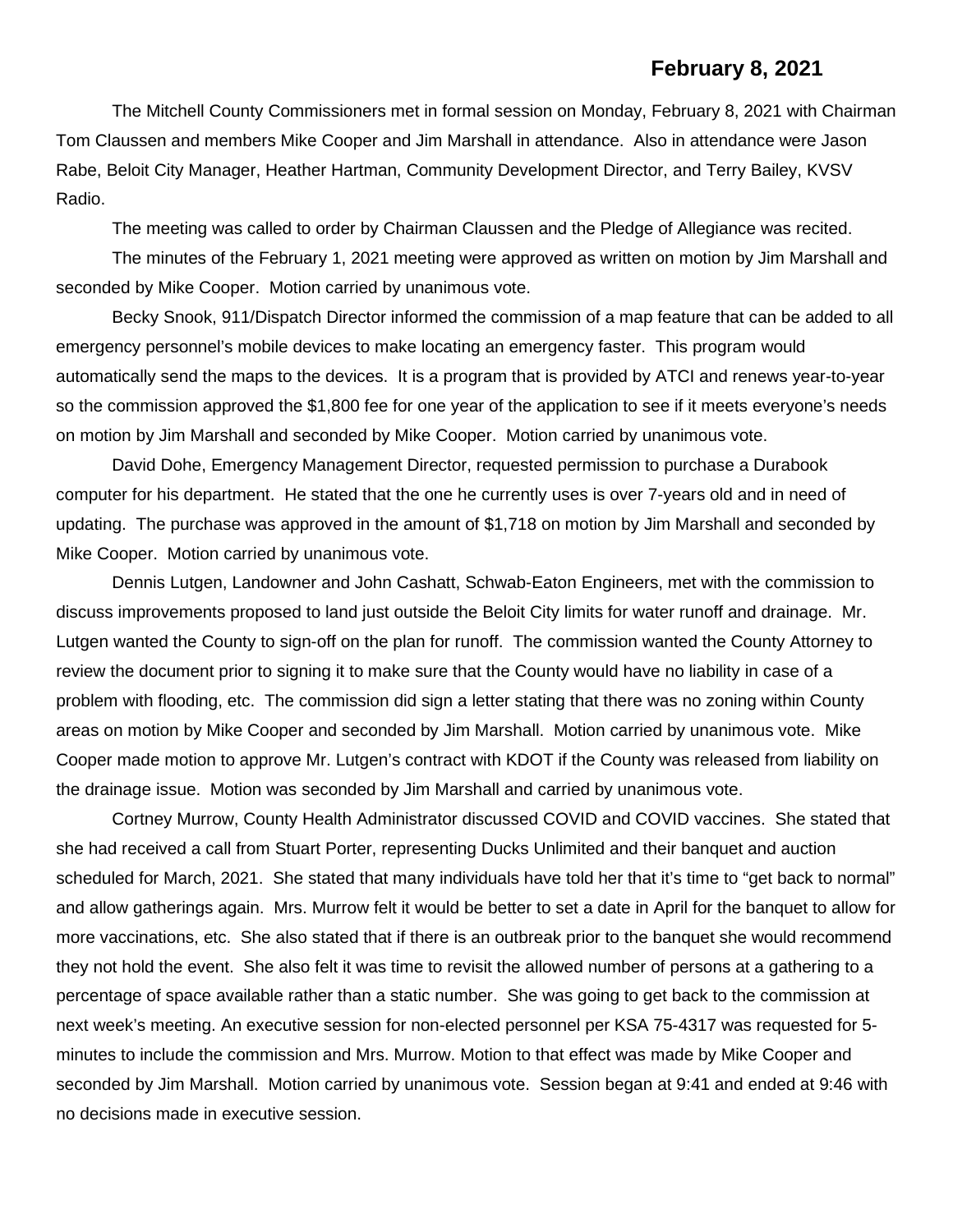The commission passed Resolution 2-21 to void outstanding warrants and checks from the Clerk's and Treasurer's Offices on motion by Jim Marshall and seconded by Mike Cooper. Motion carried by unanimous vote.

The commission signed a proclamation declaring February as Teen Dating Violence Awareness Month on motion by Jim Marshall and seconded by Mike Cooper. Motion carried by unanimous vote.

A letter was received from CASA informing the commission and citizen's that April 9<sup>th</sup> is "wear blue day" in support of Child Abuse Prevention and Awareness Month.

The commission formally approved CDBG-CV Grant Awards to those businesses who qualified for the program. Those awards were:

| Dunstan Trucking                    | \$23,000 |
|-------------------------------------|----------|
| <b>Lakeshore Tailgaters</b>         | \$23,000 |
| Lisha's Beauty Salon                | \$5,000  |
| Seven Stars/North Shore Convenience | \$23,000 |
| <b>Tipton Grocery</b>               | \$23,000 |
| Trapper Joe's LLC                   | \$23,000 |

The meeting was adjourned at 10:10 on motion by Jim Marshall and seconded by Mike Cooper. Motion carried by unanimous vote.

Tom Claussen, Chairman

ATTEST: Chris Treaster, Mitchell Co Clerk

\_\_\_\_\_\_\_\_\_\_\_\_\_\_\_\_\_\_\_\_\_\_\_\_\_\_\_\_\_\_\_\_\_\_\_\_\_\_\_\_\_\_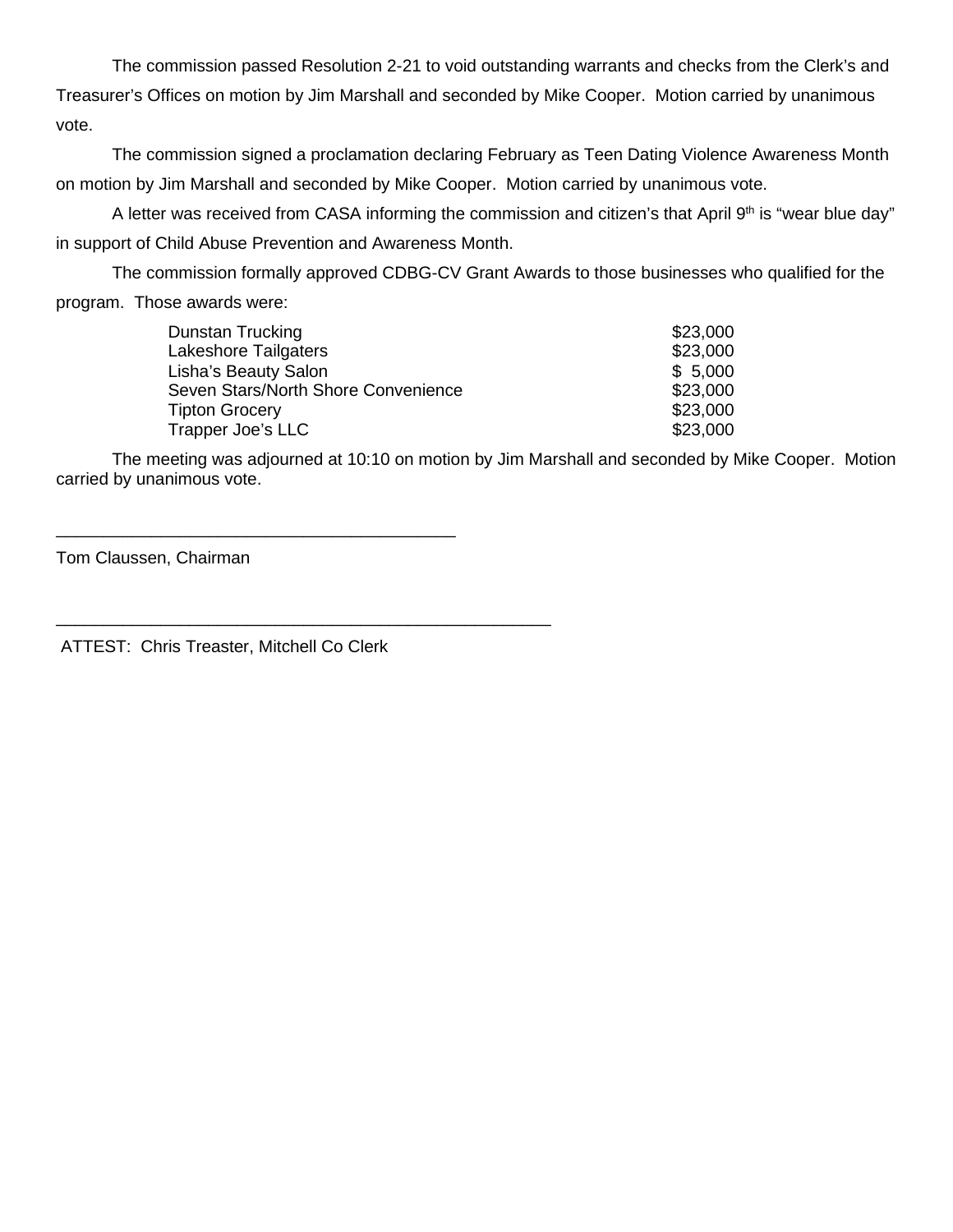## **February 16, 2021**

The Mitchell County Commissioners met in formal session on Monday, February 16, 2021 with Chairman Tom Claussen and members Mike Cooper and Jim Marshall in attendance. Also in attendance was Heather Hartman, Community Development Director.

The meeting was called to order by Chairman Claussen and the Pledge of Allegiance was recited.

The minutes of the February 8, 2021 meeting were approved as written on motion by Jim Marshall and seconded by Mike Cooper. Motion carried by unanimous vote.

Tyler & Terri Dunstan, Dunstan Waste Solutions, met with the commission to request their signature on an application to allow their business to be designated as a transfer station. The commission stated that they would have to have the County Attorney review the permit prior to approval and signatures.

Eric Hamel, EMS Director, presented his regular monthly report. He also informed the commission that the purchase of the new cot was on hold as they did not receive a grant for the purchase.

Cortney Murrow, County Health Administrator, discussed the limitations to events and gatherings numbers from last week's meeting. Following discussion, the commission made motion to allow gatherings at 50% of fire code occupancy on motion by Mike Cooper and seconded by Jim Marshall. Motion carried by unanimous vote. Mrs. Murrow also discussed possible sites for vaccinations to be given in larger settings. It was decided to have this alternative site at the Methodist Church Community Room as they had generously offered their facility.

Emergency Management Director David Dohe reported that Mitchell County's electronic sign has arrived and is in Dickinson County. He will pick it up on Thursday and it will be located on the highway out by the Little Red Schoolhouse.

A Neighborhood Revitalization application was approved for Roy Scoggan in the amount of \$70,000 on motion by Mike Cooper and seconded by Jim Marshall. Motion carried by unanimous vote.

The meeting was adjourned at 10:15 on motion by Mike Cooper and seconded by Mike Jim Marshall. Motion carried by unanimous vote.

Tom Claussen, Chairman

ATTEST: Chris Treaster, Mitchell Co Clerk

\_\_\_\_\_\_\_\_\_\_\_\_\_\_\_\_\_\_\_\_\_\_\_\_\_\_\_\_\_\_\_\_\_\_\_\_\_\_\_\_\_\_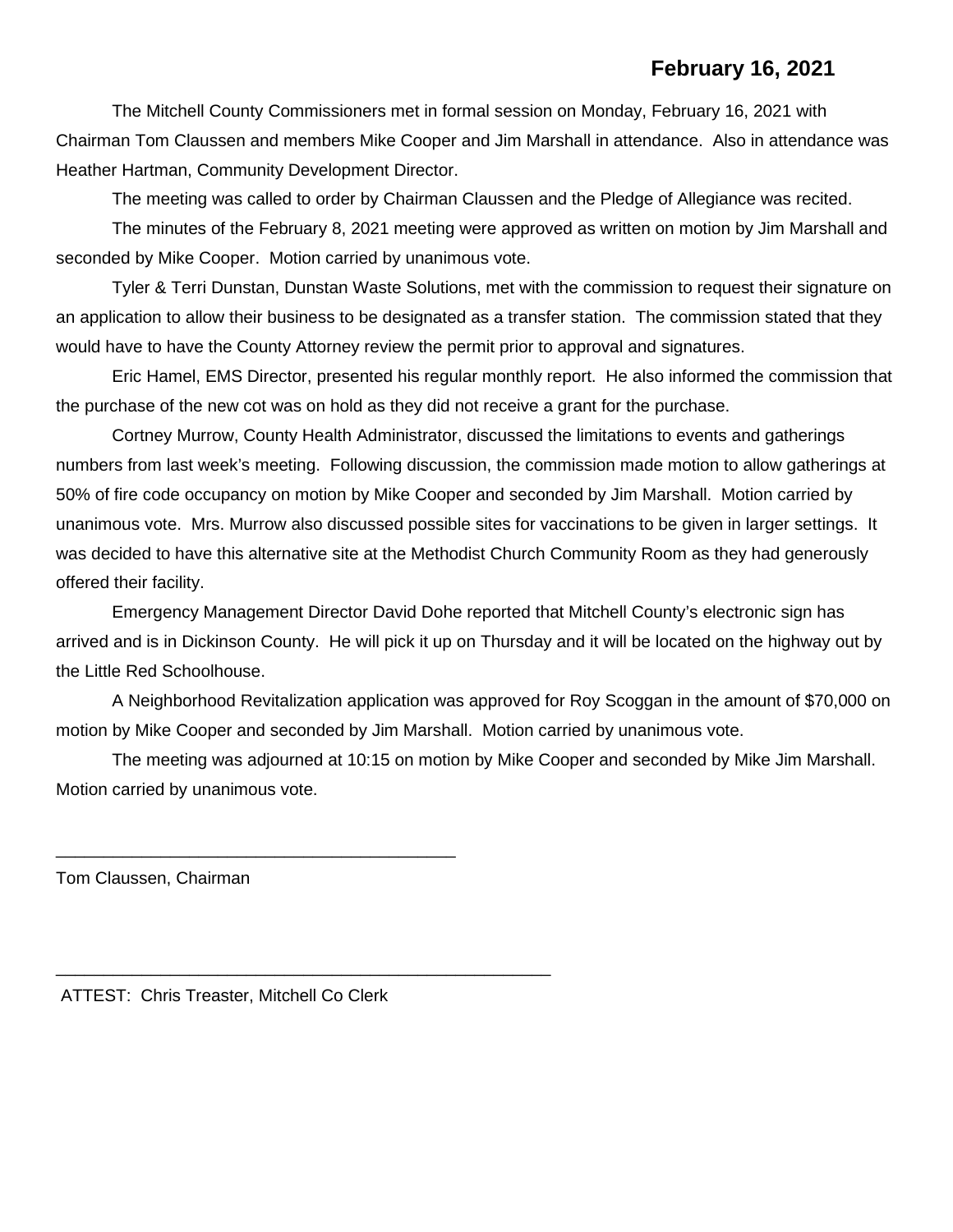## **February 22, 2021**

The Mitchell County Commissioners met in formal session on Monday, February 22, 2021 with Chairman Tom Claussen and members Mike Cooper and Jim Marshall in attendance. Also in attendance was Jason Rabe, Beloit City Manager.

The meeting was called to order by Chairman Claussen and the Pledge of Allegiance was recited.

The minutes of the February 16, 2021 meeting were approved as written on motion by Jim Marshall and seconded by Mike Cooper. Motion carried by unanimous vote.

Jason Rabe, Beloit City Manager, reported on costs, etc. due to the recent stretch of below zero temperatures and rolling blackouts caused by increased usage. The City of Beloit was able to run their own generators for a considerable savings to the City consumers.

Cortney Murrow, County Health Administrator, discussed COVID vaccines and recommendations on who should receive them. This is a decision for which the County Health Officer, Dr. Kimple, is responsible. Dr. Kimple feels that the group most susceptible to the virus are those over age 65 and his recommendation is to vaccinate those individuals first. There has also been considerable discussion about vaccinating educators so students may remain in person for learning. In the next batch of vaccine (100 doses) 50 will be designated to educators (40 to Beloit Public Schools and 10 to St. John's Schools). There will also be vaccines provided by S&S Drug, but those vaccinated there will have to receive their second dose of vaccine at that location as the Health Department will not provide second doses for those individuals. Those who choose to receive their vaccinations from a pharmacy will also be billed separately.

The meeting was adjourned at 10:00 on motion by Mike Cooper and seconded by Mike Jim Marshall. Motion carried by unanimous vote.

Tom Claussen, Chairman

ATTEST: Chris Treaster, Mitchell Co Clerk

\_\_\_\_\_\_\_\_\_\_\_\_\_\_\_\_\_\_\_\_\_\_\_\_\_\_\_\_\_\_\_\_\_\_\_\_\_\_\_\_\_\_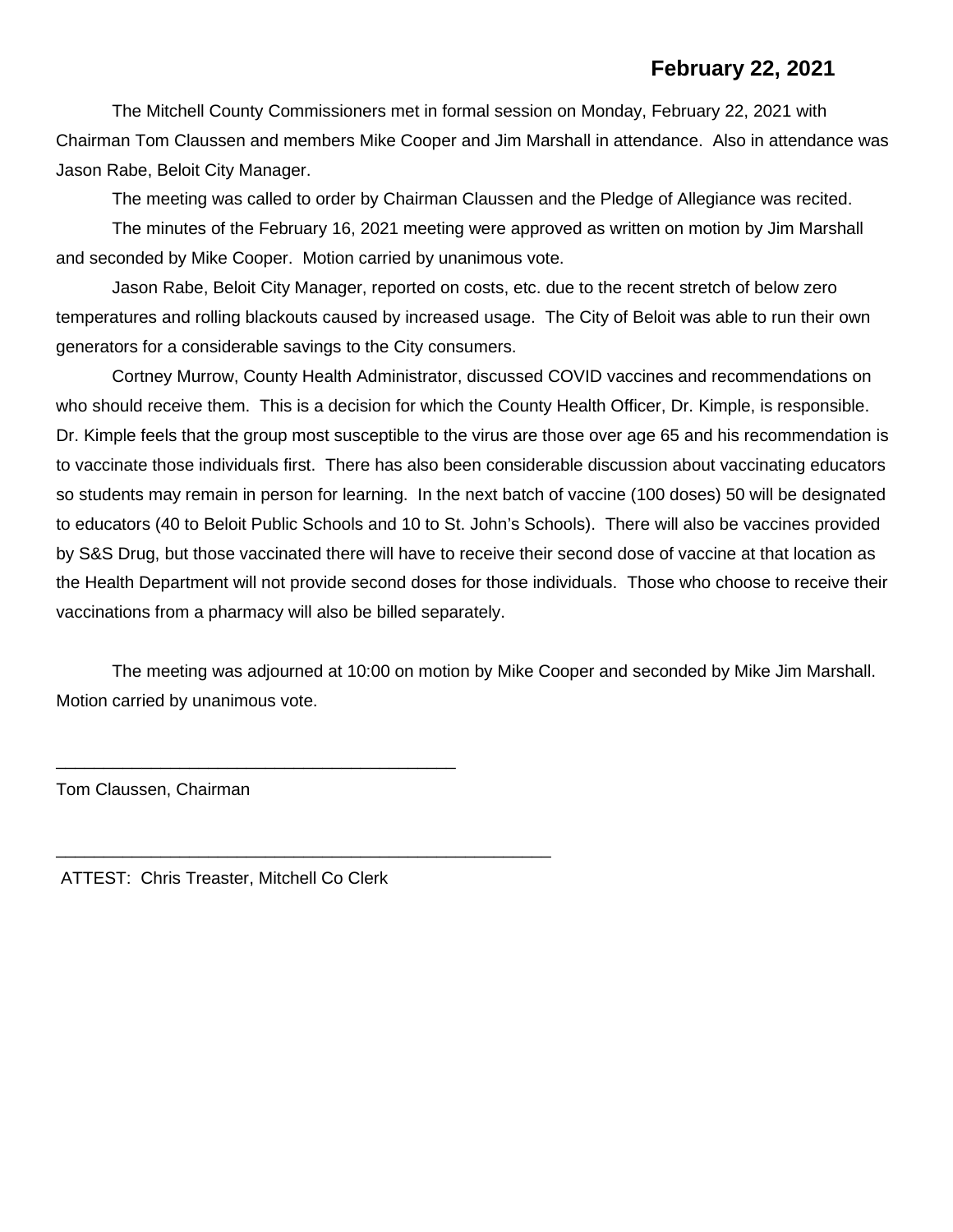#### March 1, 2021

The Mitchell County Commissioners met in formal session on Monday, March 1, 2021 with Chairman Tom Claussen and members Mike Cooper and Jim Marshall in attendance. Also in attendance was Jason Rabe, Beloit City Manager, and Heather Hartman, Community Development Director.

The meeting was called to order by Chairman Claussen and the Pledge of Allegiance was recited.

The minutes of the February 22, 2021 meeting were approved as written on motion by Jim Marshall and seconded by Mike Cooper. Motion carried by unanimous vote.

Dale Housh, Public Works Director and Marty Hernandez, next in line for Mr. Housh's position met with the commission to discuss the Dunstan Waste Solutions application to be a transfer station. After considerable discussion and review of the County's Solid Waste Management Plan with other Counties in the region, the commission decided, by consensus, not to sign off on the application for Dunstan's to send to the State. The Fair Board has asked Mitchell County to waive the fees for the CD pit as they are tearing down the Barstow Building on the Fairgrounds and putting up a new building. The commission agreed to the request.

Brianne Beck, North Central Regional Planning Commission, met with the commission to present them with documents to sign to close out the CDBG-CV Grant for Mitchell County. After review of the recipients of this money the commission voted, on motion by Mike Cooper and seconded by Jim Marshall, to close out the grant. Motion carried by unanimous vote.

The meeting was adjourned at 10:30 on motion by Mike Cooper and seconded by Jim Marshall. Motion carried by unanimous vote.

Tom Claussen, Chairman

ATTEST: Chris Treaster, Mitchell Co Clerk

\_\_\_\_\_\_\_\_\_\_\_\_\_\_\_\_\_\_\_\_\_\_\_\_\_\_\_\_\_\_\_\_\_\_\_\_\_\_\_\_\_\_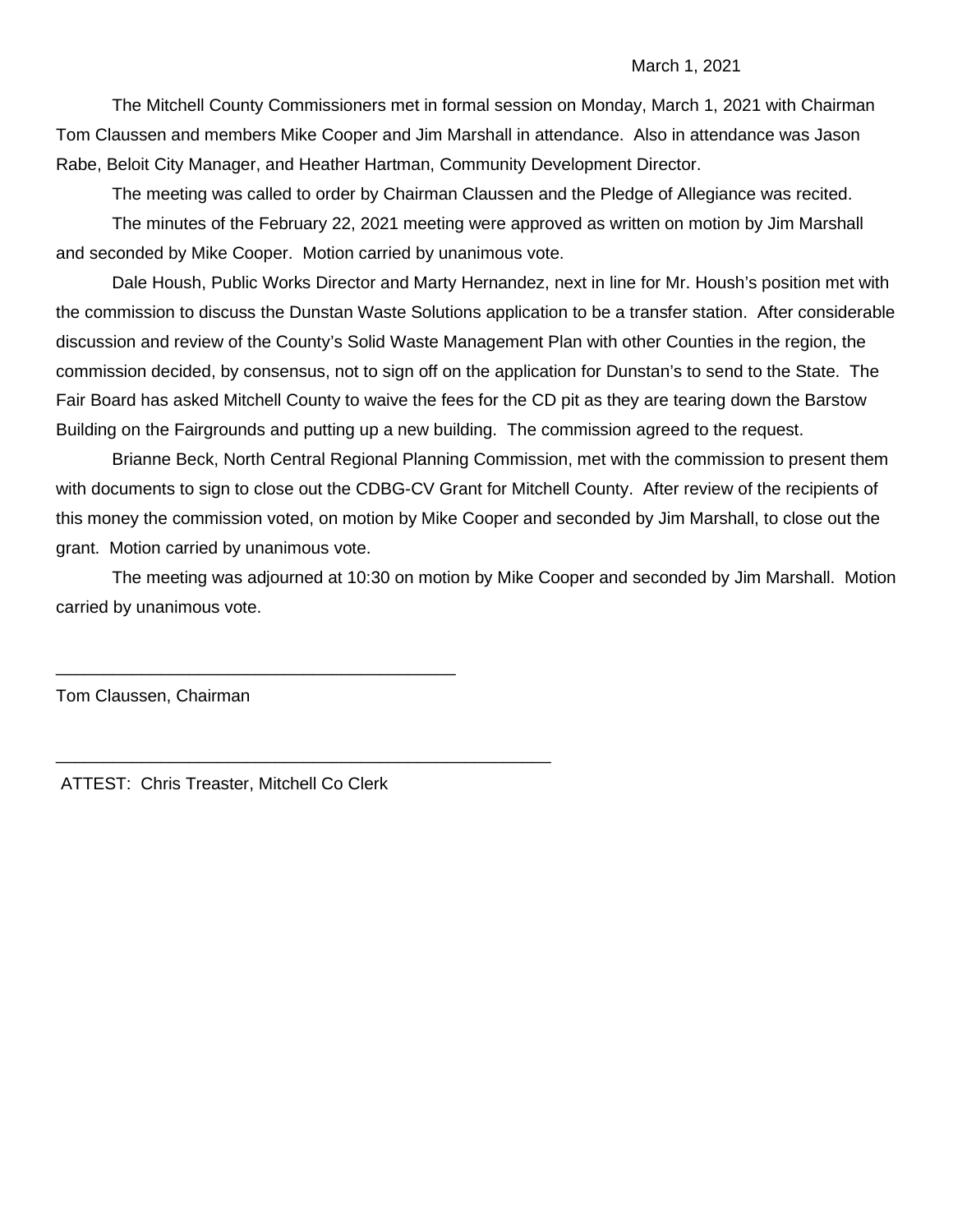#### **March 8, 2021**

The Mitchell County Commissioners met in formal session on Monday, March 8, 2021 with Chairman Tom Claussen and members Mike Cooper and Jim Marshall in attendance. Also in attendance was Jason Rabe, Beloit City Manager, and Heather Hartman, Community Development Director.

The meeting was called to order by Chairman Claussen and the Pledge of Allegiance was recited. The minutes of the March 1, 2021 meeting were approved as written on motion by Jim Marshall and seconded by Mike Cooper. Motion carried by unanimous vote.

Chairman Tom Claussen made mention that Jean Nelson was celebrating her 100<sup>th</sup> birthday today. The community wishes her the best. It was also noted that the St. John's boys' and girls' basketball teams would be participating in the State Basketball Tournament. The coaches for the teams are husband and wife, Lance and Leah Bergmann. Lance is a Deputy for the Sheriff's Department.

Dale Housh, Public Works Director, Marty Hernandez, next in line for Mr. Housh's position, mechanics Dale Lewis, and Gene Torkelson met with the commission to discuss the plans for a new building that were designed by their department. After reviewing the plans, the commission was pleased with what they had designed and authorized them to seek bids for the project. It was recommended that a general contractor be hired to allow for the plumbing and electrical work. Mike Cooper made motion for the Road and Bridge Department to advertise for bids for a steel building with the proposed specifications designed. Motion was seconded by Jim Marshall and carried by unanimous vote. Mr. Housh also informed the commission that if the rip-rap was available at Quartzite they would begin the project on the causeway.

Neighborhood Revitalization Applications were approved for Jetstar Marketing, LLC in the amount of \$530,000 and for Travis & Brooke Brummer in the amount of \$696,389. Motion to approve these applications was made by Jim Marshall and was seconded by Mike Cooper. Motion carried by unanimous vote.

Heather Hartman, Community Development Director discussed the Youth Entrepreneur Project. She also discussed the Peer Institute she would be attending via virtual meeting.

Jason Rabe, Beloit City Manager, gave an update on projects in the City and stated that things were going well.

Eric Hamel, EMS Director, provided his regular monthly report to the commission.

Cortney Murrow, County Health Administrator, presented grant applications for the commission's signature. These grants amount to \$78,173.25 but Ms. Murrow stated she knew she would not be funded at 100%. Grant applications were approved on motion by Mike Cooper and seconded by Tom Claussen. Motion carried by unanimous vote. Ms. Murrow also discussed an ELC Covid 19 Infrastructure Grant which will give the County \$129,758. The money can only be used for certain items and one of the things Ms. Murrow was considering was a storage building to be placed on the east side of the Health Department's Building. Other items for possible use of funds were salaries for administration of COVID and office furniture.

Jay Rowh, representing the Senior Citizens of Mitchell County discussed the County paying a portion of the health insurance for those employed at the Senior Centers who are now providing meals for the elderly and Meals on Wheels. Since the hospital discontinued providing Meals on Wheels the Senior Centers are now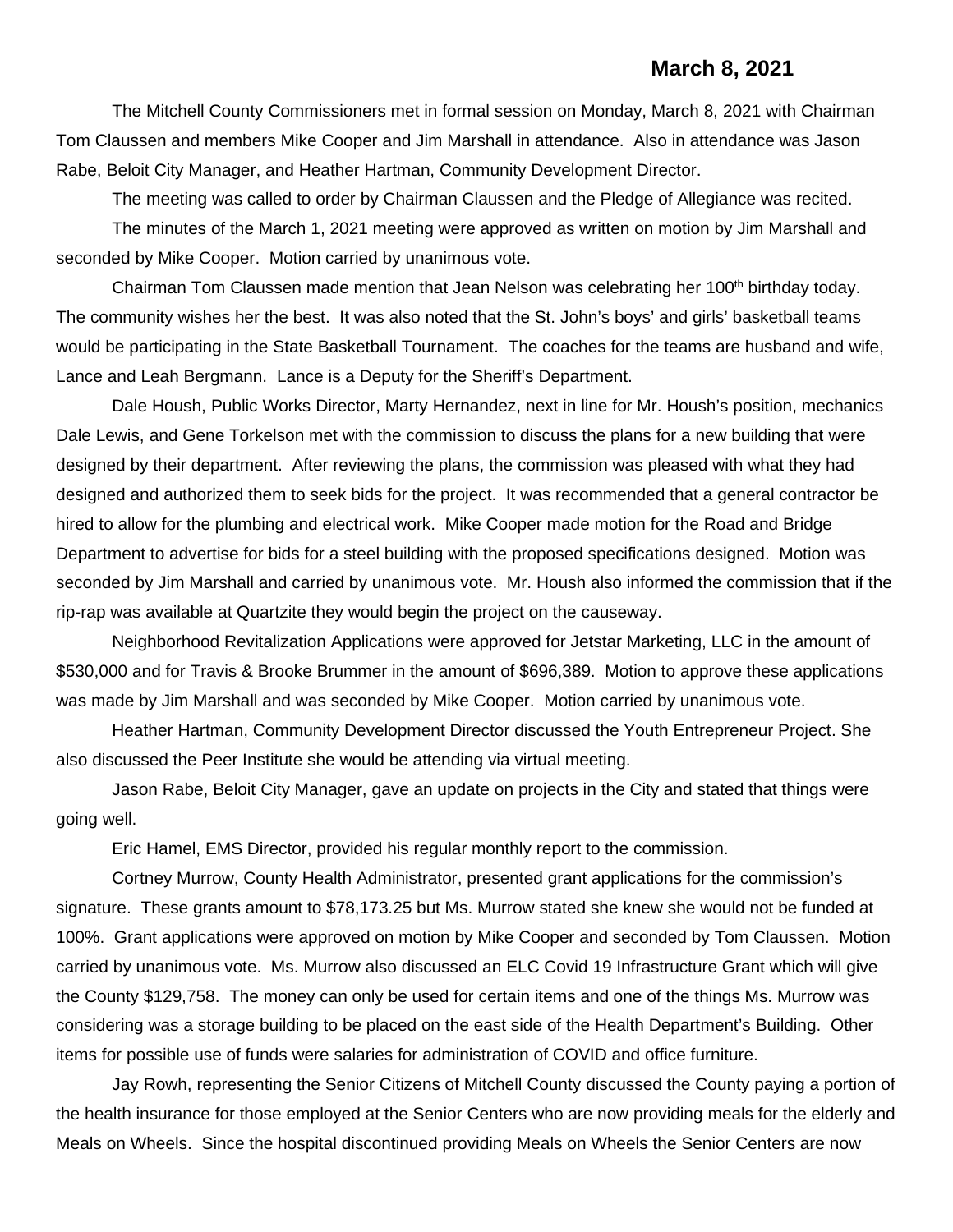making up the difference causing more working hours requiring offers of health insurance. After discussion of the program and numbers of meals, etc. the commission pledged the additional money for health insurance for the site at Beloit on motion by Jim Marshall and seconded by Mike Cooper. Motion carried by unanimous vote.

The meeting was adjourned at 10:50 on motion by Mike Cooper and seconded by Jim Marshall. Motion carried by unanimous vote.

Tom Claussen, Chairman

ATTEST: Chris Treaster, Mitchell Co Clerk

\_\_\_\_\_\_\_\_\_\_\_\_\_\_\_\_\_\_\_\_\_\_\_\_\_\_\_\_\_\_\_\_\_\_\_\_\_\_\_\_\_\_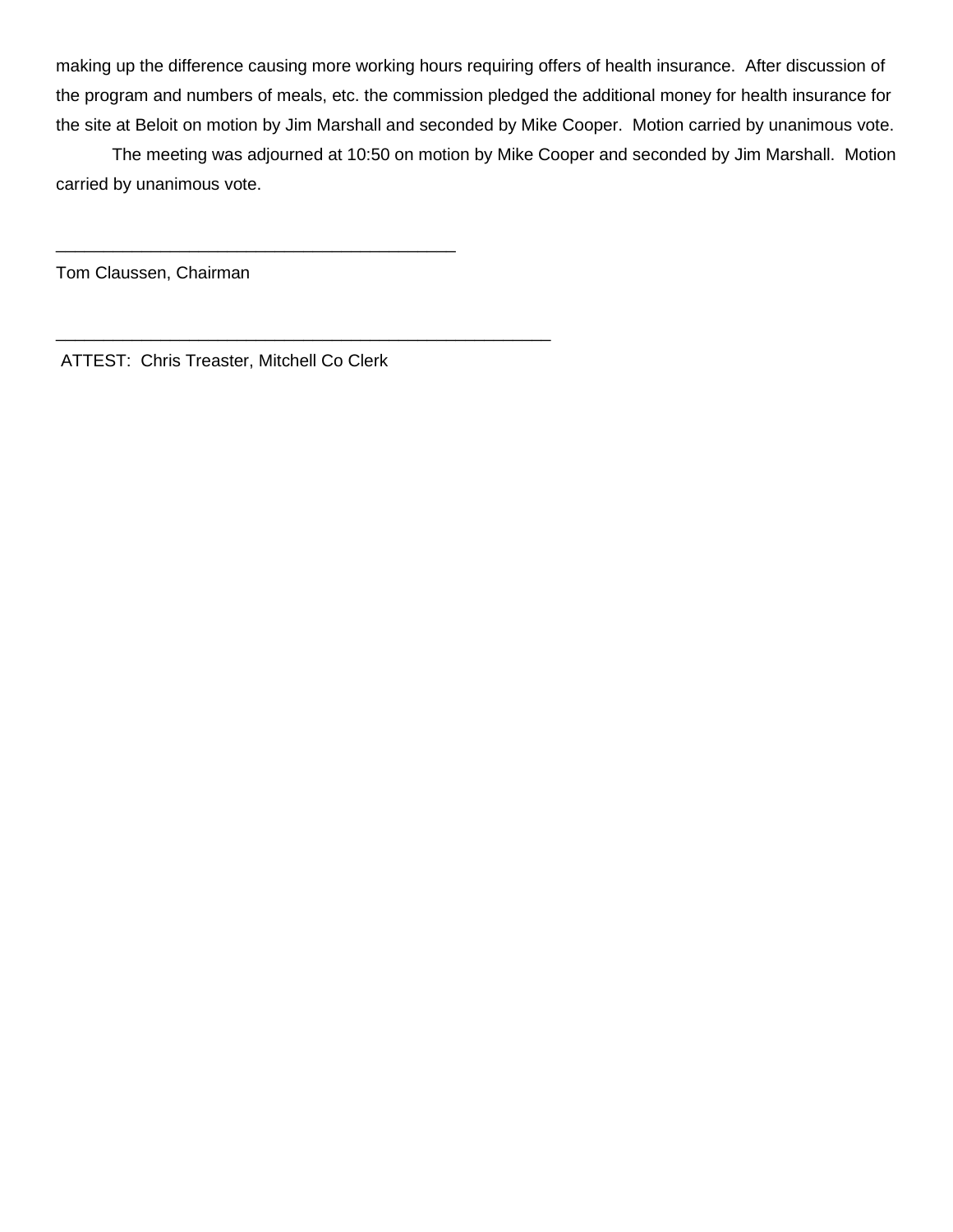### **March 15, 2021**

The Mitchell County Commissioners met in formal session on Monday, March 15, 2021 with Chairman Tom Claussen and members Mike Cooper and Jim Marshall in attendance. Also in attendance was Jason Rabe, Beloit City Manager, and Heather Hartman, Community Development Director, and Terry Bailey, KVSV Radio.

The meeting was called to order by Chairman Claussen and the Pledge of Allegiance was recited.

The minutes of the March 8, 2021 meeting were approved as written on motion by Mike Cooper and seconded by Jim Marshall. Motion carried by unanimous vote.

Eric Dunstan and Tyler & Terri Dunstan, Dunstan Waste Solutions, met with the commission to continue their discussion on being allowed to have a transfer station permit. After a presentation by Tyler Dunstan, the purpose of Dunstan's wanting to become a transfer station became more clear. It is so Dunstan's can take roll-off containers off their trucks and set them down in their location. It appears that unless you have a transfer station permit you are not allowed to even set down trash in any particular location. The commission was going to check with NCRPC and County Attorney Mark Noah to make certain no conflicts exist.

Heather Hartman, Community Development Director discussed the Youth Entrepreneur Project. She informed the commission of the winner of the projects submitted and that there were 7 groups who entered into the competition. They will receive a monetary reward and move on to the State competition which also has monetary rewards.

Jason Rabe, Beloit City Manager, gave an update on projects in the City and stated that things were going well.

Cortney Murrow, County Health Administrator, informed the commission that she had submitted the grant application discussed last week and had made the following choices for her expenditures. They are: technical updates; phone system update; salaries; automatic door opener for specialty clinic door; and a storage shed.

The meeting was adjourned at 9:30 on motion by Jim Marshall and seconded by Mike Cooper. Motion carried by unanimous vote.

Tom Claussen, Chairman

ATTEST: Chris Treaster, Mitchell Co Clerk

\_\_\_\_\_\_\_\_\_\_\_\_\_\_\_\_\_\_\_\_\_\_\_\_\_\_\_\_\_\_\_\_\_\_\_\_\_\_\_\_\_\_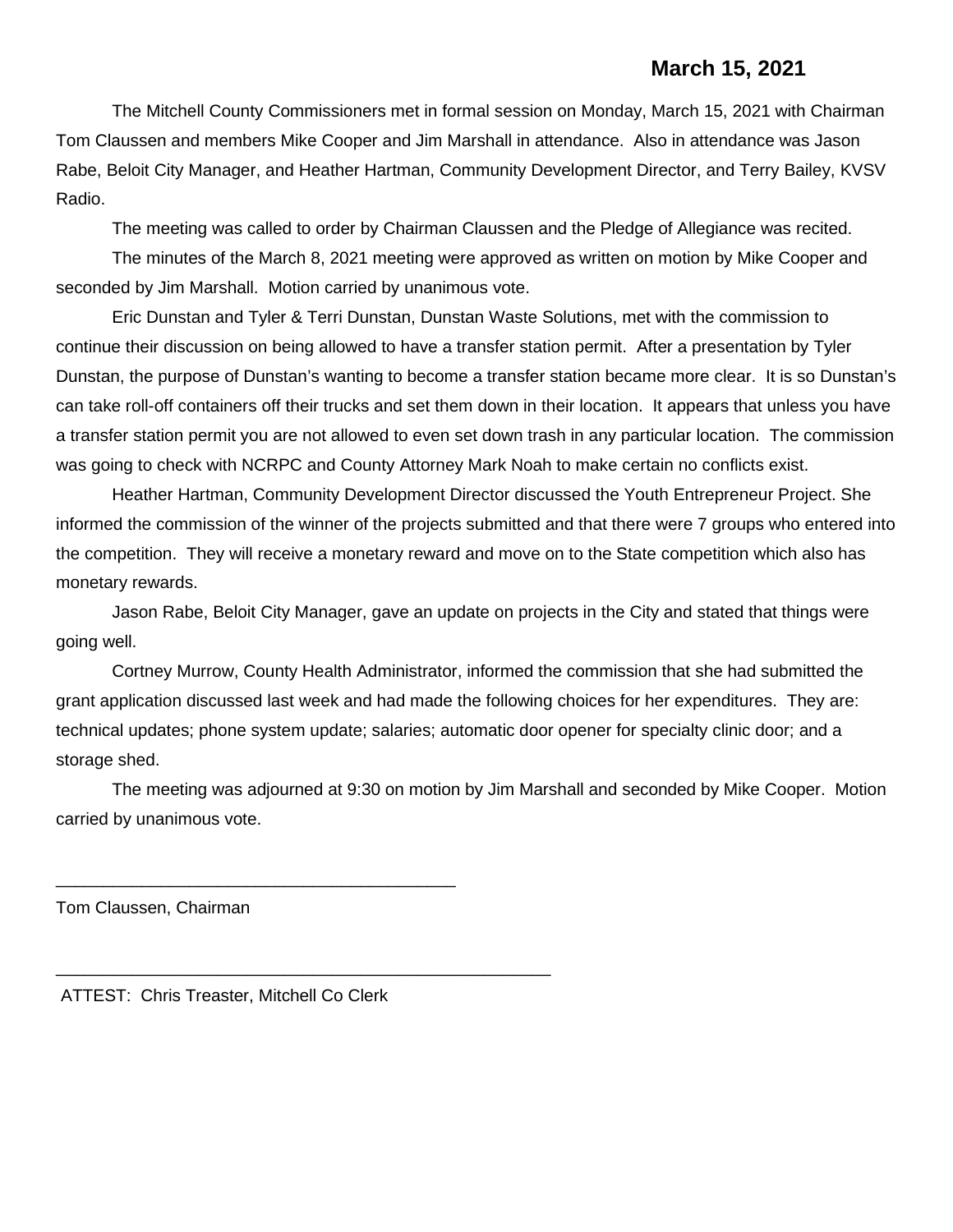### **March 22, 2021**

The Mitchell County Commissioners met in formal session on Monday, March 22, 2021 with Chairman Tom Claussen and members Mike Cooper and Jim Marshall in attendance. Also in attendance was Jason Rabe, Beloit City Manager, and Heather Hartman, Community Development Director.

The meeting was called to order by Chairman Claussen and the Pledge of Allegiance was recited. The minutes of the March 15, 2021 meeting were approved as written on motion by Jim Marshall and seconded by Mike Cooper. Motion carried by unanimous vote.

CASA (Court Appointed Special Advocates) representatives Tony Johnson and Barbara McGrath met with the commission to request their approval making April Child Abuse Prevention Month. The commission approved the request and signed a proclamation to that effect on motion by Jim Marshall and seconded by Mike Cooper. Motion carried by unanimous vote.

Commissioner Claussen reported that he had attended a North Central Flint Hills Area Agency on Aging meeting.

Cortney Murrow, County Health Administrator, stated that she wanted to recognize Dr. Jerome Carrico, who passed away last week. It was believed that Dr. Carrico was instrumental in starting the Mitchell County Health Department. The mask recommendations were discussed. The commission will wait until their April 5<sup>th</sup> meeting to discuss this mandate. Vaccines were discussed. There are still no active COVID cases in the County.

David Dohe, Emergency Management Director, informed the commission that he will be attending a Wildfire Meeting and providing an ICS (Incident Command System) training meeting this week. The large fire at the Jamestown Wildlife Refuge was discussed.

Dunstan Waste Solutions request for a transfer station permit was discussed. Chairman Claussen was going to take Dunstan's application to the County Attorney and get his opinion on the matter. They will take the issue up at again at next week's meeting.

The meeting was adjourned at 10:10 on motion by Mike Cooper and seconded by Jim Marshall. Motion carried by unanimous vote.

Tom Claussen, Chairman

ATTEST: Chris Treaster, Mitchell Co Clerk

\_\_\_\_\_\_\_\_\_\_\_\_\_\_\_\_\_\_\_\_\_\_\_\_\_\_\_\_\_\_\_\_\_\_\_\_\_\_\_\_\_\_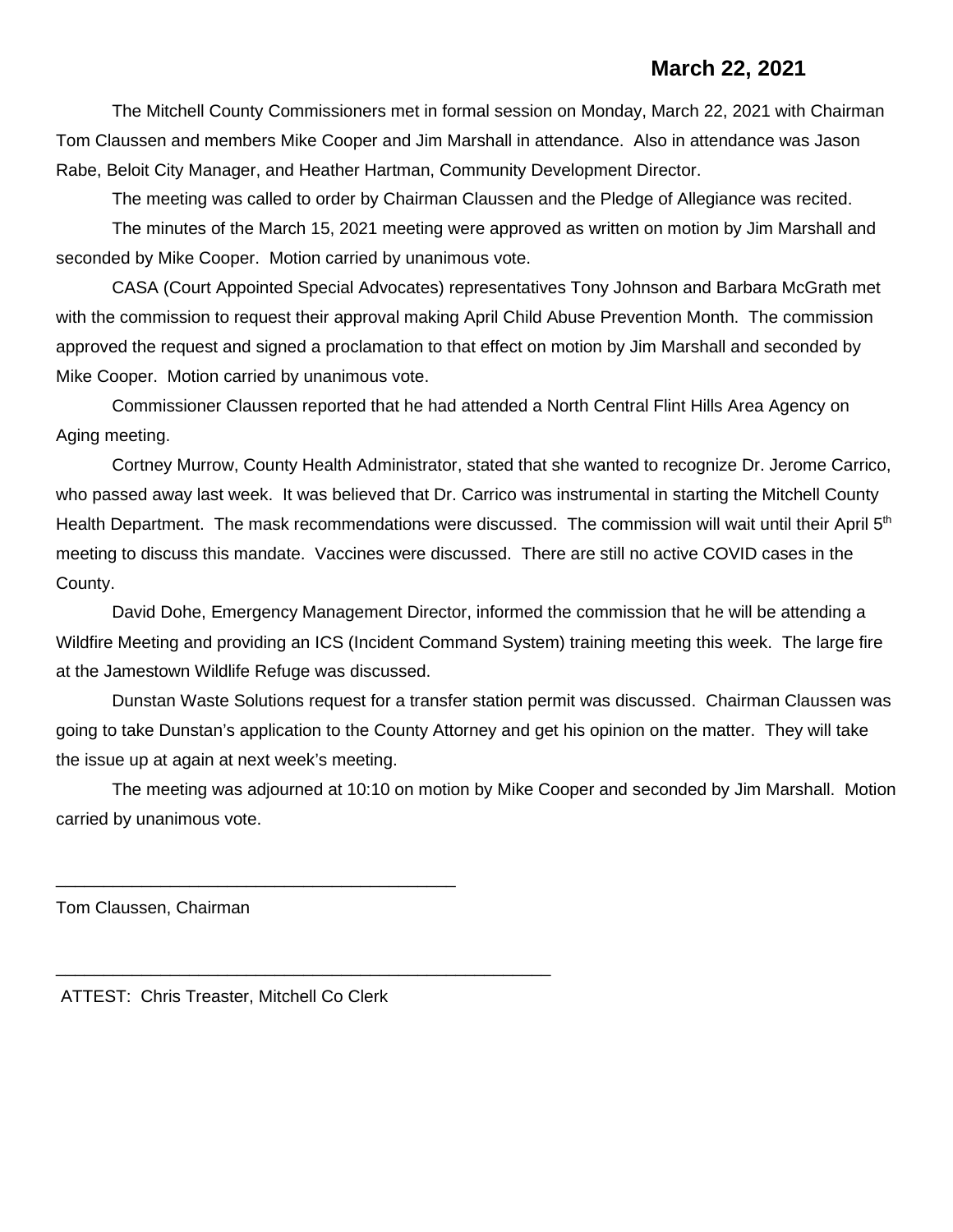#### **March 29, 2021**

The Mitchell County Commissioners met in formal session on Monday, March 29, 2021 with Chairman Tom Claussen and members Mike Cooper and Jim Marshall in attendance. Also in attendance was Jason Rabe, Beloit City Manager, Heather Hartman, Community Development Director, and Terry Bailey, KVSV Radio.

The meeting was called to order by Chairman Claussen and the Pledge of Allegiance was recited.

The minutes of the March 22, 2021 meeting were approved as written on motion by Jim Marshall and seconded by Mike Cooper. Motion carried by unanimous vote.

A letter of support for Solomon Rapids Rural Fire District #3 to receive a Dane Hansen Grant for retrofitting a truck to make a tanker was approved on motion by Mike Cooper and seconded by Jim Marshall. Motion carried by unanimous vote.

Emily Benedick, NCRPC Executive Director, met with the commission to discuss tax credits for repair work on the Courthouse. She informed them that these are ready to go and can be sold at any time. The County has 10 years to sell these credits.

Dunstan Waste Solutions request for the Commission to approve their application to become a transfer station was passed on motion by Mike Cooper and seconded by Jim Marshall. Motion carried by unanimous vote. Also present were Dale Housh, Public Works Director, and Marty Hernandez, PW Director, pro tem. The application was reviewed by the County Attorney who had no issues with the application. Commissioner Cooper expressed concern regarding the amount of trash that will be delivered to the County's Transfer Station. A certain amount of tonnage is required to keep the station viable. He stated that he would like some kind of contract guaranteeing the County a rate of tonnage from Dunstan's. City Manager Jason Rabe commented that they could write such a requirement into the contract for Beloit's trash collection contract. The County Attorney was asked to provide a contract which would guarantee a certain amount of trash from Dunstans.

Dale Housh also commented that contractors have asked for specs to be provided to bid the building project and an engineer will need to be hired to provide these plan specs.

David Dohe, Emergency Management Director, requested a 15-minute executive session for acquisition of Real Estate per KSA 75-4317 which was granted on motion by Jim Marshall and seconded by Mike Cooper. Motion carried by unanimous vote. EMS Director Eric Hamel and County Clerk Chris Treaster were asked to remain in session. Session began at 9:37 and ended at 9:52 with no decisions made in executive session.

The meeting was adjourned at 10:04 on motion by Mike Cooper and seconded by Jim Marshall. Motion carried by unanimous vote.

Tom Claussen, Chairman

ATTEST: Chris Treaster, Mitchell Co Clerk

\_\_\_\_\_\_\_\_\_\_\_\_\_\_\_\_\_\_\_\_\_\_\_\_\_\_\_\_\_\_\_\_\_\_\_\_\_\_\_\_\_\_

\_\_\_\_\_\_\_\_\_\_\_\_\_\_\_\_\_\_\_\_\_\_\_\_\_\_\_\_\_\_\_\_\_\_\_\_\_\_\_\_\_\_\_\_\_\_\_\_\_\_\_\_

The commission, County Clerk, and Community Development Director Heather Hartman attended the Multi-County meeting in Smith County at noon. Sherry Koster, District Sanitarian, presented her budget information for the year. Other items discussed included Senate Bill 30 and landfills.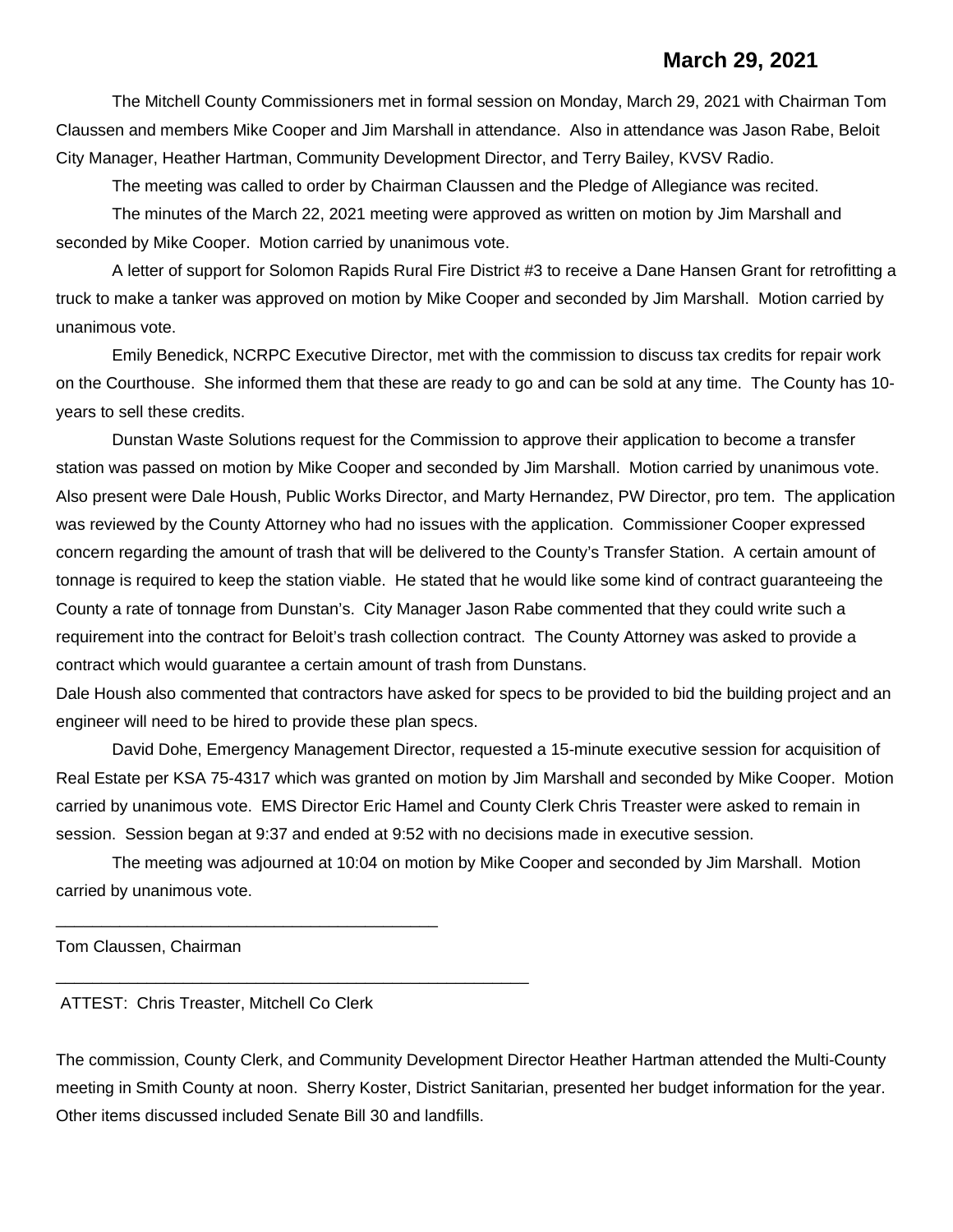The Mitchell County Commissioners met in formal session on Monday, April 5, 2021 with Chairman Tom Claussen and members Mike Cooper and Jim Marshall in attendance. Also in attendance was Terry Bailey, KVSV Radio.

The meeting was called to order by Chairman Claussen and the Pledge of Allegiance was recited.

The minutes of the March 29, 2021 meeting were approved as written on motion by Jim Marshall and seconded by Mike Cooper. Motion carried by unanimous vote.

Cortney Murrow, County Health Administrator, visited with the commission regarding the Legislature's override of the Governor's bill (SB 40) and its effect on Mitchell County. Mrs. Murrow stated that the bill allows local jurisdictions to decide about mask mandates, large social gatherings, etc. After considerable discussion the commission decided to follow the guidelines from the State of Kansas citing SB 40 and leave mask mandate decisions up to local schools, both public and private, and businesses. The 50% limitation of facility capacity was also lifted.

Stuart Porter, Schwab-Eaton, met with the commission along with Public Works Director Dale Housh and next in line Marty Hernandez. A KDOT cost-share program was discussed to replace the remaining guard rails and posts on the Cawker City Causeway Rd (130 Rd). A letter requesting consideration from the State for the project was approved on motion by Jim Marshall and seconded by Mike Cooper. Motion carried by unanimous vote. The commission also agreed to a \$340,000 match amount for the project on motion by Jim Marshall and seconded by Mike Cooper. Motion carried by unanimous vote. The shop building at Public Works was discussed. Mr. Porter felt that for a building of this scale there should be a structural engineer, plumber and electrician recommendation for the building. The project will not be let for bids but will be sent to four local contractors for consideration. These include: Treb Construction, Senger Construction, B&M Construction and Wise Construction. There will be a bond required for any vendor submitting a bid. Mr. Porter estimated the cost of the architectural/engineering portion of the project to be around \$50,000 – 100,000. Mr. Housh informed the commission that the State of Kansas will hold a tour and meet with a commissioner to discuss the most hazardous spots on Mitchell County Roads sometime in May.

County Attorney Mark Noah and Sheriff Tony Perez met with the commission to take action on a new "Red Lights and Sirens" Resolution and application for those wanting these signals. There was a Resolution passed in 1992 but laws have been changed and statute dictated the change on these items. Following discussion, the commission passed Resolution 21-3 Red Lights and Sirens on motion by Jim Marshall and seconded by Mike Cooper. Motion carried by unanimous vote. The Resolution is effective dated today, April 5, 2021.

Ben Letourneau and Valerie Walter, representing St. John's/Tipton Catholic Schools met with the commission to discuss the mask mandate for those institutions. Based on decisions made earlier in the meeting the commission informed them that the mask mandate was now in the hands of the school(s) and they can make the decision to opt out of the mask requirements. Mike Cooper made motion to allow both public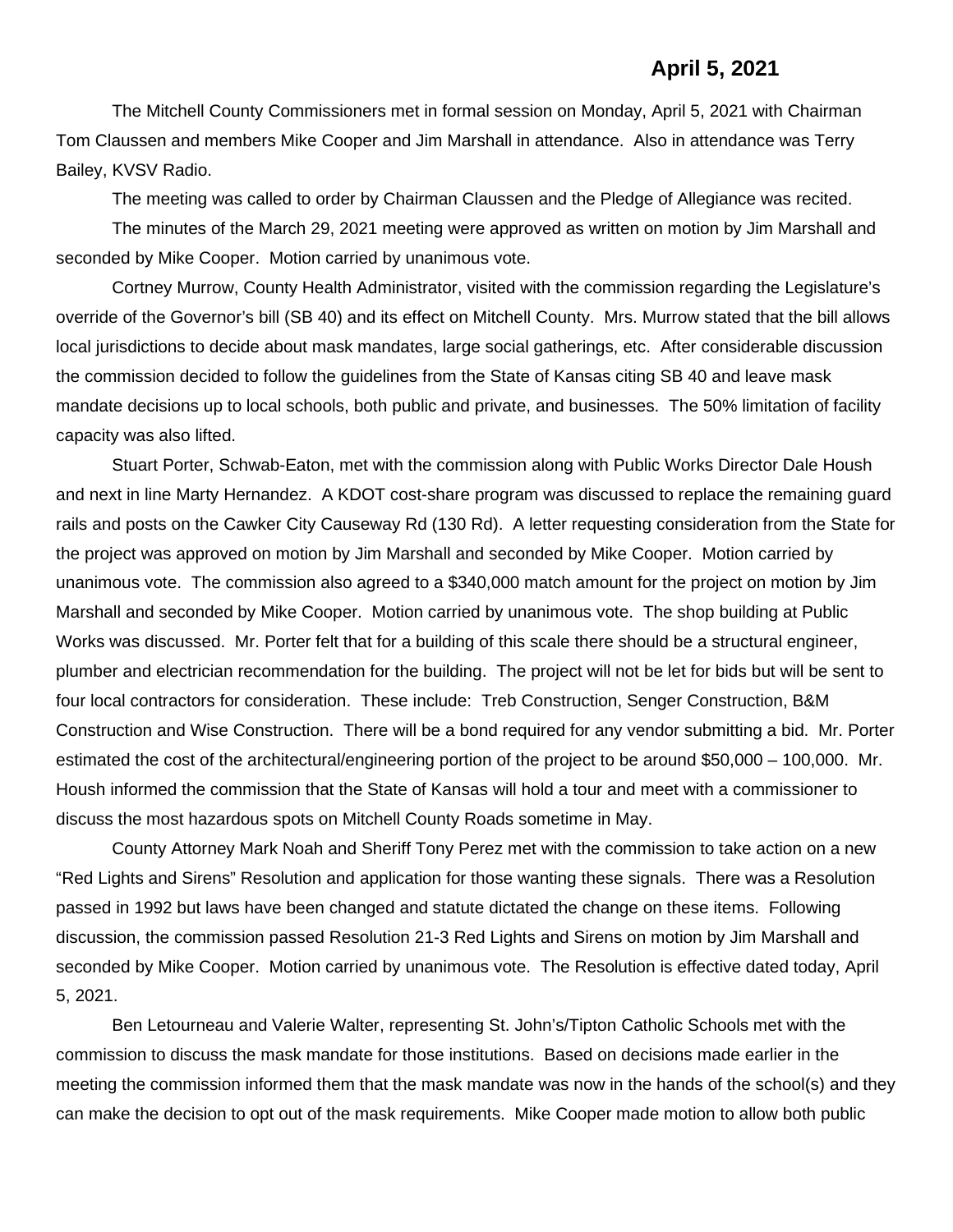and private schools in Mitchell County determine whether masks will be required. Motion was seconded by Jim Marshall and carried by unanimous vote.

Eric Hamel, EMS Director, requested, and was granted a 10-minute executive session on motion by Jim Marshall for non-elected personnel citing KSA 75-4318. Seconded by Mike Cooper and carried by unanimous vote. Session began at 10:12 and ended at 10:22 with no decisions made in executive session.

A letter from the Port Library requesting donations for their summer reading program was received and read. The commission stated that they could not spend tax dollars for this meaningful activity but encouraged individuals to contribute.

The meeting was adjourned at 10:30 on motion by Mike Cooper and seconded by Jim Marshall. Motion carried by unanimous vote.

Tom Claussen, Chairman

ATTEST: Chris Treaster, Mitchell Co Clerk

\_\_\_\_\_\_\_\_\_\_\_\_\_\_\_\_\_\_\_\_\_\_\_\_\_\_\_\_\_\_\_\_\_\_\_\_\_\_\_\_\_\_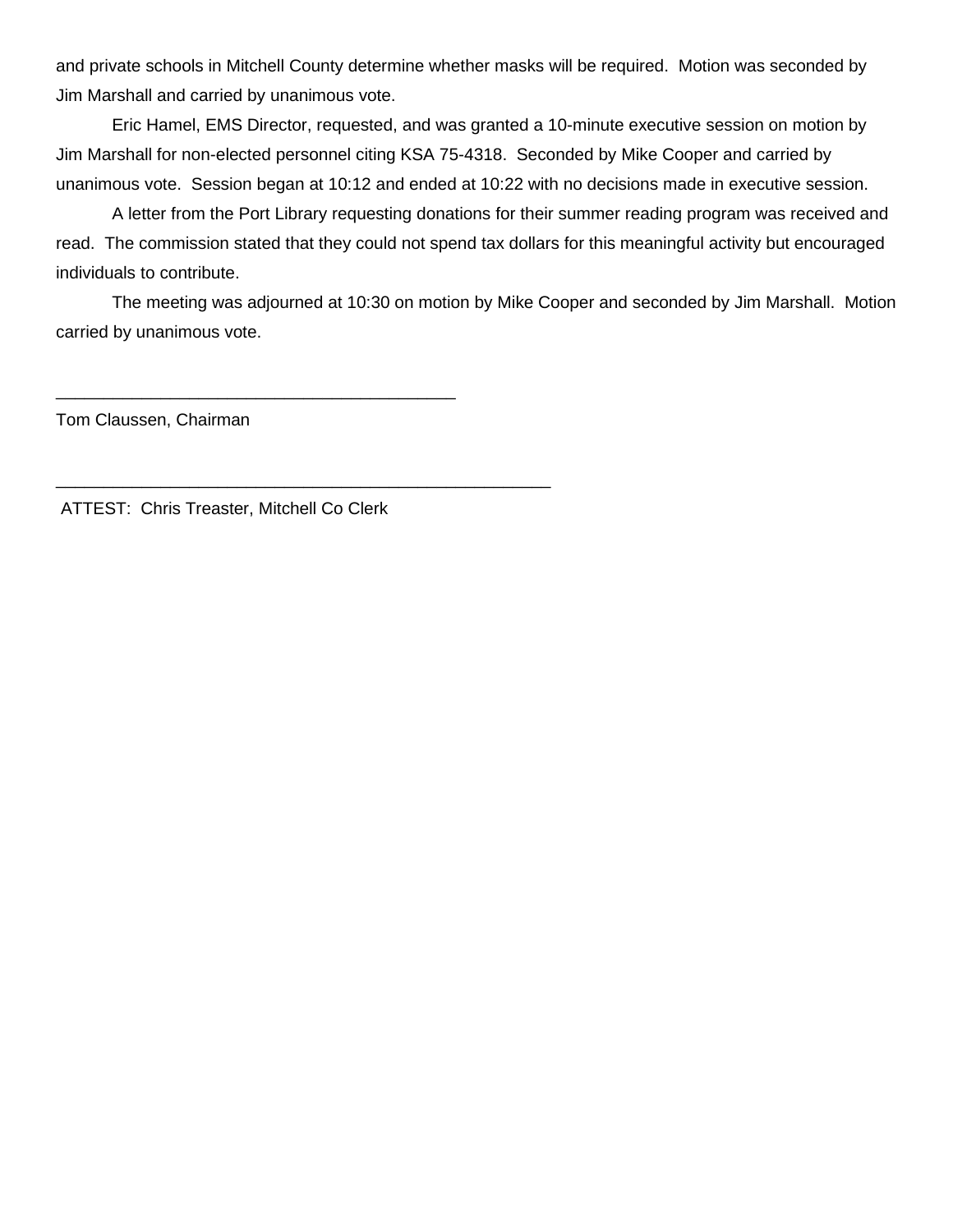## **April 12, 2021**

The Mitchell County Commissioners met in formal session on Monday, April 12, 2021 with Chairman Tom Claussen and members Mike Cooper and Jim Marshall in attendance. Also in attendance was Jason Rabe, Beloit City Manager and Heather Hartman, Community Development Director.

The meeting was called to order by Chairman Claussen and the Pledge of Allegiance was recited.

The minutes of the April 5, 2021 meeting were approved as written on motion by Jim Marshall and seconded by Mike Cooper. Motion carried by unanimous vote.

Nora Rhoades, Post Rock Extension District Director, provided the commission with a publication that lists services provided by the Extension District.

Several citizens concerned about the Federal 30-30 plan and the Kansas Nebraska Heritage Area spoke with the commission. Those in attendance were, Jim & Linda Burton, Billie Payne, and Matt Schroeder. They wanted the commission to know that they were opposed to both the 30-30 plan and the Heritage Area proposals. They feel that this will allow the government to take property away from landowners. The commission was presented with the sample resolution regarding these issues. They did not pass or sign the resolution at this time.

Cortney Murrow, County Health Administrator, stated that the numbers wanting vaccines is beginning to drop. There are still no active cases in Mitchell County.

Jason Rabe, Beloit City Manager, gave an update on City projects.

Commissioner Marshall had received a phone call from Doug Palen who requested a road to be closed for a bike race near his home. The portion of the road is on 180 Rd from O to P Road. The commission thought that would be fine.

The meeting was adjourned at 10:10 on motion by Mike Cooper and seconded by Jim Marshall. Motion carried by unanimous vote.

Tom Claussen, Chairman

ATTEST: Chris Treaster, Mitchell Co Clerk

\_\_\_\_\_\_\_\_\_\_\_\_\_\_\_\_\_\_\_\_\_\_\_\_\_\_\_\_\_\_\_\_\_\_\_\_\_\_\_\_\_\_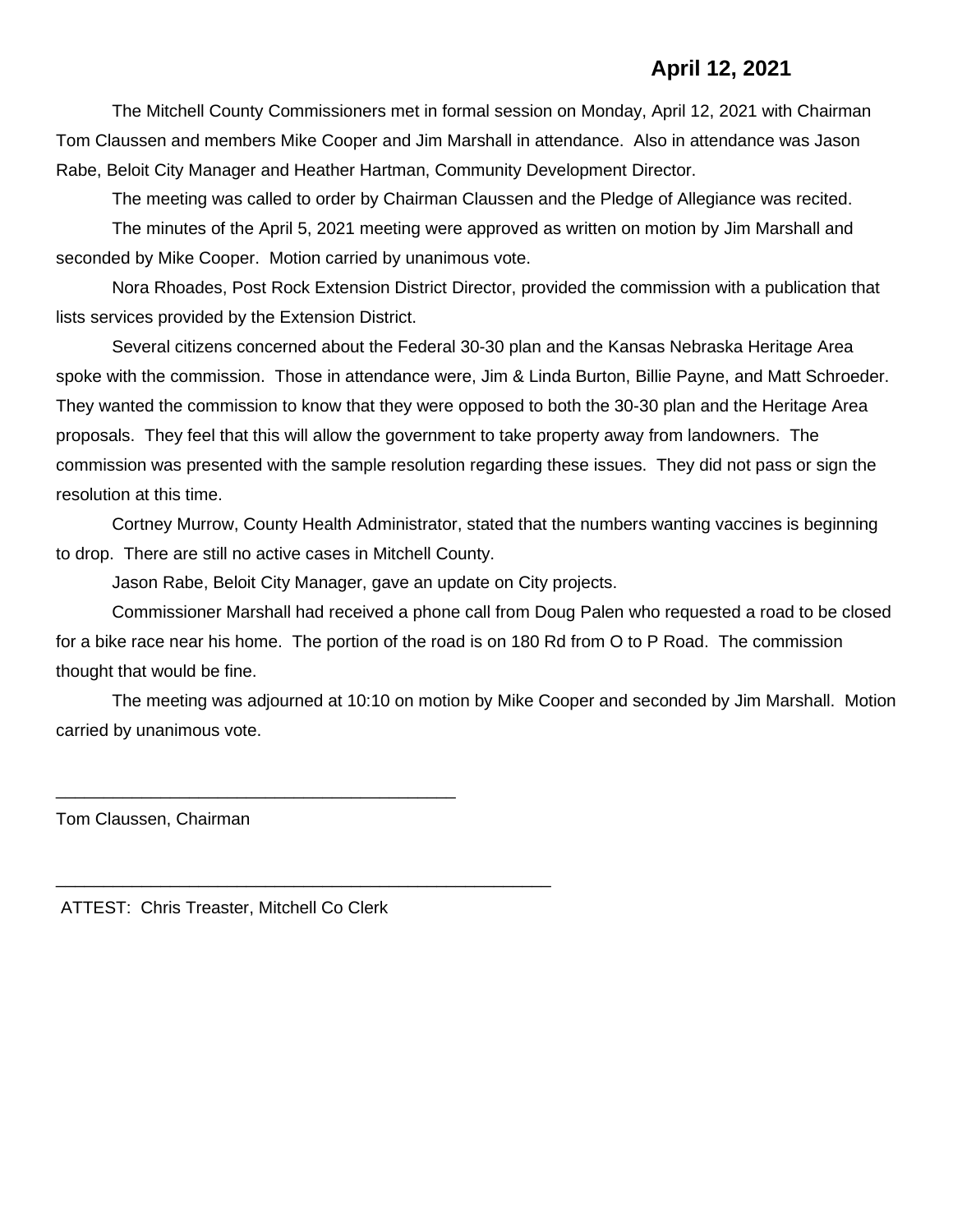## **April 19, 2021**

The Mitchell County Commissioners met in formal session on Monday, April 19, 2021 with Chairman Tom Claussen and members Mike Cooper and Jim Marshall in attendance. Also in attendance was Matt Schroeder, Jason Rabe, Beloit City Manager, Heather Hartman, Community Development Director, and Terry Bailey, KVSV Radio.

The meeting was called to order by Chairman Claussen and the Pledge of Allegiance was recited.

The minutes of the April 12, 2021 meeting were approved as written on motion by Jim Marshall and seconded by Mike Cooper. Motion carried by unanimous vote.

Public Works Director Dale Housh met with the commission and informed them that he had gotten hold of the Bureau of Reclamation who stated that we can do what we want to the road across the Cawker City Causeway. It was decided not to replace posts and cables from Boller Point to the south. The shoulder will be built up to prevent any drop off at the edge of the road. A road in Logan Township has been repaired. An Architect will be here Wednesday to look at the site for the new building at the Public Works Department. The CD pit at the transfer station was never completed by the Vo-Tech and will need more work to build up the sides of the pit. The Vo-Tech will do the work.

Emergency Management Director David Dohe requested purchasing 800 mghz radios for the 3 fire chiefs and Travis Lattin to allow them to communicate when Mr. Lattin helps dump water onto a fire in his plane. The commission stated that this was a wise purchase.

Kyle Peterson, Mitchell County Museum Director and Vickie Mears, Boardmember, met with the commission to inform the commission that their Board has voted not to the support the Kansas/Nebraska Heritage Area because of the controversy surrounding the issue and to spend more time on Mitchell County Historical items.

EMS Director Eric Hamel presented his regular monthly report to the commission.

The meeting was adjourned at 9:40 on motion by Mike Cooper and seconded by Jim Marshall. Motion carried by unanimous vote.

Tom Claussen, Chairman

ATTEST: Chris Treaster, Mitchell Co Clerk

\_\_\_\_\_\_\_\_\_\_\_\_\_\_\_\_\_\_\_\_\_\_\_\_\_\_\_\_\_\_\_\_\_\_\_\_\_\_\_\_\_\_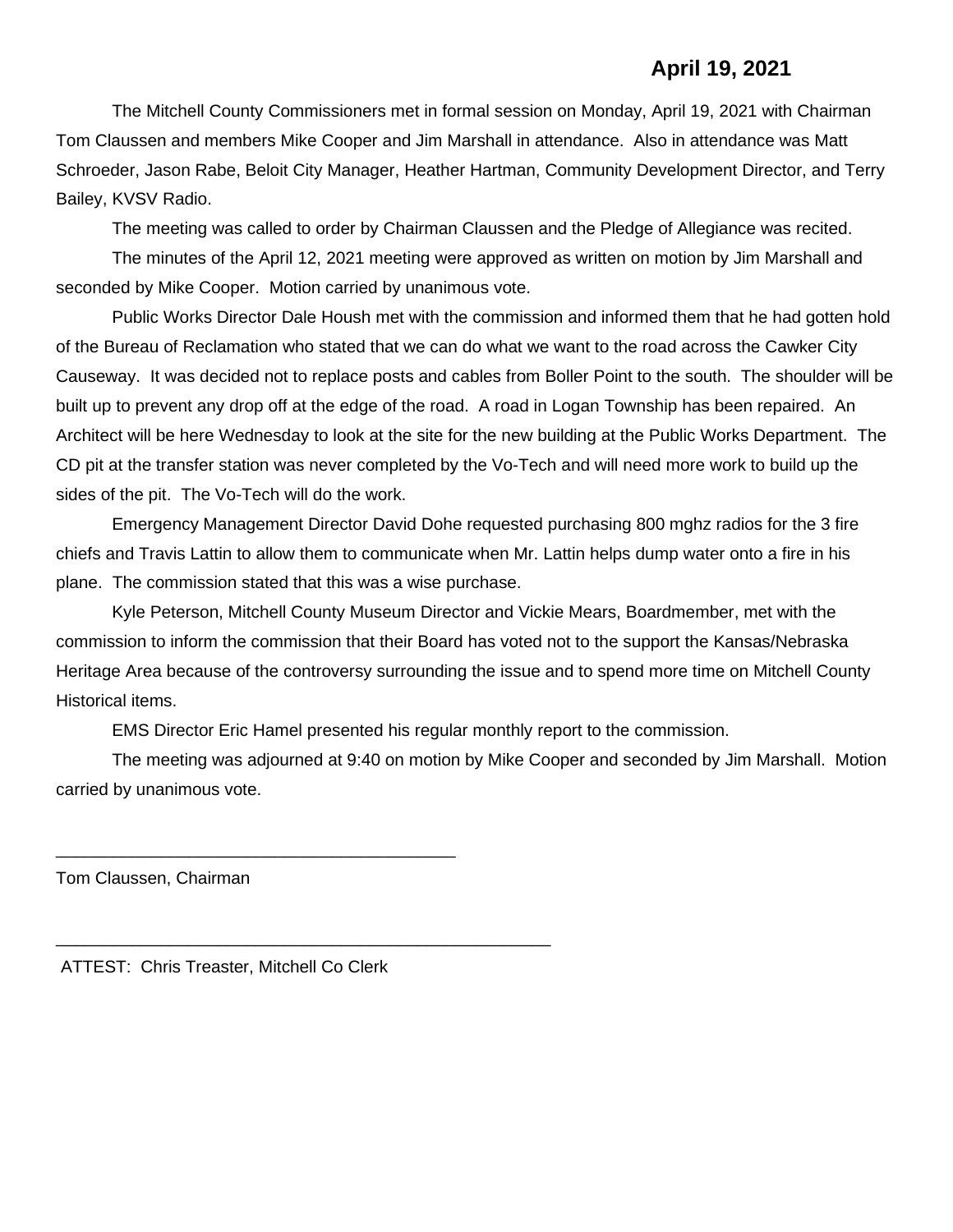### **April 26, 2021**

The Mitchell County Commissioners met in formal session on Monday, April 26, 2021 with Chairman Tom Claussen and members Mike Cooper and Jim Marshall in attendance. Also in attendance was Jason Rabe, Beloit City Manager, Heather Hartman, Community Development Director, and Charles F. Jordan and Art Jordan, who joined the meeting around 9:00.

The meeting was called to order by Chairman Claussen and the Pledge of Allegiance was recited.

The minutes of the April 19, 2021 meeting were approved as written on motion by Jim Marshall and seconded by Mike Cooper. Motion carried by unanimous vote.

Stuart Porter, Schwab-Eaton Engineers, reported that the cost-share application to the State of Kansas for the Causeway railing project had been submitted. There were many letters of support provided with this application. Architect Cheri Hulse will be working with Public Works on the new building project.

Jason Rabe, Beloit City Manager, discussed the fireworks ordinance that the City of Beloit has and asked if the County could mirror theirs to avoid any confusion regarding fireworks. The commission made motion by Mike Cooper, to allow sales of fireworks from July 1<sup>st</sup> through July 4 and discharge of fireworks from July 1<sup>st</sup> through July  $5<sup>th</sup>$ . Motion was seconded by Jim Marshall and carried by unanimous vote.

Dan Brown and Michael Clancy, representing the company Reno Dry USA, provided a presentation to the commission about their product that is supposed to remove moisture from rock buildings. Maintenance Supervisor Brian Streit was asked to show them around the Courthouse for a free inspection.

Wanda Backstrom, Community Corrections, presented grant applications for the commission to approve for FY '22. These are both adult corrections and juvenile corrections. Jim Marshall made motion to approve the grant applications and it was seconded by Mike Cooper. Motion carried by unanimous vote.

The meeting was adjourned at 10:25 on motion by Mike Cooper and seconded by Jim Marshall. Motion carried by unanimous vote.

Tom Claussen, Chairman

ATTEST: Chris Treaster, Mitchell Co Clerk

\_\_\_\_\_\_\_\_\_\_\_\_\_\_\_\_\_\_\_\_\_\_\_\_\_\_\_\_\_\_\_\_\_\_\_\_\_\_\_\_\_\_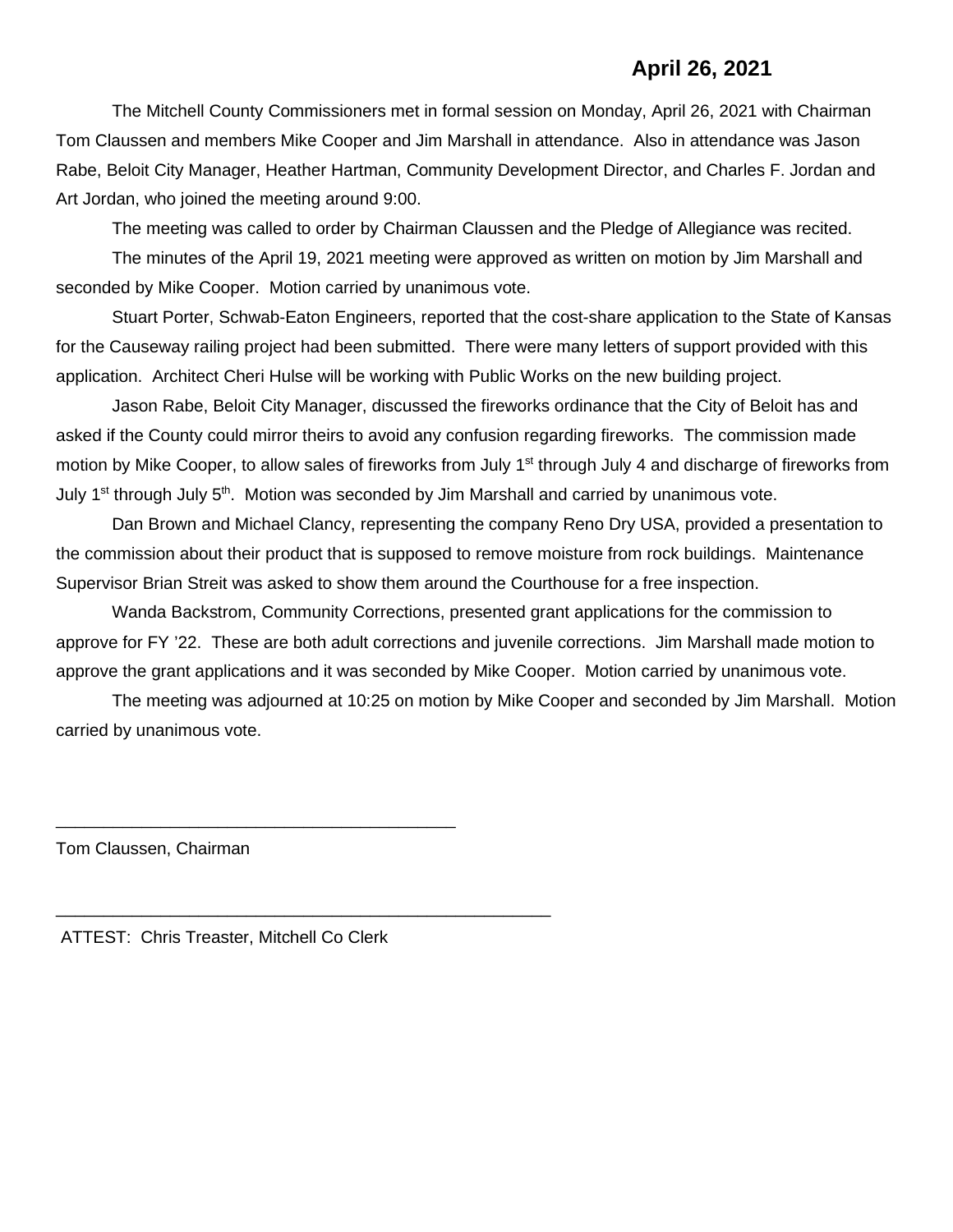## **May 3, 2021**

The Mitchell County Commissioners met in formal session on Monday, May 3, 2021 with Chairman Tom Claussen and members Mike Cooper and Jim Marshall in attendance. Also in attendance was Jason Rabe, Beloit City Manager, Heather Hartman, Community Development Director, and Terry Bailey, KVSV Radio.

The meeting was called to order by Chairman Claussen and the Pledge of Allegiance was recited.

The minutes of the April 26, 2021 meeting were approved as written on motion by Jim Marshall and seconded by Mike Cooper. Motion carried by unanimous vote.

There was no one listed on the printed agenda.

The commission stated that Steve Hirsch had been elected President of the National Volunteer Firefighter Association.

The commission will attend the County Commissioner's Association State Meeting in Liberal from June 8-10.

The meeting was adjourned at 9:15 on motion by Mike Cooper and seconded by Jim Marshall. Motion carried by unanimous vote.

Tom Claussen, Chairman

ATTEST: Chris Treaster, Mitchell Co Clerk

\_\_\_\_\_\_\_\_\_\_\_\_\_\_\_\_\_\_\_\_\_\_\_\_\_\_\_\_\_\_\_\_\_\_\_\_\_\_\_\_\_\_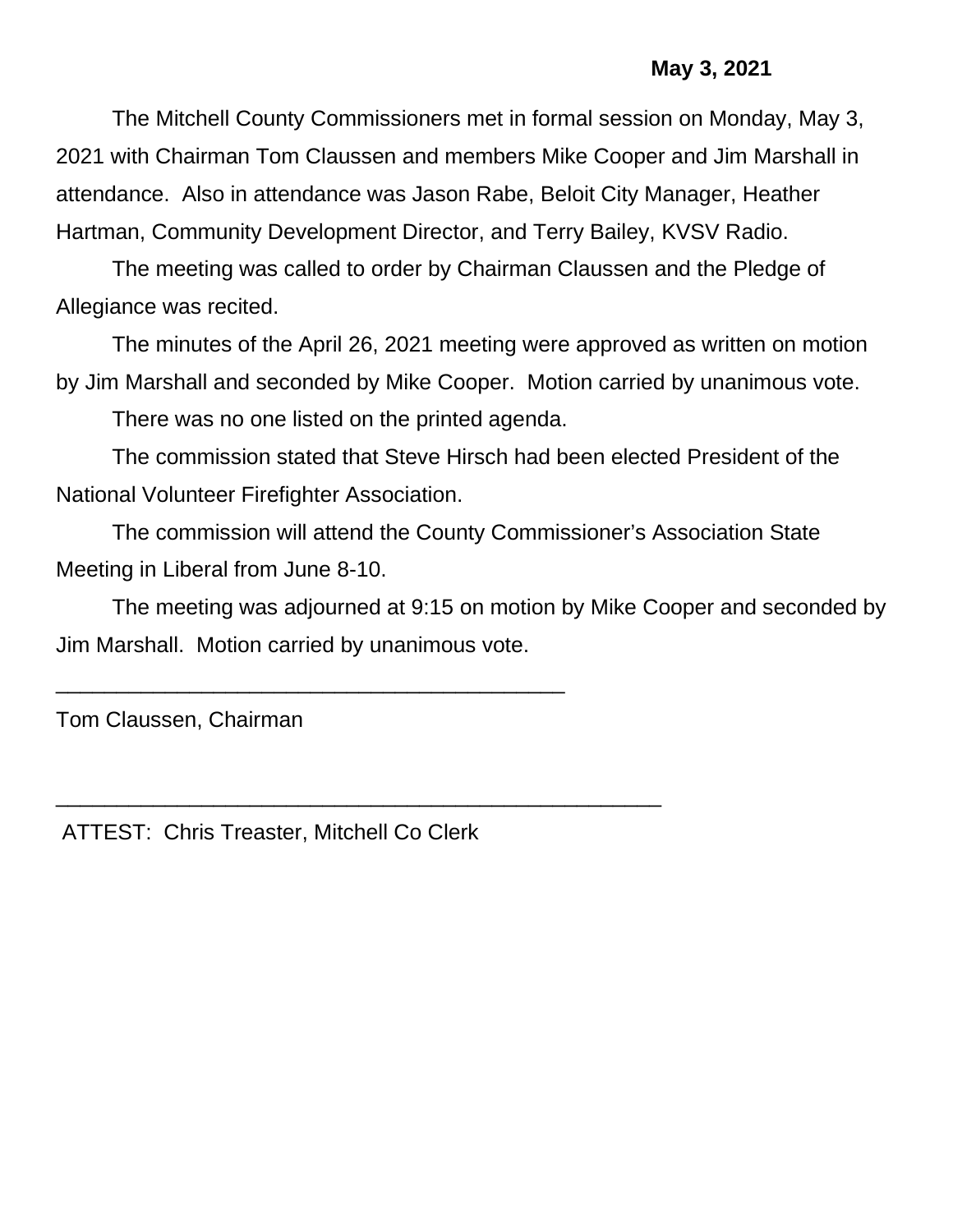The Mitchell County Commissioners met in formal session on Monday, May 10, 2021 with Chairman Tom Claussen and members Mike Cooper and Jim Marshall in attendance. Also in attendance was Heather Hartman, Community Development Director.

The meeting was called to order by Chairman Claussen and the Pledge of Allegiance was recited.

The minutes of the May 3, 2021 meeting were approved as written on motion by Jim Marshall and seconded by Mike Cooper. Motion carried by unanimous vote.

Cereal malt beverage on and off sale licenses were approved for Seven Stars, LLC (Norman's Lakeside) on motion by Mike Cooper and seconded by Jim Marshall. Motion carried by unanimous vote.

Stuart Porter, Schwab-Eaton, met with the commission to discuss the costs for architectural services from Orazem and Scalora, Manhattan. A discussion was held on whether to pay a one-time fee or a per-hour fee not to exceed a certain amount. A meeting with the Architect and Stuart Porter will be set up.

Cortney Murrow, County Health Administrator, requested permission to purchase a new Tympanogram machine as the one they are currently using is 30 years old and does not always work. The cost is \$4,133 and was approved by the commission on motion by Mike Cooper and seconded by Jim Marshall. Motion carried by unanimous vote. Mrs. Murrow also reported that their 2006 Ford Focus is having repair issues and repairs are costing more than the car is worth. The commission advised her to begin searching for a replacement for the Focus.

Robbin Cole, Director, Pawnee Mental Health, and Board Members Kathy Webster and Barb Wise, presented their 2022 budget request to the commission. They also requested the commission designate May as "Mental Health Month" which they did on motion by Jim Marshall and seconded by Mike Cooper. Motion carried by unanimous vote.

The meeting was adjourned at 10:45 on motion by Mike Cooper and seconded by Jim Marshall. Motion carried by unanimous vote.

Tom Claussen, Chairman

ATTEST: Chris Treaster, Mitchell Co Clerk

\_\_\_\_\_\_\_\_\_\_\_\_\_\_\_\_\_\_\_\_\_\_\_\_\_\_\_\_\_\_\_\_\_\_\_\_\_\_\_\_\_\_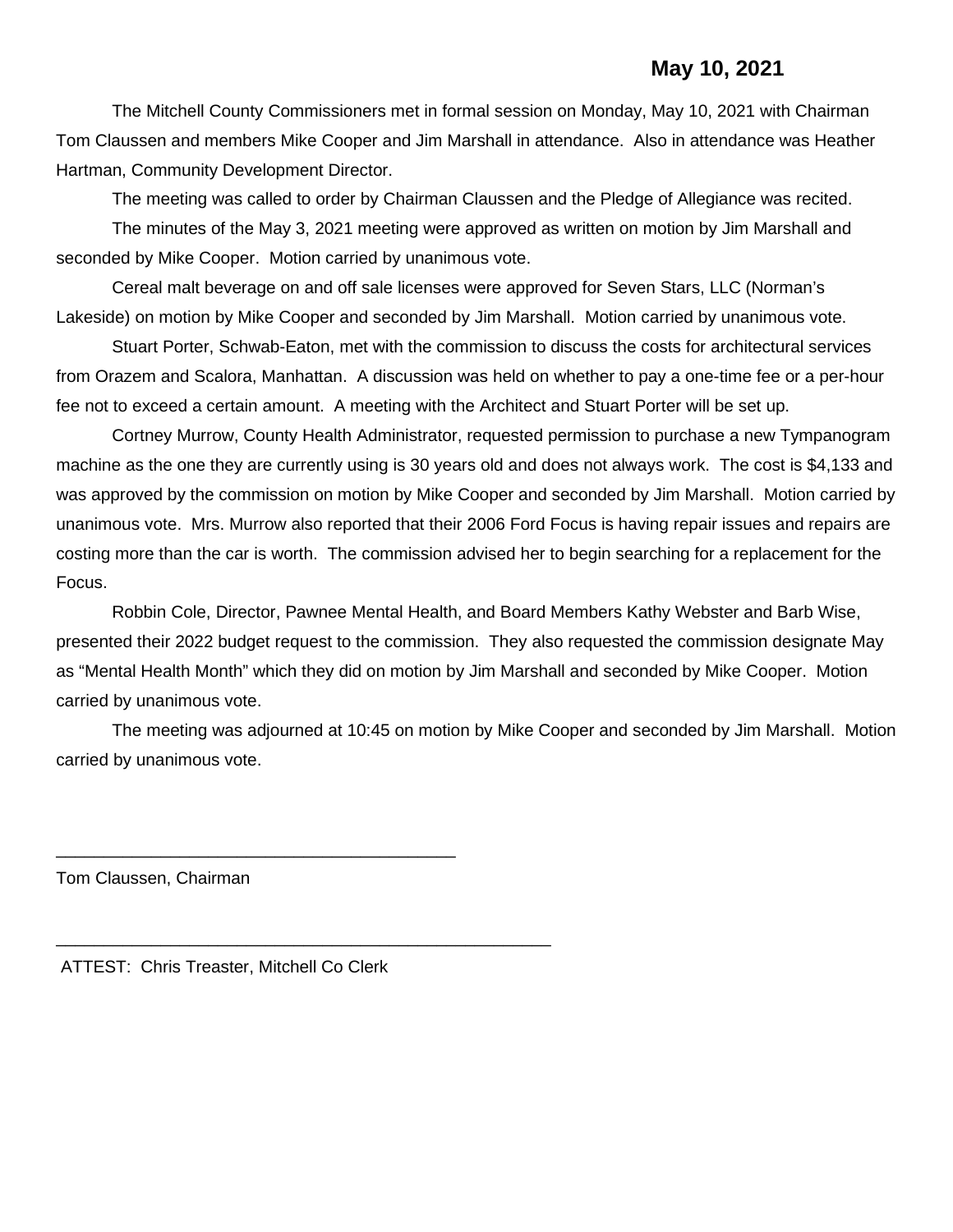#### **May 17, 2021**

The Mitchell County Commissioners met in formal session on Monday, May 17, 2021 with Chairman Tom Claussen and members Mike Cooper and Jim Marshall in attendance. Also in attendance was Matt Schroeder, citizen, Charles F Jordan, citizen, Jason Rabe, Beloit City Manager, and Terry Bailey, KVSV Radio.

The meeting was called to order by Chairman Claussen and the Pledge of Allegiance was recited.

The minutes of the May 10, 2021 meeting were approved as written on motion by Jim Marshall and seconded by Mike Cooper. Motion carried by unanimous vote.

Shelia Nelson-Stout, Susan Sprague, Kendra Krier, and Patrick Wallerius, representing OCCK, presented their 2022 budget request. They requested a 3% increase in funding.

Eric Hamel, EMS Director, provided his monthly report. He also informed the commission that one of the ambulance units is down and in need of repair. Mr. Hamel requested, and was granted, a 5-minute executive session for non-elected personnel per KSA 75-4318 on motion by Mike Cooper and seconded by Jim Marshall. Motion carried by unanimous vote. Session began at 9:07 and ended at 9:12 with no decisions made in executive session.

Cortney Murrow, County Health Administrator, requested permission to purchase a 2018 Nissan Rogue from Becker Auto. With trade of the 2006 Ford Focus the cost will be \$15,995. The commission approved the purchase on motion by Jim Marshall and seconded by Mike Cooper. Motion carried by unanimous vote. Mrs. Murrow also informed the commission that she had received a contract for office space from one of the ENT Doctors that she has asked Mark Noah to review prior to the commission signing the document. Mrs. Murrow requested, and was granted, a 5-minute executive session for non-elected personnel per KSA 75-4318 on motion by Jim Marshall and seconded by Mike Cooper. Motion carried by unanimous vote. Session began at 9:23 and ended at 9:28 with no decisions made in executive session.

Jeff Roberg, IT Director, met with the commission and requested a 10-minute executive session for non-elected personnel per KSA 75-4318 which was granted on motion Jim Marshall and seconded by Mike Cooper. Session began at 9:32 and ended at 9:42. The commission approved the purchase of new networking equipment in the amount of around \$2,000 on motion by Jim Marshall and seconded by Mike Cooper. Motion carried by unanimous vote.

Melinda Latham, County Appraiser, presented her 4-year contract renewal to the commission. It is the same contract used previously and the only change was in her salary, which was increased to \$70,000. The commission approved the contract on motion by Jim Marshall and seconded by Mike Cooper. Motion carried by unanimous vote.

Citizen Matt Schroeder addressed the commission and asked if they had signed the resolution opposing the Kansas/Nebraska Heritage Alliance and the 30/30 Plan. The commission stated that they were not going to take any position on this matter unless something drastically changes. Commissioner Claussen also made comment that he believes that due to all the negative response to these proposals the issue is dead.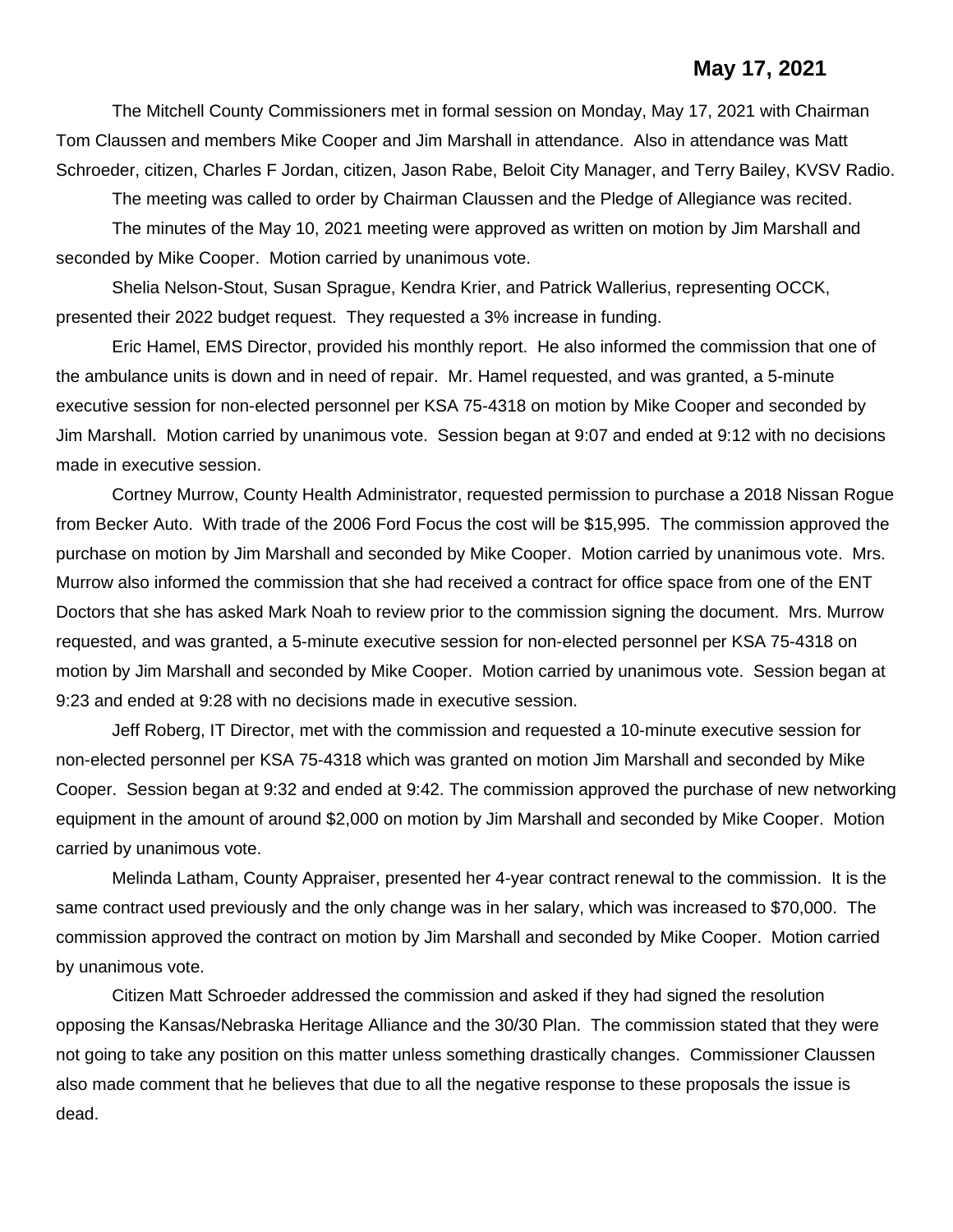The commission approved using the North Central Regional Planning Commission to administer the ARPA Grant (American Recovery Program Act).

The meeting was adjourned at 10:15 on motion by Mike Cooper and seconded by Jim Marshall. Motion carried by unanimous vote.

Tom Claussen, Chairman

ATTEST: Chris Treaster, Mitchell Co Clerk

\_\_\_\_\_\_\_\_\_\_\_\_\_\_\_\_\_\_\_\_\_\_\_\_\_\_\_\_\_\_\_\_\_\_\_\_\_\_\_\_\_\_

\_\_\_\_\_\_\_\_\_\_\_\_\_\_\_\_\_\_\_\_\_\_\_\_\_\_\_\_\_\_\_\_\_\_\_\_\_\_\_\_\_\_\_\_\_\_\_\_\_\_\_\_

---------------------------------------------------------------------------------------------------------

 **May 24, 2021**

The Mitchell County Commissioners did not meet on Monday, May 24, 2021.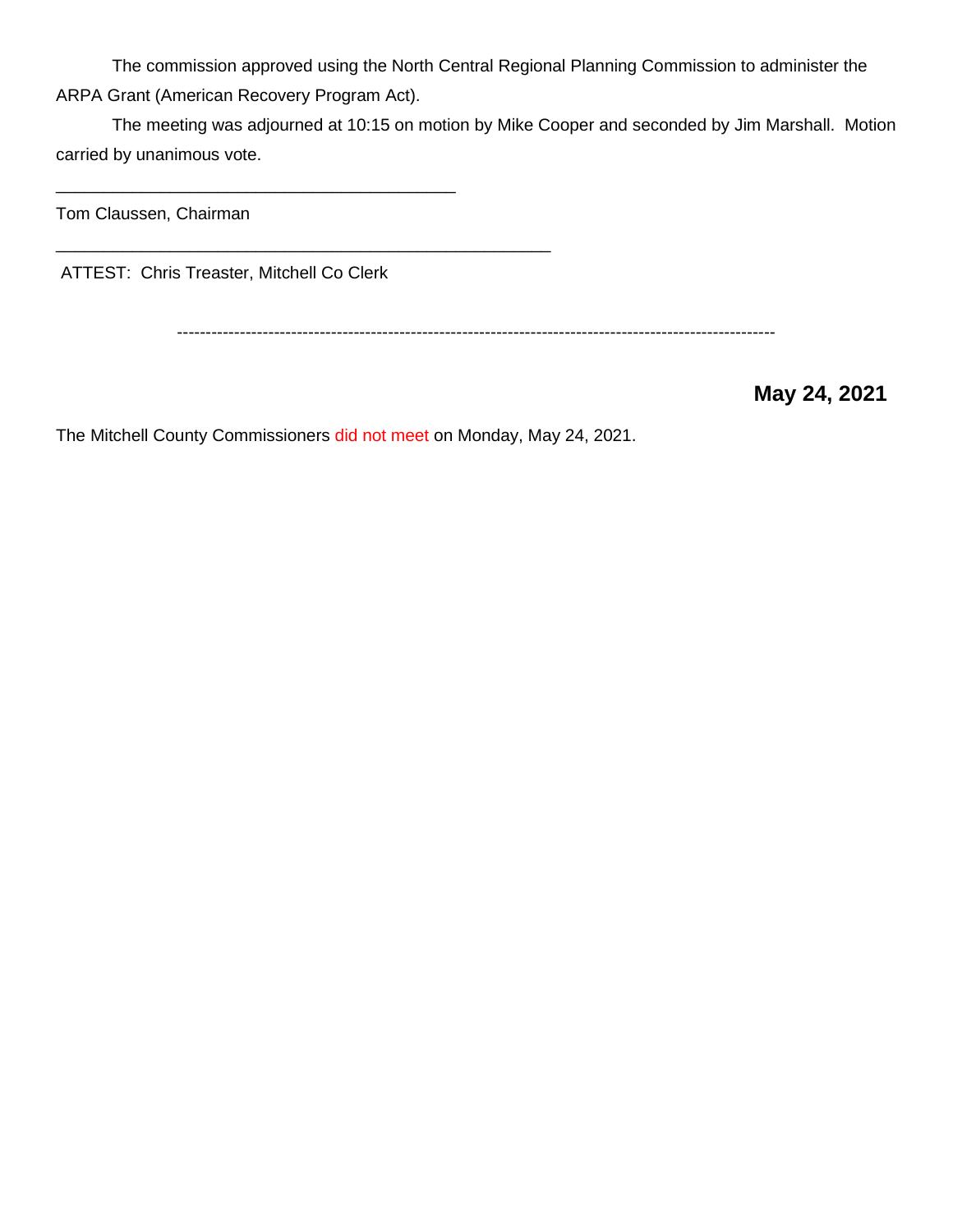#### **June 1, 2021**

The Mitchell County Commissioners met in formal session on Tuesday, June 1, 2021 with Chairman Tom Claussen and members Mike Cooper and Jim Marshall in attendance. Also in attendance was Jason Rabe, Beloit City Manager, Heather Hartman, Community Development Director, and Terry Bailey, KVSV Radio.

The meeting was called to order by Chairman Claussen and the Pledge of Allegiance was recited.

The minutes of the May 17 and May 24, 2021 meetings were approved as written on motion by Jim Marshall and seconded by Mike Cooper. Motion carried by unanimous vote.

County Health Administrator Cortney Murrow brought a contract for office space with Salina Regional Health for ENT services. The commission approved the contract on motion by Mike Cooper and seconded by Jim Marshall. Motion carried by unanimous vote.

A Cereal-Malt Beverage license was approved for Glen Elder Marina on motion by Mike Cooper and seconded by Jim Marshall. Motion carried by unanimous vote.

Dale Housh, Public Works Director and Marty Hernandez, Public Works Director to be discussed the problem they are having finding anyone to work in their department. Discussion was held for the possibility to raise the beginning wage to attract more applicants and to adjust the pay for those already employed accordingly.

Resolution 21-04 regarding sales and discharge of fireworks was approved on motion by Mike Cooper and seconded by Jim Marshall. Motion carried by unanimous vote.

A Neighborhood Revitalization Application was approved for Grant & Felicia Heller in the amount of \$289,091 on motion by Jim Marshall and seconded by Mike Cooper. Motion carried by unanimous vote.

A letter of support for Solomon Valley Transportation for a new facility was approved on motion by Jim Marshall and seconded by Mike Cooper. Motion carried by unanimous vote.

There will be a safe-routes to school informational meeting this evening for the City of Beloit.

Stuart Porter, Schwab-Eaton Engineers, and Cheri Hulse, Agora Architects discussed the services that were to be provided by the architect for the Road and Bridge Building. After discussion it was decided to go ahead and pay the fee of not to exceed \$131,600 for architectural services, which is included in the contract with Schwab-Eaton, on motion by Mike Cooper and seconded by Jim Marshall. Motion carried by unanimous vote.

Dale Housh and Marty Hernandez requested, and were granted, a 15-minute executive session for non-elected personnel per KSA 75-4318 on motion by Mike Cooper and seconded by Jim Marshall. Motion carried by unanimous vote. Session began at 9:37 and ended at 9:52 with no decisions made in executive session.

The Close-Out agreement for the SPARK Grant was approved on motion by Mike Cooper and seconded by Jim Marshall. Motion carried by unanimous vote.

The meeting was adjourned at 10:00 on motion by Jim Marshall and seconded by Mike Cooper. Motion carried by unanimous vote.

Tom Claussen, Chairman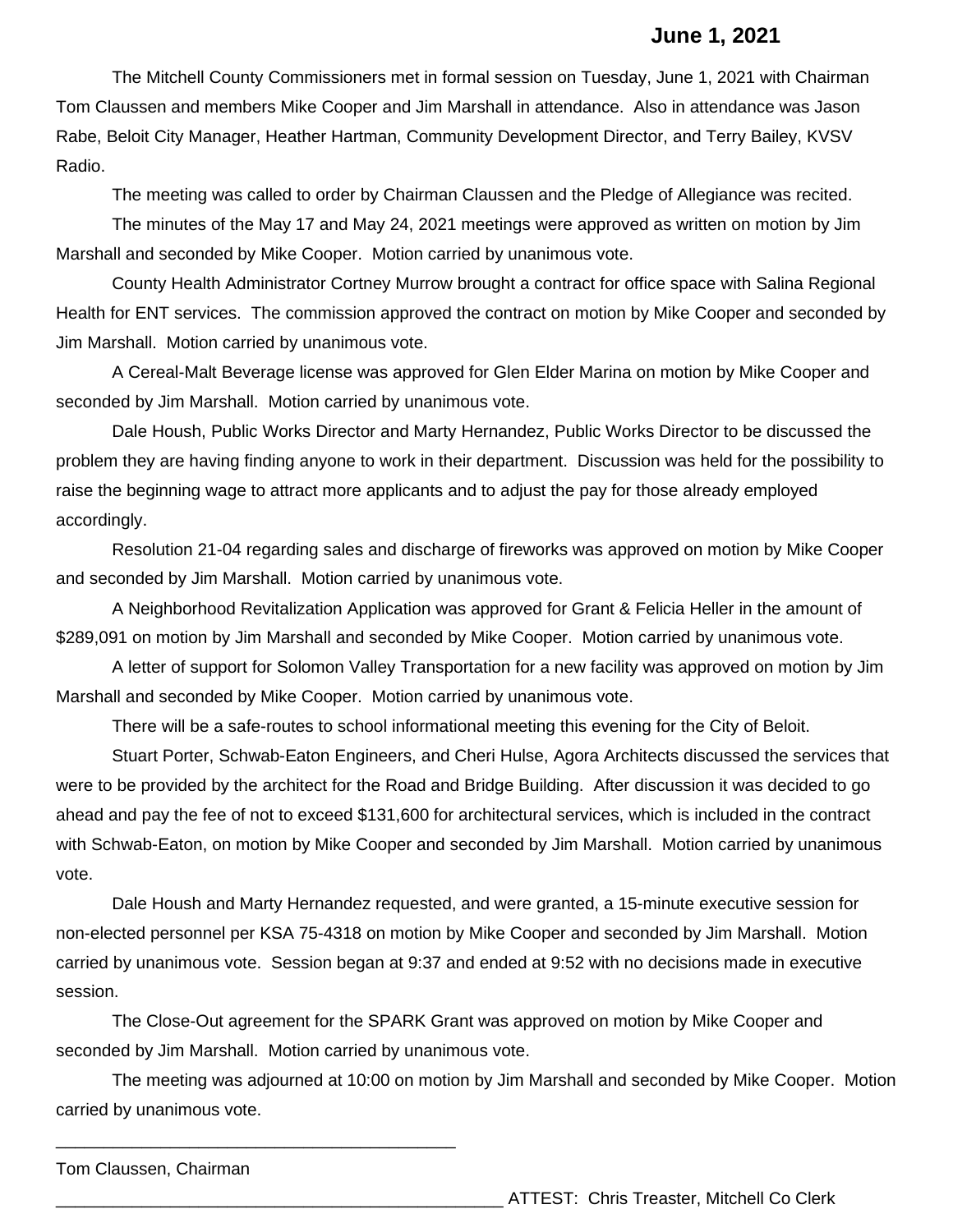#### **June 7, 2021**

The Mitchell County Commissioners met in formal session on Monday, June 7, 2021 with Chairman Tom Claussen and members Mike Cooper and Jim Marshall in attendance. Also in attendance was Jason Rabe, Beloit City Manager, and Heather Hartman, Community Development Director.

The meeting was called to order by Chairman Claussen and the Pledge of Allegiance was recited. The minutes of the June 1, 2021 meetings were approved as written on motion by Jim Marshall and seconded by Mike Cooper. Motion carried by unanimous vote.

Heather Hartman, Community Development Director, presented a renewal request for the ROZ (Rural Opportunity Zone) Program. The commission approved renewal of the program for two years on motion by Jim Marshall and seconded by Mike Cooper. Motion carried by unanimous vote.

Angel Cushing and Beth Salmans gave a presentation on the Kansas-Nebraska National Heritage Act and their opposition to the program. There were also many citizens from Mitchell County who attended this portion of the meeting. They included Dina Jensen, Art Howell, Jim Nelson, Greg Drum, Carolyn Ellenz, Dave Porter, Art Jordan, Gordon McMillan, Matt Schroeder, Marty Fletchall, Billie Payne, Bill Wiese, Charles Jordan, Bill File, Craig Gengler, Charlie File, and NCRPC Executive Director Emily Benedick. Sheriff Tony Perez also attended the session. Ms. Cushing provided the commission with information that she felt showed that this program was going to allow the government to "grab" land from unsuspecting farmers, etc. Greg Drum, local citizen and member of the Mitchell County Planning Board, presented information contrary to Ms. Cushing's beliefs. After a lengthy discussion of over and hour the commission voted to approve a resolution stating their opposition to the Kansas-Nebraska National Heritage Act on motion by Jim Marshall and seconded by Mike Cooper. Motion carried by unanimous vote.

Cortney Murrow, County Health Administrator, requested, and was granted, a 10-minute executive session for non-elected personnel per KSA 75-4318, on motion by Jim Marshall and seconded by Mike Cooper. Motion carried by unanimous vote. Session began at 10:10 and ended at 10:20 with no decisions made in executive session.

Marty Hernandez, the next Public Works Supervisor, brought suggestions for wage increases in that department per the commissioner's request. After a brief discussion the starting wage for the department will be \$14 per hour and current employee's rates will be adjusted accordingly.

The meeting was adjourned at 10:55 on motion by Jim Marshall and seconded by Mike Cooper. Motion carried by unanimous vote.

Tom Claussen, Chairman

\_\_\_\_\_\_\_\_\_\_\_\_\_\_\_\_\_\_\_\_\_\_\_\_\_\_\_\_\_\_\_\_\_\_\_\_\_\_\_\_\_\_

\_\_\_\_\_\_\_\_\_\_\_\_\_\_\_\_\_\_\_\_\_\_\_\_\_\_\_\_\_\_\_\_\_\_\_\_\_\_\_\_\_\_\_\_\_\_\_ ATTEST: Chris Treaster, Mitchell Co Clerk

#### **June 14, 2021**

The Mitchell County Commissioners **did not meet** on Monday, June 14, 2021.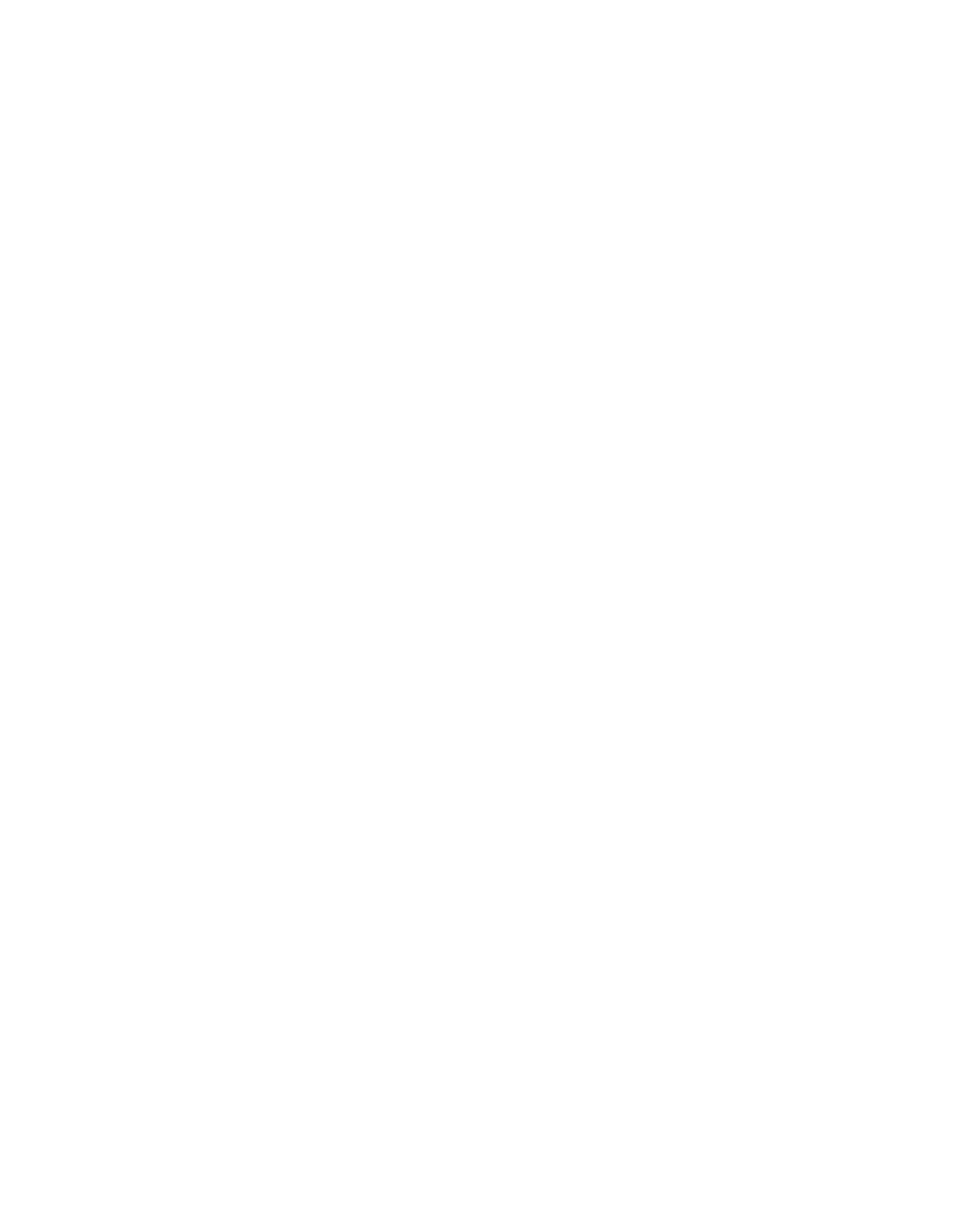#### **June 21, 2021**

The Mitchell County Commissioners met in formal session on Monday, June 21, 2021 with Chairman Tom Claussen and Mike Cooper in attendance. Jim Marshall was absent. Also in attendance was Jason Rabe, Beloit City Manager, and Heather Hartman, Community Development Director.

The meeting was called to order by Chairman Claussen and the Pledge of Allegiance was recited. The minutes of the June 7, and June 14, 2021 meetings were approved as written on motion by Mike Cooper and seconded by Tom Claussen. Motion carried by unanimous vote.

The commission passed two proclamations. The first, to declare June 20-26 Amateur Radio Week on motion by Mike Cooper and seconded by Tom Claussen. The second to declare June as Elder Abuse Prevention Month on motion by Mike Cooper and seconded by Tom Claussen. Both proclamation motions carried by unanimous vote.

Emergency Management Director David Dohe questioned the commission about their intent for the County Emergency Declaration regarding COVID. The State of Kansas has allowed their declaration to expire. The commission stated that they would leave the declaration in place until around the 1<sup>st</sup> of August.

Jason Vetter, Noxious Weed Director, gave the commission an overview of spraying and weed control in the County. He stated that thistles and Johnsongrass were the most problematic weeds in the area. He also informed the commission that there is a chemical shortage right now due to drops in production because of COVID.

Eric Hamel, EMS Director, presented his regular monthly report. He requested, and was granted, a 5 minute executive session for non-elected personnel per KSA 75-4318 on motion by Mike Cooper and seconded by Tom Claussen. Motion carried by unanimous vote. Session began at 8:55 and ended at 9:00 with no decisions made in executive session.

Art Howell, Lincoln County resident, discussed the Convention of States and their wish to follow Article 5 of the United States Constitution which allows changes to the Constitution by the House and Senate. The commission took his remarks under advisement.

Stuart Porter and Chad McCullough, Schwab-Eaton Engineers, and Marty Hernandez, Acting Public Works Director, discussed the re-decking or replacement of the Tanquary Bridge over the Solomon River east of Beloit. Porter and McCullough stated that the bridge is too narrow for most farm equipment and the cost of a new deck would be approximately half the cost of a new bridge. There may be cost-share funds to help with the cost of replacing the bridge. Mike Cooper made motion to allow Schwab-Eaton to work on the Tanquary Bridge project with Tom Claussen seconding. Motion carried by unanimous vote.

Sheriff Tony Perez informed the commission that he was purchasing two new vehicles. He is replacing a car that was run off the road and totaled as well as another replacement vehicle. He found 2 Tahoe's in Des Moines, Iowa at Karl's Emergency Vehicles as no dealer in the area had the vehicles he requires. Mike Cooper made motion to allow the purchase with Tom Claussen seconding. Motion carried by unanimous vote.

Cortney Murrow, County Health Administrator, requested, and was granted, a 10-minute executive session for non-elected personnel per KSA 75-4318, on motion by Mike Cooper and seconded by Tom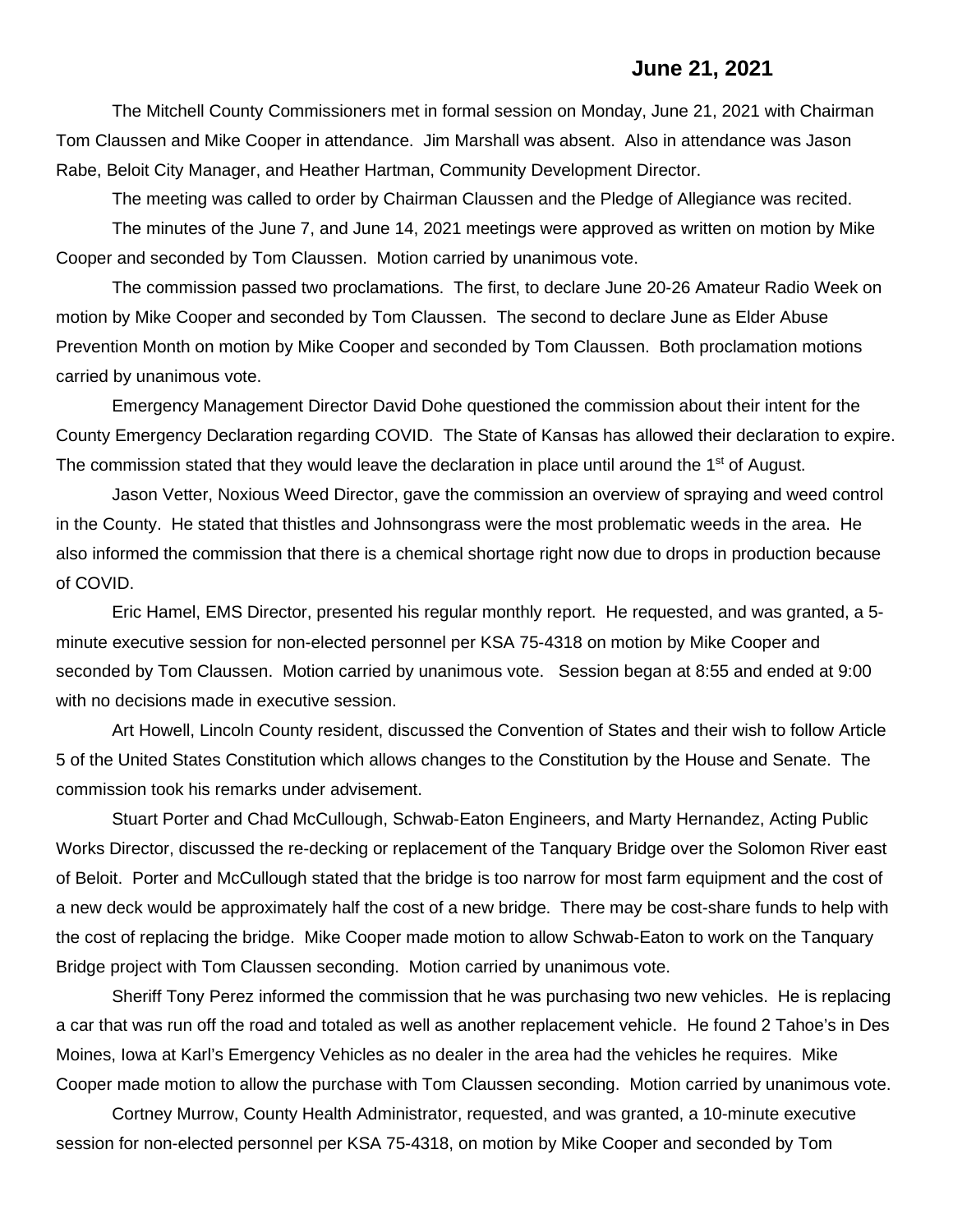Claussen. Motion carried by unanimous vote. Session began at 9:46 and ended at 9:56 with no decisions made in executive session.

The meeting was adjourned at 10:00 on motion by Mike Cooper and seconded by Tom Claussen. Motion carried by unanimous vote.

Tom Claussen, Chairman

\_\_\_\_\_\_\_\_\_\_\_\_\_\_\_\_\_\_\_\_\_\_\_\_\_\_\_\_\_\_\_\_\_\_\_\_\_\_\_\_\_\_

\_\_\_\_\_\_\_\_\_\_\_\_\_\_\_\_\_\_\_\_\_\_\_\_\_\_\_\_\_\_\_\_\_\_\_\_\_\_\_\_\_\_\_\_\_\_\_ ATTEST: Chris Treaster, Mitchell Co Clerk

A Department Head meeting was held at 10:00. Those in attendance included Cortney Murrow, Jason Vetter, Becky Snook, Melinda Latham, Heather Hartman, Tami Eck, Marty Hernandez, Tony Perez, Mark Noah, David Dohe, Eric Hamel, Yvonne Melton, and Donna Schmitt. Each department provided overviews of recent activities. There will be a Health Fair sometime in September at the Health Department. A flood plain Management open house will be held July 16<sup>th</sup> at the Municipal Building in Beloit. Preparations are being made for a delinquent tax sale.

The commission could not require COVID vaccines for employees but stated that they were highly suggesting it. They also requested that departments hold their budgets at or below last year as the valuation is down and due to the new law passed by the legislature you do not want to exceed the Revenue Neutral Rate. The meeting ended at 11:15.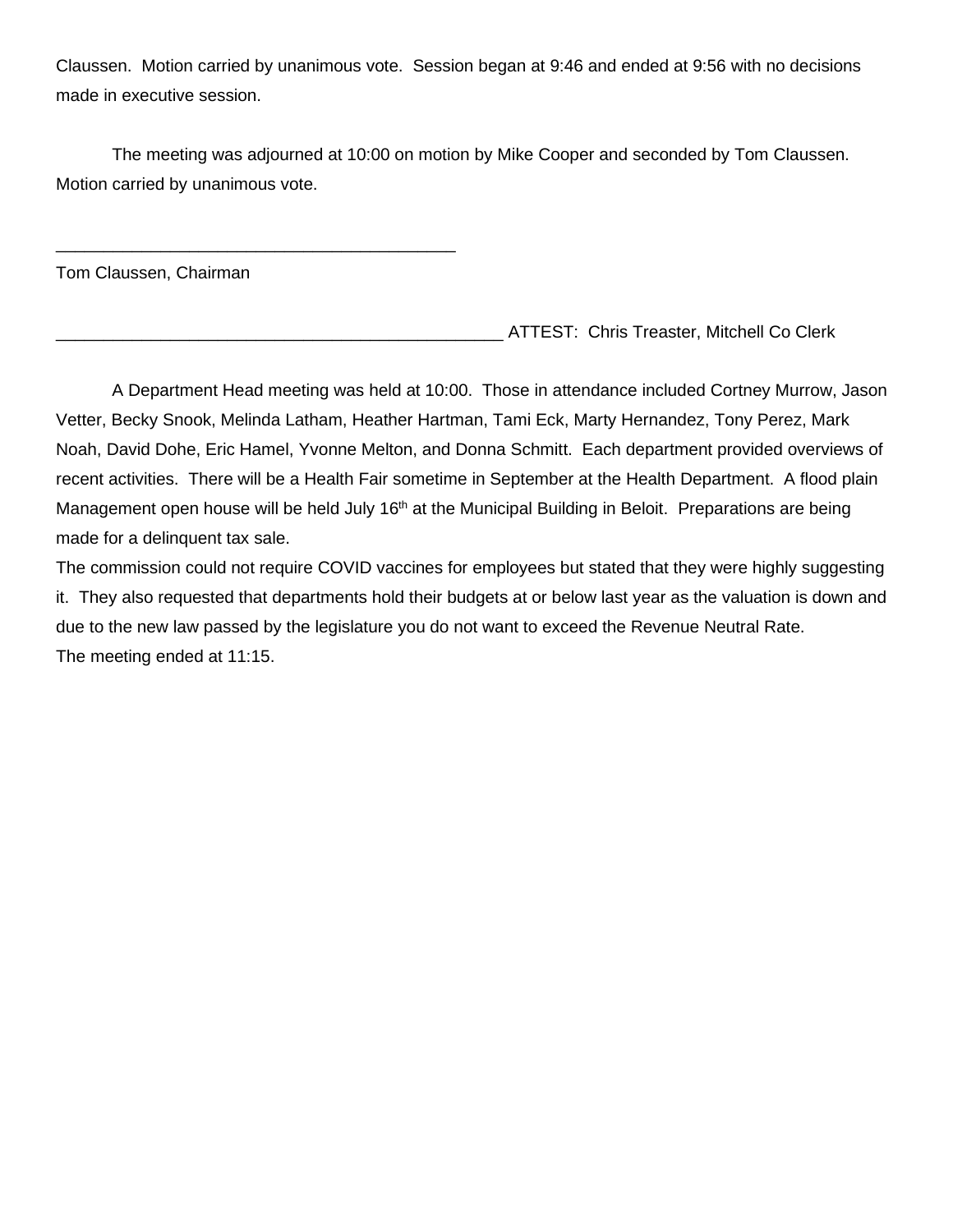#### **June 28, 2021**

The Mitchell County Commissioners met in formal session on Monday, June 28, 2021 with Chairman Tom Claussen, Mike Cooper and Jim Marshall in attendance. Also in attendance was Heather Hartman, Community Development Director, and Terry Bailey, KVSV Radio.

The meeting was called to order by Chairman Claussen and the Pledge of Allegiance was recited.

The minutes of the June 21 meeting were approved as written on motion by Jim Marshall and seconded by Mike Cooper. Motion carried by unanimous vote.

Art Howell came once again to the commission to ask them to pass a Resolution calling for a Convention of States. Jim Marshall, who was absent last week had not had time to read the materials presented and wanted to review the document prior to approving or denying it. The issue was tabled until the next meeting at which time Mr. Howell will again return to the meeting for an answer.

Jason Vetter, Noxious Weed, requested, and was granted a 10-minute executive session for nonelected personnel per KSA 75-4318 on motion by Tom Claussen and seconded by Jim Marshall. Motion carried by unanimous vote. County Clerk was asked to remain in session. Session began at 8:58 and ended at 9:08 with no decisions made in executive session.

Cereal Malt Beverage Licenses were approved for Pizza Hut (on sale) and Family Dollar (off sale) on motion by Jim Marshall and seconded by Mike Cooper. Motion carried by unanimous vote.

Keegan Bailey, ARPA Grant Administrator for the County, was on hand to answer questions concerning how ARPA funds may be spent. The commission asked questions about certain projects to which Ms. Bailey stated she would inquire about their feasibility.

Jeff Heiman requested he be allowed to shoot fireworks on July 16<sup>th</sup> when his family has a reunion. The commission stated that they did not have a problem with that but said it would be the District Fire Chief's decision.

Cortney Murrow, County Health Administrator, requested, and was granted, a 5-minute executive session for non-elected personnel per KSA 75-4318, on motion by Jim Marshall and seconded by Mike Cooper. Motion carried by unanimous vote. Session began at 10:24 and ended at 10:29 with no decisions made in executive session.

The meeting was adjourned at 10:30 on motion by Jim Marshall and seconded by Mike Cooper. Motion carried by unanimous vote.

Tom Claussen, Chairman

\_\_\_\_\_\_\_\_\_\_\_\_\_\_\_\_\_\_\_\_\_\_\_\_\_\_\_\_\_\_\_\_\_\_\_\_\_\_\_\_\_\_

ATTEST: Chris Treaster, Mitchell Co Clerk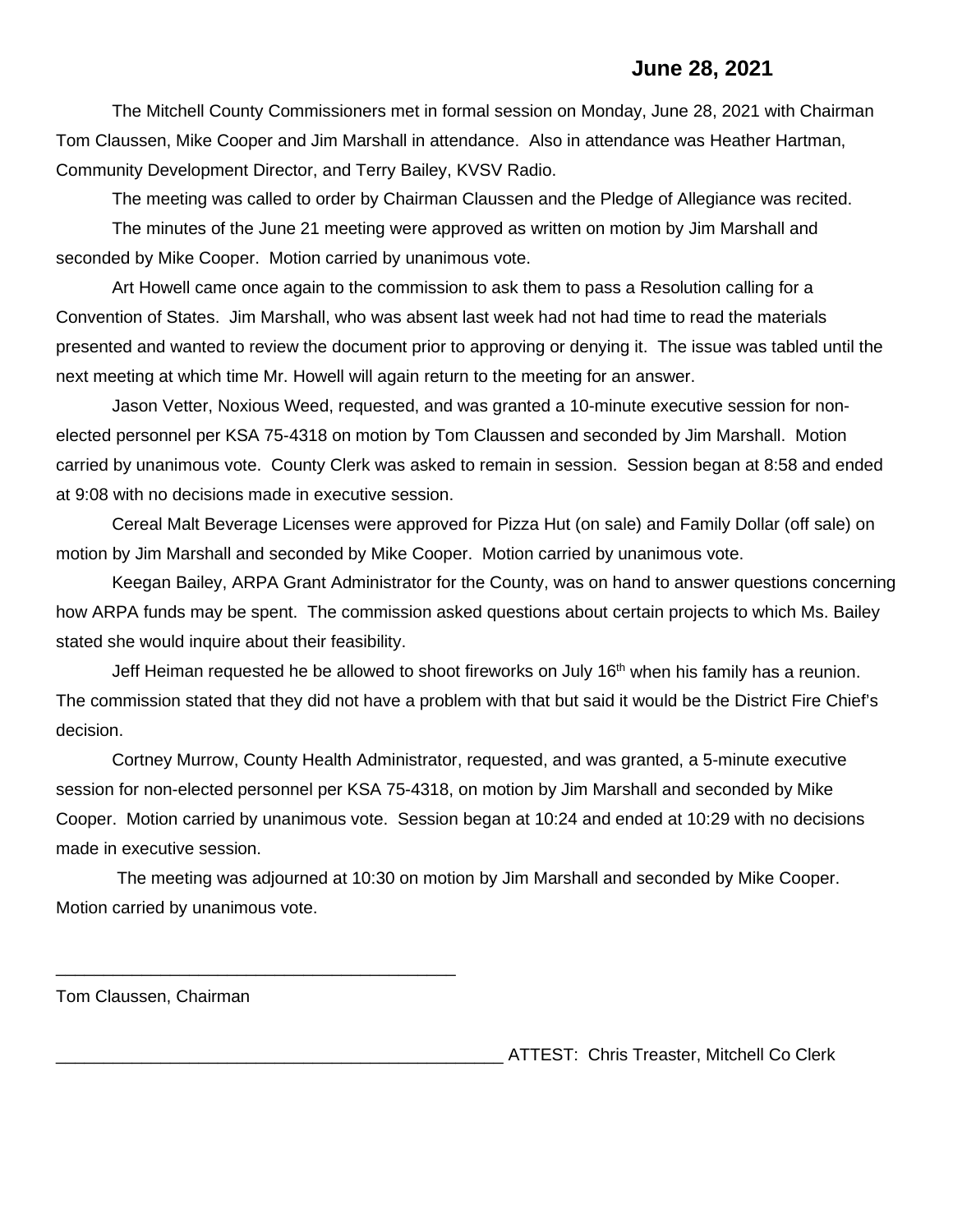

## **Commissioner Meeting Minutes**

# **July 6, 2021** through **Dec. 31, 2021**

## **~ Second half of year archive. ~**

*Scroll Down to View Minutes*

Learn More About Mitchell County, KS Commissioners and view all minutes by clicking the following link:

• [www.mitchellcountykansas.com/county-commissioners.html](http://www.mitchellcountykansas.com/county-commissioners.html)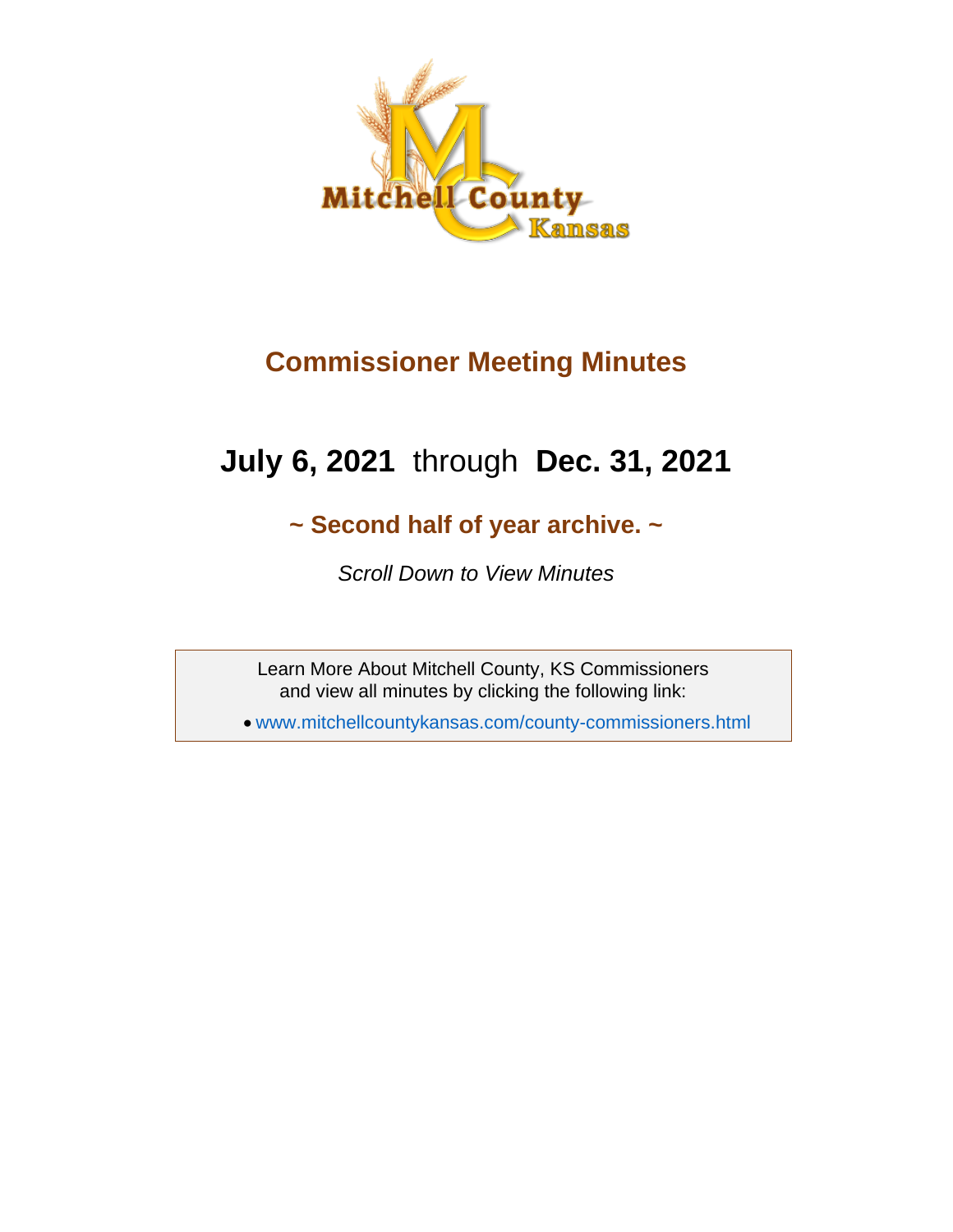#### **July 6, 2021**

The Mitchell County Commissioners met in formal session on Tuesday, July 6, 2021 with Chairman Tom Claussen and members Mike Cooper and Jim Marshall in attendance. Also in attendance was Jason Rabe, Beloit City Manager.

The meeting was called to order by Chairman Claussen and the Pledge of Allegiance was recited.

The minutes of the June 28 meeting were approved as written on motion by Jim Marshall and seconded by Mike Cooper. Motion carried by unanimous vote.

Art Howell came once again to the commission to ask them to pass a Resolution calling for a Convention of States. After Mr. Howell gave his presentation Chairman Claussen asked for a motion on his request for a Resolution. No motion was made and the issue died.

Jason Vetter, Noxious Weed, requested, and was granted a 10-minute executive session for non-elected personnel per KSA 75-4318 on motion by Mike Cooper and seconded by Jim Marshall. Motion carried by unanimous vote. Session began at 8:54 and ended at 9:04 with no decisions made in executive session.

Eric Hamel, EMS Director, and Yvonne Melton, Treasurer, met with the commission to discuss ACH deposits and who is responsible to find out who's account is to be credited for the money. After discussion Mr. Hamel stated that he would try to stay more on top of this income and let the Treasurer's Office know when they are deposited. Mr. Hamel requested, and was granted, a 5-minute executive session for non-elected personnel per KSA 75-4318 on motion by Jim Marshall and seconded by Mike Cooper. Motion carried by unanimous vote. Session began at 9:17 and ended at 9:22 with no decisions made in executive session. Mr. Hamel announced that Kris Beck, longtime employee at EMS, will be leaving. Timmy Greenwood, a graduate of St. John's High School, Beloit, has been hired. He currently has his EMT Certification and will work towards his Paramedic Certification.

Jeff Roberg, IT Director, discussed security at the Jail and Courthouse. He introduced Coby Hayes, 4PC, who explained his company's services. The County currently uses FileSafe but the equipment is 10-years old and at the end of its life. Mr. Roberg stated that he had contacted FileSafe about a quote for their services but had not received any correspondence from them. After some discussion the commission approved 4PC for security technology at the Jail on motion by Mike Cooper and seconded by Jim Marshall in the amount of \$262,012.02. This will be funded with the ARPA Grant money. Motion carried by unanimous vote.

Keegan Bailey, NCRPC Grant Administrator, discussed the ARPA Grant and possible uses for its proceeds. Installation of updated security at the Courthouse was discussed. Mrs. Bailey will return next week after she inquires about approval for these projects.

The commission passed Resolution 21-08, updates to KCAMP's By-laws on motion by Mike Cooper and seconded by Jim Marshall. Motion carried by unanimous vote.

The meeting was adjourned at 10:15 on motion by Mike Cooper and seconded by Jim Marshall. Motion carried by unanimous vote.

Tom Claussen, Chairman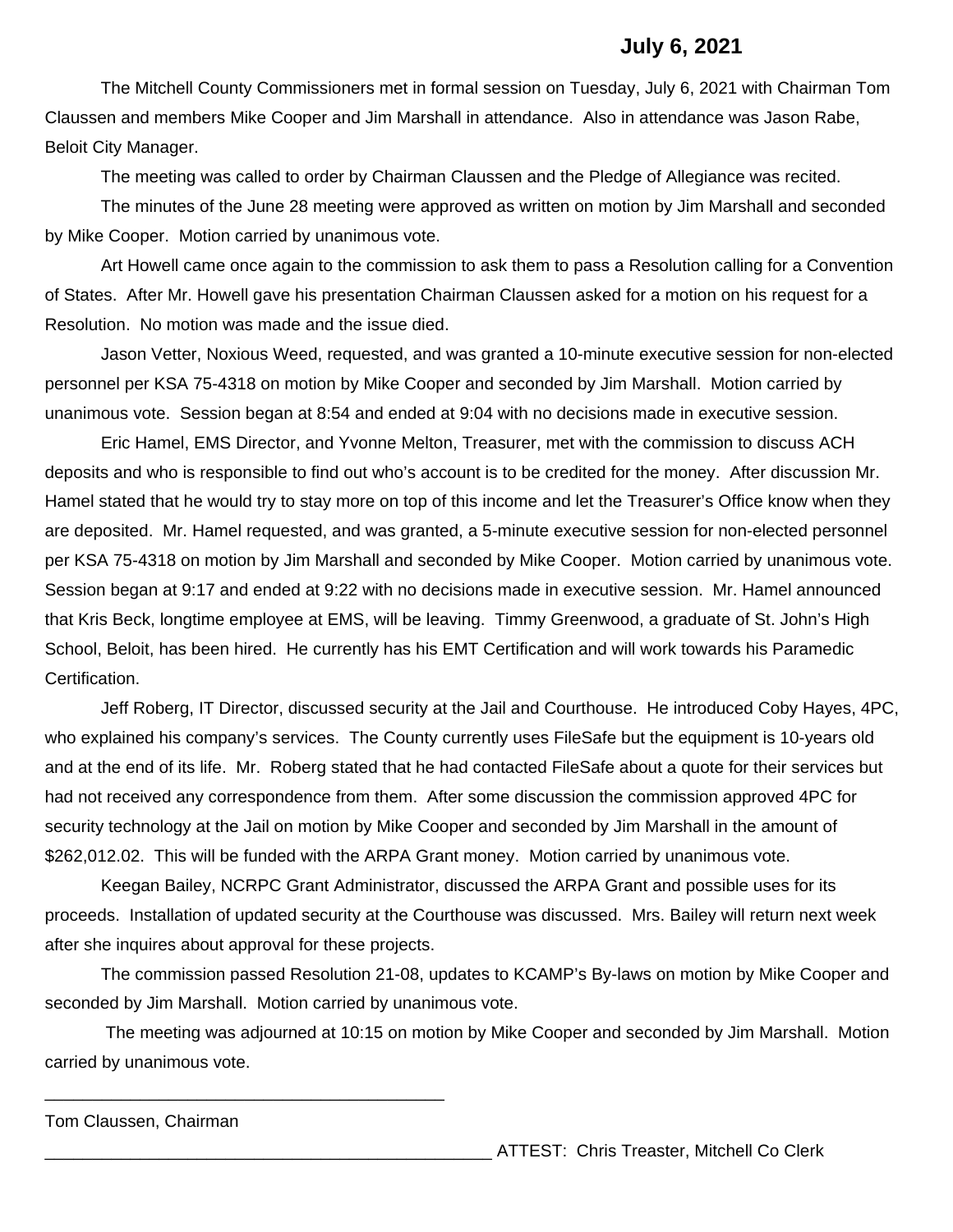## **July 12, 2021**

The Mitchell County Commissioners met in formal session on Monday, July 12, 2021 with Chairman Tom Claussen and members Mike Cooper and Jim Marshall in attendance. Also in attendance was Jason Rabe, Beloit City Manager and Heather Hartman, Community Development Director.

The meeting was called to order by Chairman Claussen and the Pledge of Allegiance was recited. The minutes of the July 6, 2021 meeting were approved as written on motion by Jim Marshall and seconded by Mike Cooper. Motion carried by unanimous vote.

IT Director Jeff Roberg & Sheriff Tony Perez met with the commission to discuss purchase of radios & laptops with ARPA Grant monies. The commission advised the Sheriff to get bids from Henry Pierce for radios prior to making a decision on those items, but they did approve the purchase of 10 laptop computers, 10 docking stations and car adapters at a cost of \$32,495 on motion by Jim Marshall and seconded by Mike Cooper. Motion carried by unanimous vote.

Cortney Murrow, County Health Administrator, requested permission to pay for training for her staff on the EHR System. The amount of this training is \$6,000. This can be funded with the ARPA Grant and it was approved on motion by Jim Marshall and seconded by Mike Cooper. Motion carried by unanimous vote.

Keegan Bailey, Grant Administrator, NCRPC, and Brent Cunningham, Cunningham Communications requested a 15-minute executive session for Courthouse and Jail Security. Request was granted on motion by Jim Marshall and seconded by Mike Cooper. Motion carried by unanimous vote. Session began at 9:06 and ended at 9:21 with no decisions made in executive session.

Jeremy McGuire, Blue Cross and Blue Shield of Kansas Representative met with the commission to review County Employees usage of their health insurance before renewal. After Mr. McGuire presented the numbers to the commission, he anticipated a 5-7% increase in premiums for the next year. There are still 3 months in this plan year to determine the increases before renewal.

Stuart Porter, Schwab-Eaton, and Marty Hernandez, Acting Public Works Supervisor, discussed the Tanquary Bridge replacement. Mr. Porter said the bridge had been examined and downgraded in rating so it would now be eligible for KDOT cost-share. The commission authorized Mr. Porter to go ahead and apply for the money on motion by Jim Marshall and seconded by Mike Cooper. Motion carried by unanimous vote.

Commissioner Cooper left the meeting at 10:20.

Eric Hamel, EMS Director, presented his regular monthly report. The ACH deposits were again discussed.

The meeting was adjourned at 10:45 on motion by Jim Marshall and seconded by Tom Claussen. Motion carried by unanimous vote.

Tom Claussen, Chairman

\_\_\_\_\_\_\_\_\_\_\_\_\_\_\_\_\_\_\_\_\_\_\_\_\_\_\_\_\_\_\_\_\_\_\_\_\_\_\_\_\_\_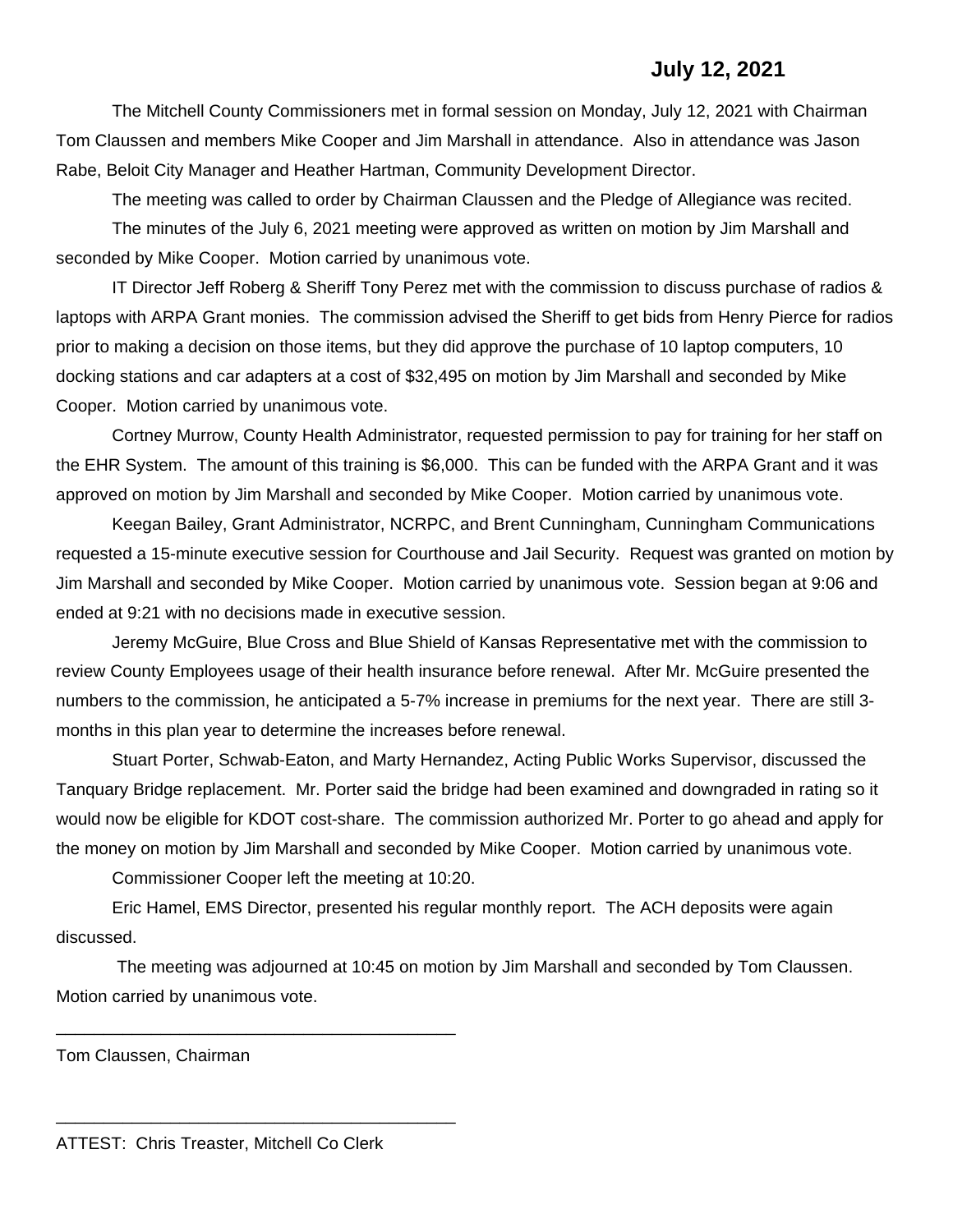### **July 19, 2021**

The Mitchell County Commissioners met in formal session on Monday, July 19, 2021, with Chairman Tom Claussen and members Mike Cooper and Jim Marshall in attendance. Also in attendance was Heather Hartman, Community Development Director.

The meeting was called to order by Chairman Claussen and the Pledge of Allegiance was recited.

The minutes of the July 12, 2021, meeting were approved as corrected on motion by Jim Marshall and seconded by Mike Cooper. Motion carried by unanimous vote.

Jason Vetter, Noxious Weed Director, requested a 10-minute executive session for non-elected personnel per KSA 75-4318 which was granted on motion by Jim Marshall and seconded by Mike Cooper. Motion carried by unanimous vote. County Clerk was asked to remain in session. Session began at 8:36 and ended at 8:46 with no decisions made in executive session. Following the executive session, it was announced that Cyndee McCullough would become full-time instead of part-time on August 1, 2021 on motion by Jim Marshall and seconded by Mike Cooper. Motion carried by unanimous vote.

A Neighborhood Revitalization Application was approved for David & Jeri Dubbert in the amount of \$175,500 on motion by Jim Marshall and seconded by Mike Cooper. Motion carried by unanimous vote.

Heather Hartman, Community Development Director, presented information on recent activities in her office. She discussed the Prayer in Action group which has been doing volunteer work around the community. This is a group of high school students through the Catholic Diocese of Salina. She also discussed the recent fire at St. John's Catholic Church in Beloit and informed the commission that the repairs would take some time to complete due to smoke damage. The Neighborhood Revitalization Program needs to be renewed this year and Mrs. Hartman stated that the Treasurer, Appraiser and Commission needed to get together to discuss any changes, etc. to the current plan. Mrs. Hartman has ordered sets of books to guide anyone wishing to start a new business. She will have these available at her office. The Youth Entrepreneur Program will again be offered at the schools this year. Land Banks were discussed. Mrs. Hartman will be attending Destination Boot Camp soon. She discussed the CPIN or Community Philanthropy Innovators Network.

David Dohe, Emergency Management Director, reported on the quarterly fire chiefs meeting held last week. He also provided information on an emergency trailer that has equipment for many different types of incidents. ARPA money may be used for the purchase, which was estimated to be somewhere in the \$100,000 range.

The meeting was adjourned at 10:05 on motion by Jim Marshall and seconded by Mike Cooper. Motion carried by unanimous vote.

Tom Claussen, Chairman

\_\_\_\_\_\_\_\_\_\_\_\_\_\_\_\_\_\_\_\_\_\_\_\_\_\_\_\_\_\_\_\_\_\_\_\_\_\_\_\_\_\_

\_\_\_\_\_\_\_\_\_\_\_\_\_\_\_\_\_\_\_\_\_\_\_\_\_\_\_\_\_\_\_\_\_\_\_\_\_\_\_\_\_\_\_\_\_\_\_ ATTEST: Chris Treaster, Mitchell Co Clerk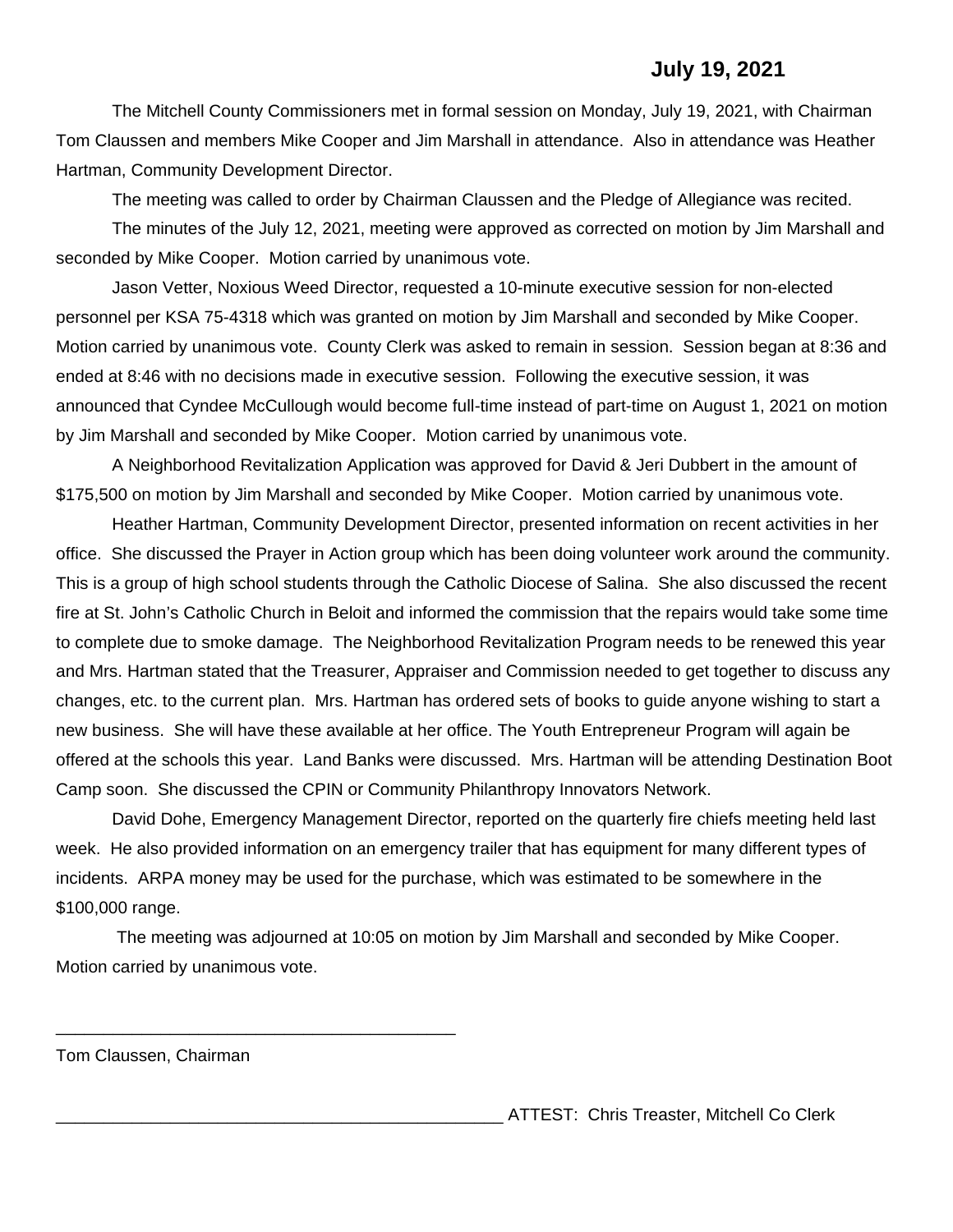The Mitchell County Commissioners met in formal session on Monday, July 26<sup>th</sup> 2021 with Chairman Tom Claussen and members Jim Marshall and Mike Cooper in attendance. Also in attendance were Jason Rabe, Beloit City Manager, David Dohe, Emergency Management Director, and Cortney Murrow, Health Dept. Administrator.

The meeting was called to order by Chairman Claussen and the Pledge of Allegiance was recited.

The minutes of the July 19<sup>th</sup> 2021 meeting were approved as written on motion by Jim Marshall and seconded by Tom Claussen. Motion carried by unanimous vote.

David Dohe made a request for an Incident Command Trailer for the dive team and county emergencies at the cost of \$114,719.35. They also discussed other possible uses for the trailer such as a vaccination site. A new truck was also requested to pull the trailer as the current truck can not handle the weight. It was recommended that he looked for a used truck. The Dive team also received a Grant for \$16,600 from the Dane Hanson Foundation for equipment for 2 divers.

Emily Benedict from NCRPC issued an addendum to the existing North Central Kansas Regional Solid Waste Plan. Currently the plan includes the following language:

> • **Chapter 2, Section E:** No construction and operation of solid waste disposal facilities are planned anywhere in the region. No transfer station construction is planned as well.

At this time, Mitchell County is exploring the option of having a transfer station constructed by a private entity; therefore, we would like to issue an addendum to simply update the language to the following:

> • **Chapter 2, Section E:** No construction and operation of Solid waste disposal facilities are planned anywhere in the region. Mitchell County is currently exploring the option of having a privately owned and operated transfer station constructed within the County. No other transfer station construction is planned within the region.

Jim Marshall moved to approve the addendum, seconded by Mike Cooper and approved by unanimous vote.

Marty Hernandez presented bids for a new skid steer trailer. Becker Auto was granted the bid of \$8500.00 with trade in of \$2500.00 with a cost of \$6000.00 with a motion by Jim Marshall, seconded by Mike Cooper Motion carried by unanimous vote.

The meeting was adjourned at 10:30 on motion by Tom Claussen and seconded by Mike Cooper. Motion Carried by unanimous vote.

Tom Claussen, Chairman

ATTEST: Chris Treaster, Mitchell County Clerk

\_\_\_\_\_\_\_\_\_\_\_\_\_\_\_\_\_\_\_\_\_\_\_\_\_\_\_\_\_\_\_\_\_\_\_\_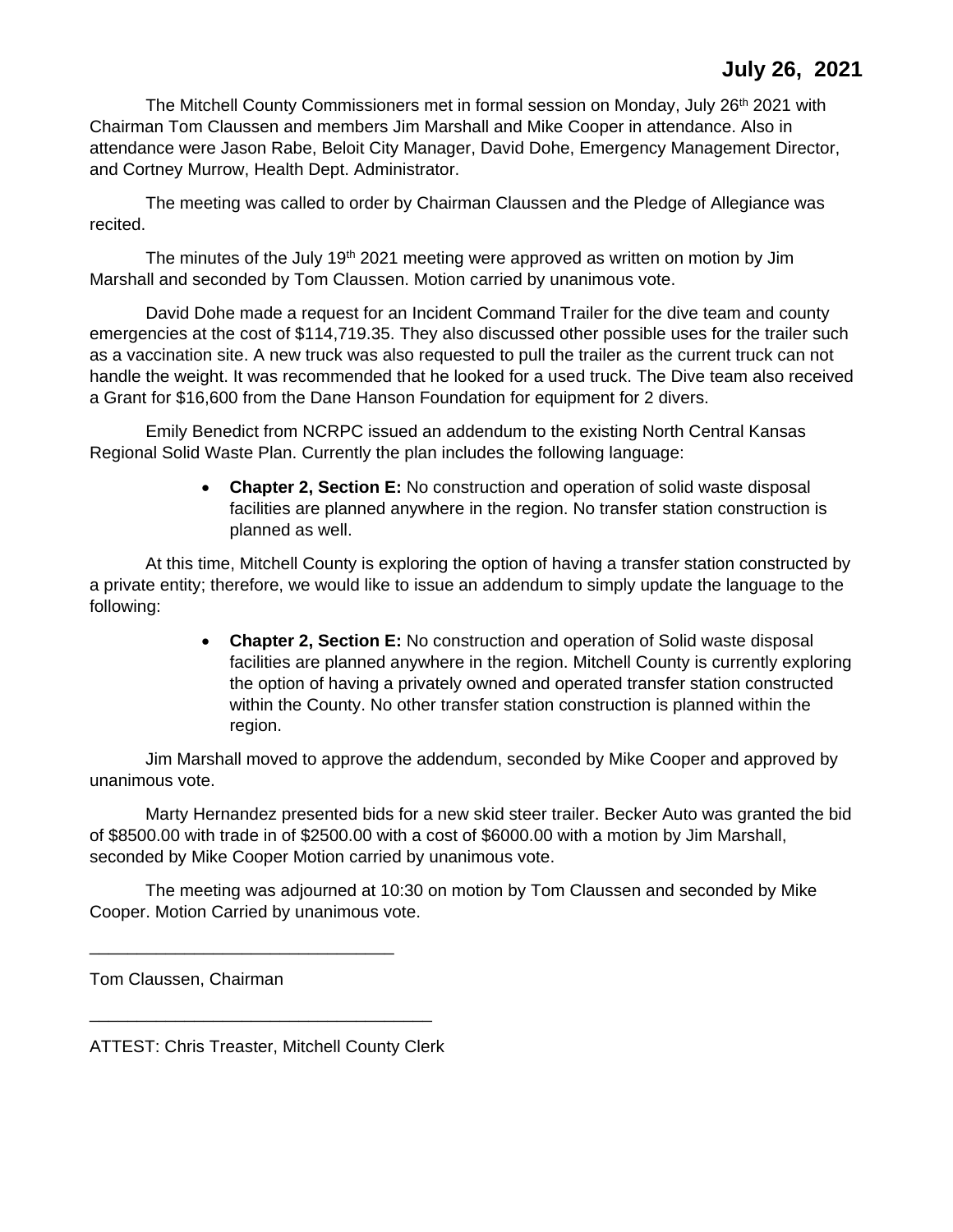## **August 2, 2021**

The Mitchell County Commissioners met in formal session on Monday, August 2, 2021 with Chairman Tom Claussen and members Mike Cooper and Jim Marshall in attendance. Also in attendance was Heather Hartman, Community Development Director, and Jason Rabe, Beloit City Manager.

The meeting was called to order by Chairman Claussen and the Pledge of Allegiance was recited. The minutes of the July 26, 2021 meeting were approved as written on motion by Jim Marshall and seconded by Mike Cooper. Motion carried by unanimous vote.

Keegan Bailey, NCRPC Grant Administrator, and Brent Cunningham, Cunningham Communications, again discussed the ARPA Grant Funds and using some of the money for expansion of high-speed broadband in the County. The commission was going to think the proposal over and make a decision.

Eric Hamel, EMS Director, requested permission to purchase a Ricoh Printer/Copier for his department. His request was granted on motion by Mike Cooper and seconded by Jim Marshall in the amount of \$4,831. Motion carried by unanimous vote. Mr. Hamel also requested his department be allowed to purchase a powerload system, a power cot, and a monitor with ARPA Funds. There was also discussion about possibly purchasing a new Ambulance with ARPA money.

There will be a Noxious Weed regional meeting at Trapper Joe's on August 12<sup>th</sup>.

The Commission approved the bill for Mid-Continental Restoration for the work on the Courthouse in the amount of \$147,887 on motion by Jim Marshall and seconded by Mike Cooper. Motion carried by unanimous vote.

The meeting was adjourned at 9:45 on motion by Mike Cooper and seconded by Jim Marshall. Motion carried by unanimous vote.

The commission opened a work session to do the County's 2022 budget with Jeff Reece and Alex Larson, Lindburg, Vogel, Pierce, Faris, Chtd., the County's auditing firm at 10:00. The commission reviewed each budget as had been submitted by the departments and, after updating a few items, had the levy set at 95.009, the same as last year. The hearing will be held on August 23<sup>rd</sup> and no Revenue Neutral Rate Hearing will be required.

Tom Claussen, Chairman

\_\_\_\_\_\_\_\_\_\_\_\_\_\_\_\_\_\_\_\_\_\_\_\_\_\_\_\_\_\_\_\_\_\_\_\_\_\_\_\_\_\_

\_\_\_\_\_\_\_\_\_\_\_\_\_\_\_\_\_\_\_\_\_\_\_\_\_\_\_\_\_\_\_\_\_\_\_\_\_\_\_\_\_\_\_\_\_\_\_ ATTEST: Chris Treaster, Mitchell Co Clerk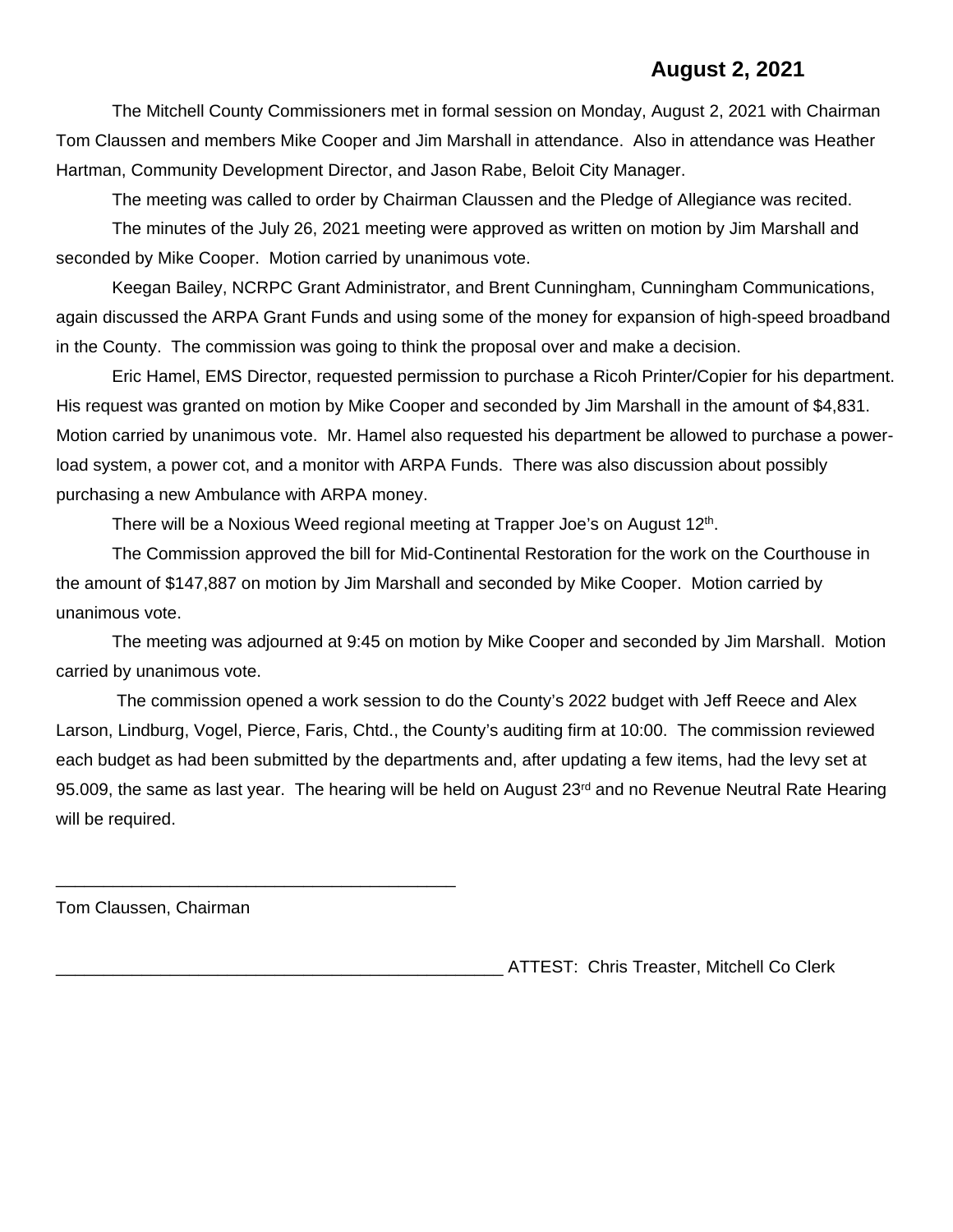## **August 9, 2021**

The Mitchell County Commissioners met in formal session on Monday, August 9, 2021 with Chairman Tom Claussen and members Mike Cooper and Jim Marshall in attendance. Also in attendance was Heather Hartman, Community Development Director, Jason Rabe, Beloit City Manager, and Terry Bailey, KVSV Radio.

The meeting was called to order by Chairman Claussen and the Pledge of Allegiance was recited.

The minutes of the August 2, 2021 meeting were approved as written on motion by Jim Marshall and seconded by Mike Cooper. Motion carried by unanimous vote.

David Dohe, Emergency Management Director, presented a proposal for an emergency/communications trailer for the Commission's consideration to be purchased with ARPA Funds. The cost would be \$155,095. The commission was going to consider the request. Mr. Dohe also reiterated his position on giving bonus pay to County Health for their work during the pandemic.

Jeff Roberg, IT Director, presented the commission with bids for 46 mattresses at the jail. After review Mike Cooper made motion to purchase 46 mattresses from the Bob Barker Co. in the amount of \$4,416 with ARPA Funds. Motion carried by unanimous vote. Mr. Roberg also requested that the continuing contract with Malwarebytes be extended 2-years and be paid for out of ARPA Funds. Courthouse and Dispatch security items and upgrades were presented and the commission approved the security systems for the Courthouse and Dispatch in the amount of \$159,488 to be paid from ARPA Funds on motion by Mike Cooper and seconded by Jim Marshall. Motion carried by unanimous vote.

Keegan Bailey, NCRPC, discussed the ARPA Grant and also suggested that the commission place a cut-off date on requests for the money. Both the Sheriff and County Health have been in touch with Mrs. Bailey regarding items they needed/wanted.

Eric Hamel, EMS Director, gave his monthly report to the commission. He presented quotes for the monitor, Power Load, and Power Cot for a total of \$80,630 to be paid from ARPA money. The commission made motion to accept and pay for these items on motion by Jim Marshall and seconded by Mike Cooper. Motion carried by unanimous vote.

The meeting was adjourned at 10:02 on motion by Mike Cooper and seconded by Jim Marshall. Motion carried by unanimous vote.

Tom Claussen, Chairman

\_\_\_\_\_\_\_\_\_\_\_\_\_\_\_\_\_\_\_\_\_\_\_\_\_\_\_\_\_\_\_\_\_\_\_\_\_\_\_\_\_\_

ATTEST: Chris Treaster, Mitchell Co Clerk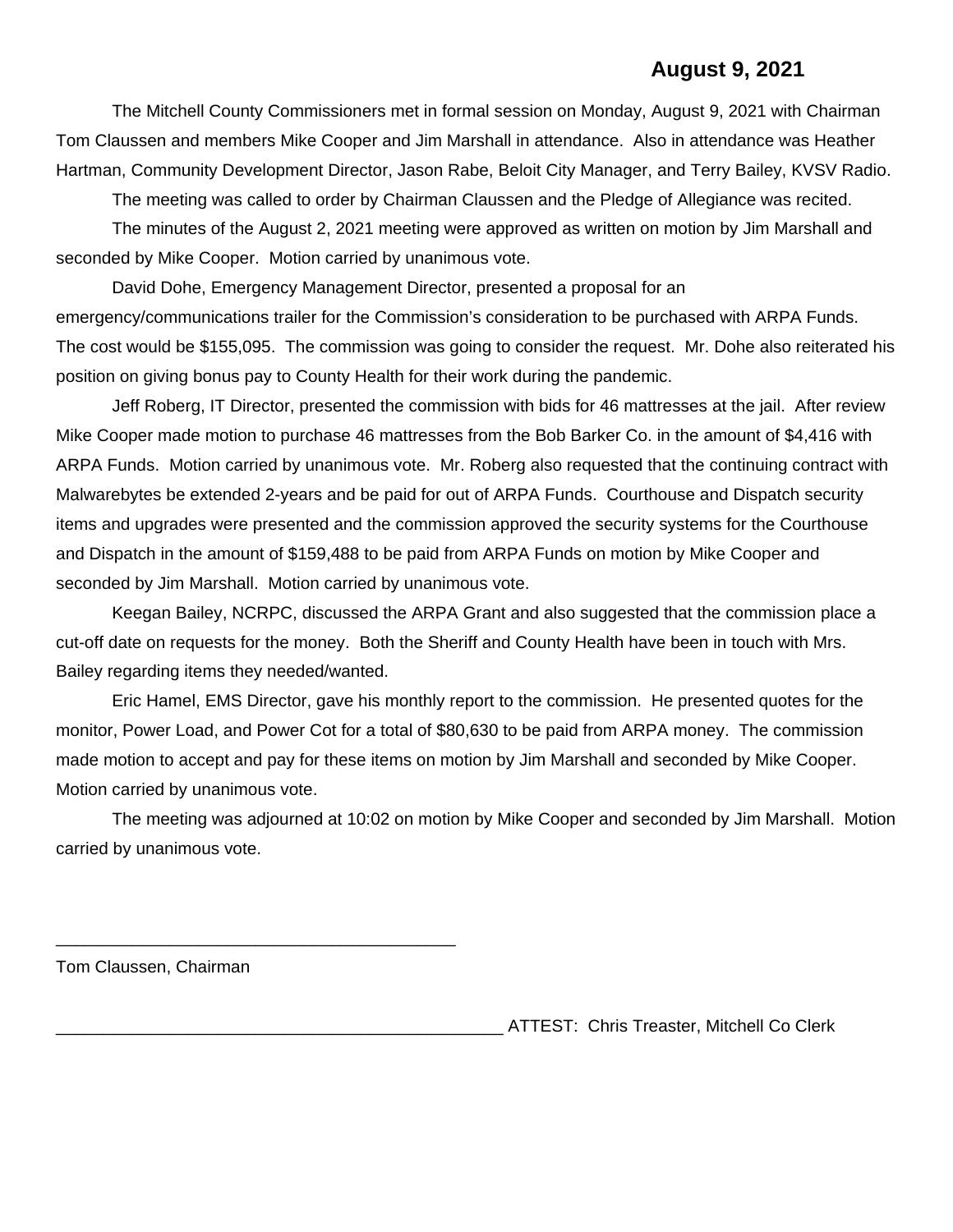## **August 16, 2021**

The Mitchell County Commissioners met in formal session on Monday, August 16, 2021 with Chairman Tom Claussen and members Mike Cooper and Jim Marshall in attendance. Also in attendance was Jason Rabe, Beloit City Manager.

The meeting was called to order by Chairman Claussen and the Pledge of Allegiance was recited.

The minutes of the August 9, 2021 meeting were approved as amended for a spelling error on motion by Mike Cooper and seconded by Jim Marshall. Motion carried by unanimous vote.

Keegan Bailey, NCRPC, discussed the ARPA Grant and provided a list of possible expenditures and granted expenditures. She also stated that she is still waiting on answers to her questions on certain items' viability to be paid with the grant.

Marty Hernandez, Acting Public Works Director, joined the commission meeting at 9:10 and was present for the Lulu, Logan and Hayes Township budget hearings. The budget hearing was opened at 9:15. Having no one in attendance to object to the proposed budgets the meeting was closed at 9:45 and the budgets for the above listed Townships were passed on motion by Jim Marshall and seconded by Mike Cooper. Motion carried by unanimous vote.

The commission discussed parking lot repairs with Mr. Hernandez while he was in attendance. He was going to look at the lot at County Health.

The meeting was adjourned at 9:45 on motion by Mike Cooper and seconded by Jim Marshall. Motion carried by unanimous vote.

\_\_\_\_\_\_\_\_\_\_\_\_\_\_\_\_\_\_\_\_\_\_\_\_\_\_\_\_\_\_\_\_\_\_\_\_ \_\_\_\_\_\_\_\_\_\_\_\_\_\_\_\_\_\_\_\_\_\_\_\_\_\_\_\_\_\_\_\_\_\_\_\_\_

Tom Claussen, Chairman ATTEST: Chris Treaster, Mitchell Co Clerk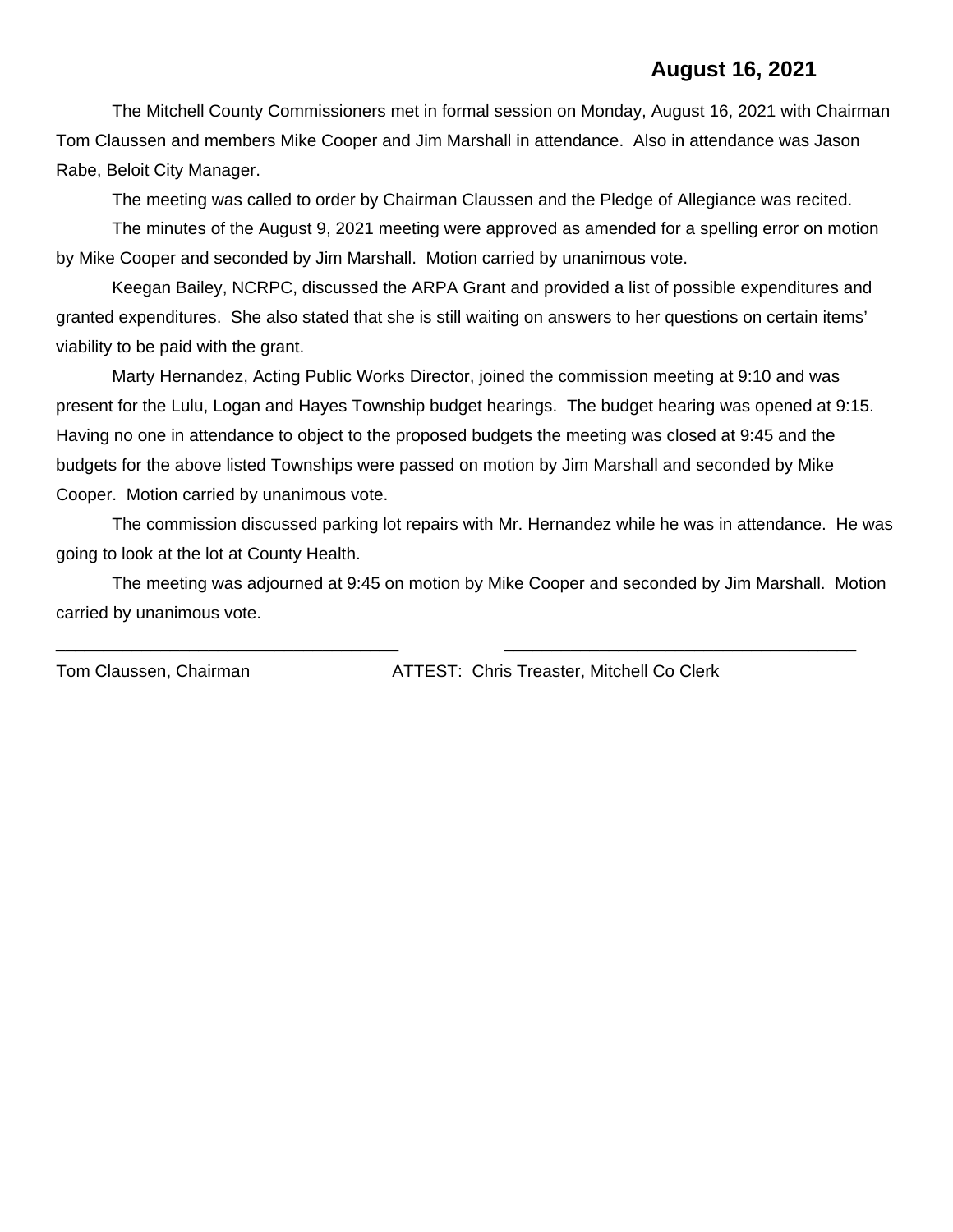#### **August 23, 2021**

The Mitchell County Commissioners met in formal session on Monday, August 23, 2021, with Chairman Tom Claussen and members Mike Cooper and Jim Marshall in attendance. Also in attendance was Jason Rabe, Beloit City Manager, Heather Hartman, Community Development Director, and Terry Bailey, KVSV Radio.

The meeting was called to order by Chairman Claussen and the Pledge of Allegiance was recited.

The minutes of the August 16, 2021, meeting were approved as written on motion by Jim Marshall and seconded by Mike Cooper. Motion carried by unanimous vote.

The Revenue Neutral Rate hearing for Center Township was opened at 8:30. The hearing was closed at 8:45 hearing no objection from the public and the budget was approved on motion by Jim Marshall and seconded by Mike Cooper. Motion carried by unanimous vote.

The commission decided by consensus to leave the voting delegates the same as last year for the KCAMP Board Meeting.

Stuart Porter, Schwab-Eaton, presented the commission with preliminary plans for the Public Works Building. There was also discussion regarding approvals for specific items prior to being added for seeking bids.

Becky Snook, Dispatch Director, requested permission to hire a part-time dispatcher to fill in shifts when needed. She remarked that it would be cheaper to hire a part-time person than pay overtime to a current employee. The commission approved the request by consensus.

A Red-Light and Siren emergency vehicle permit was approved for Aaron LaCoe, Fire Chief, on motion by Jim Marshall and seconded by Mike Cooper. Motion carried by unanimous vote.

The budget hearing for Fire District #1 (MCO), Fire District #2 (Tipton) and Fire District #3 (Solomon Rapids) was opened at 9:30. It was closed at 9:45 hearing no objections from the public and the budgets were approved on motion by Jim Marshall and seconded by Mike Cooper. Motion carried by unanimous vote.

The budget hearing for Mitchell County was opened at 9:45. It was closed at 10:00 hearing no objections from the public and was approved on motion by Jim Marshall and seconded by Mike Cooper. Motion carried by unanimous vote.

Wanda Backstrom, Community Corrections, presented her end of year financial report for the commission's review and approval. Following a brief discussion, the commission approved the report on motion by Jim Marshall and seconded by Mike Cooper. Motion carried by unanimous vote.

The Neighborhood Revitalization Program was discussed with the commission by County Clerk Chris Treaster, County Treasurer Yvonne Melton, and County Appraiser Melinda Latham. They would like to see changes to the plan regarding values, etc. Heather Hartman, Community Development Director, was going to check into other communities' plans and see what options might be available.

The meeting was adjourned at 10:30 on motion by Mike Cooper and seconded by Jim Marshall. Motion carried by unanimous vote.

\_\_\_\_\_\_\_\_\_\_\_\_\_\_\_\_\_\_\_\_\_\_\_\_\_\_\_\_\_\_\_\_\_\_\_\_ \_\_\_\_\_\_\_\_\_\_\_\_\_\_\_\_\_\_\_\_\_\_\_\_\_\_\_\_\_\_\_\_\_\_\_\_\_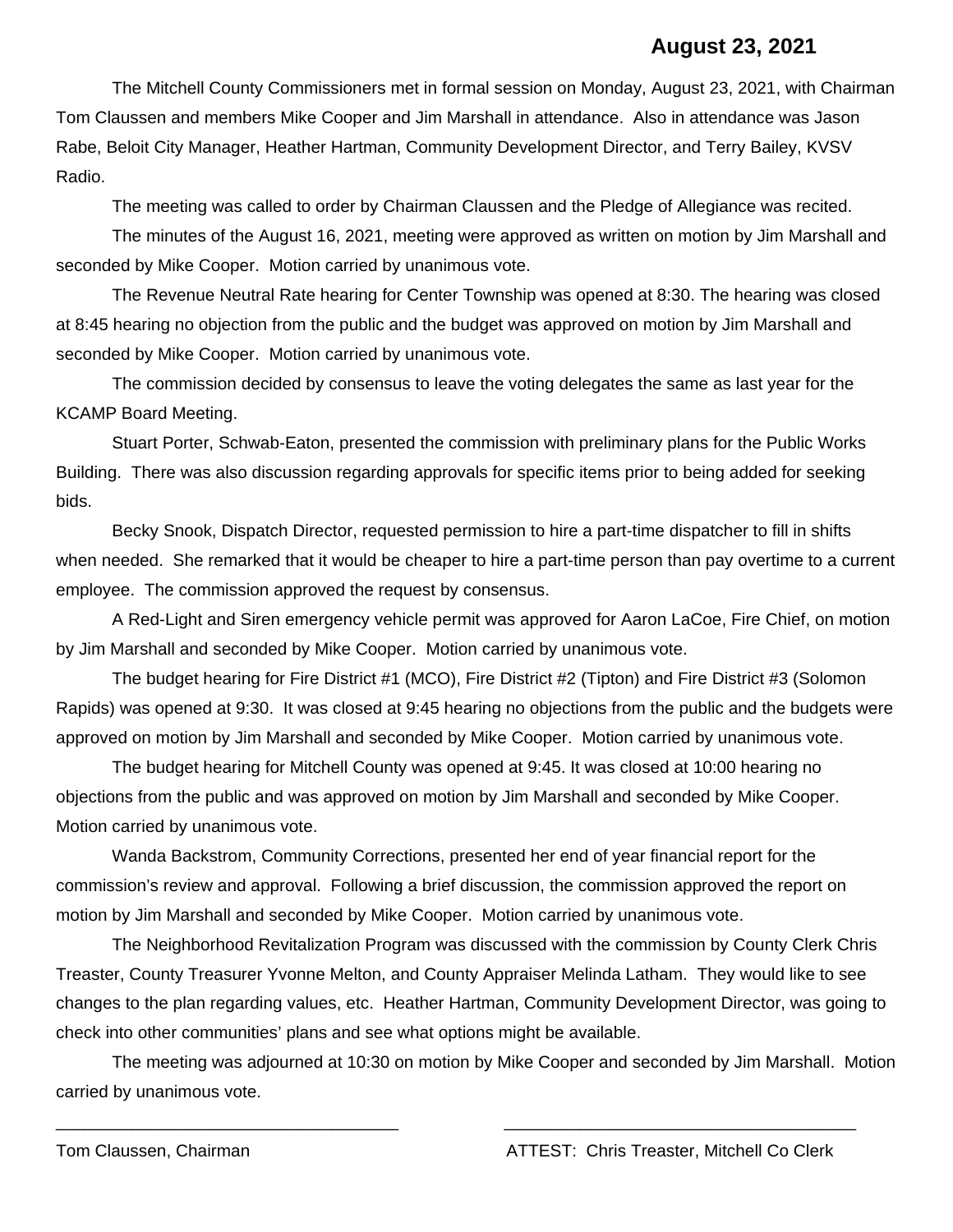The Mitchell County Commissioners did not meet on Monday, August 30, 2021.

----------------------------------------------------------------------

#### **September 7, 2021**

The Mitchell County Commissioners met in formal session on Tuesday, September 7, 2021 with Chairman Tom Claussen and members Mike Cooper and Jim Marshall in attendance. Also in attendance was Jason Rabe, Beloit City Manager, Heather Hartman, Community Development Director, and Terry Bailey, KVSV Radio.

The meeting was called to order by Chairman Claussen and the Pledge of Allegiance was recited.

The minutes of the August 23, 2021 and August 30, 2021 meetings were approved as written on motion by Jim Marshall and seconded by Mike Cooper. Motion carried by unanimous vote.

Cortney Murrow, County Health Administrator, brought the commission uncollectible accounts for writeoff through 2020 in the amount of \$1,155.82. The commission approved writing off the amount on motion by Jim Marshall and seconded by Mike Cooper. Motion carried by unanimous vote. Mrs. Murrow presented a new billing policy for her department. The County Health Fair will be this Friday from 6:30 to 12:00. Mrs. Murrow requested permission to hire a part-time home health aide which was agreed to by the commission. Mrs. Murrow requested, and was granted, a 10-minute executive session for non-elected personnel on motion by Jim Marshall and seconded by Mike Cooper. Motion carried by unanimous vote. Session began at 8:52 and ended at 9:02 at which time it was extended 5-minutes on motion by Jim Marshall and seconded by Mike Cooper. Motion carried by unanimous vote. Session ended at 9:07 with no decisions made in executive session.

Emily Benedick, Executive Director, NCRPC, brought documents for the commission to sign to sell tax credits for the work done on the Courthouse. Mrs. Benedick commented that it would probably benefit the County to have their Auditor review the program.

Eric Hamel, EMS Director, brought a quote in for a new ambulance. It was from Osage, which Mr. Hamel prefers. The commission asked him to also get a quote from the company the last ambulance was purchased from as well for comparison.

Marty Hernandez, Public Works, brought Solid Waste write-offs in the amount of \$114. The commission approved the write-offs on motion by Jim Marshall and seconded by Mike Cooper. Motion carried by unanimous vote.

A Neighborhood Revitalization Application was approved for Roger and Ruth Emerson in the amount of \$95,450 on motion by Jim Marshall and seconded by Mike Cooper. Motion carried by unanimous vote.

The commission approved a proclamation making September "Recovery Month" on motion by Jim Marshall and seconded by Mike Cooper. Motion carried by unanimous vote.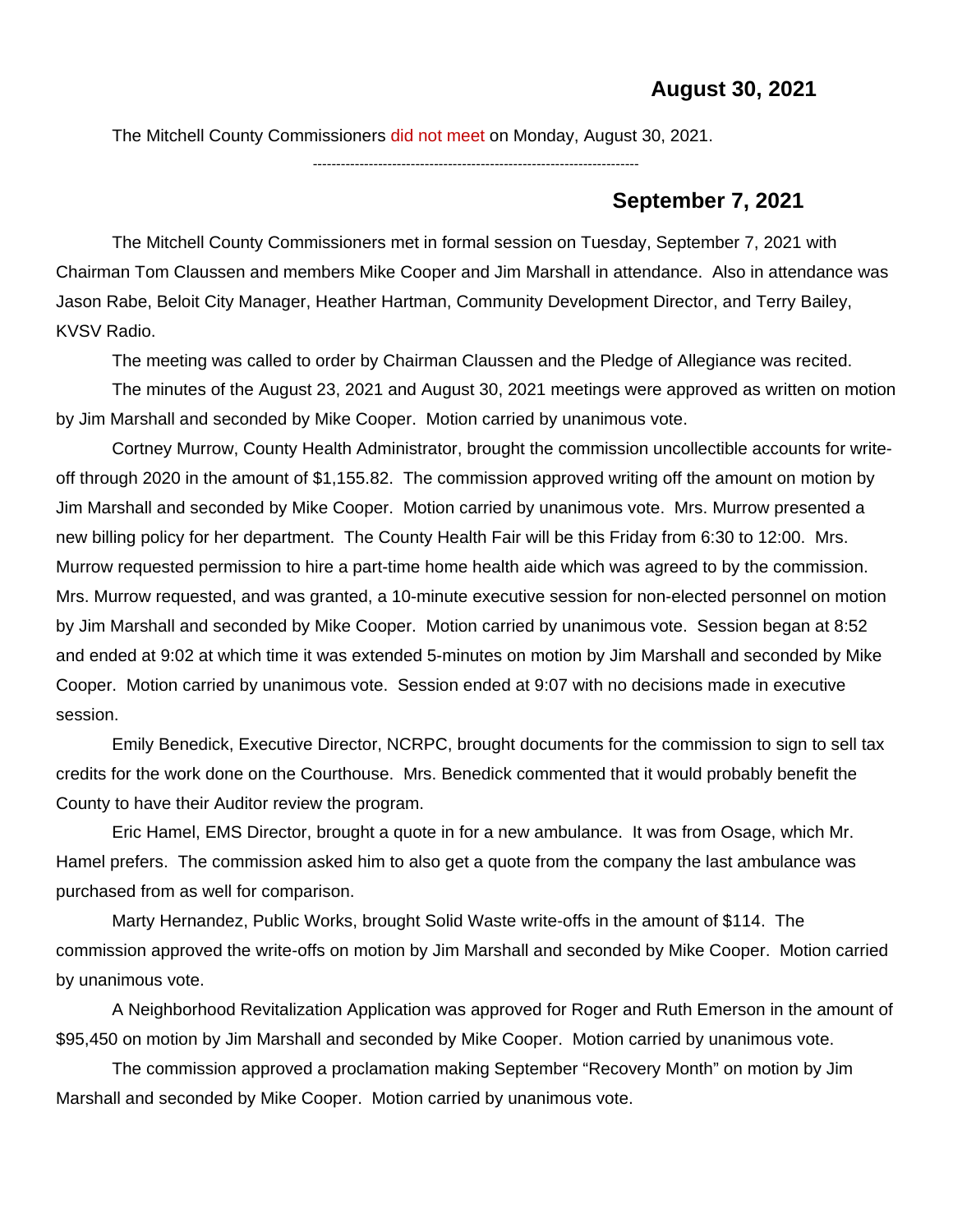Ida Balluch was appointed to the Salt Creek Cemetery Board on motion by Jim Marshall and seconded by Mike Cooper. Motion carried by unanimous vote. She will be replacing Charles Brockway, who resigned his position.

The voting delegate for KAC will be Jim Marshall.

Emergency vehicle designation was approved for Tyler Jensen on motion by Jim Marshall and seconded by Mike Cooper. Motion carried by unanimous vote.

The commission approved the following pay increases – Jessica Gilbert, County Health, \$.50 per hour increase and Marty Hernandez, Public Works Interim Director, \$24.00 per hour on motion by Jim Marshall and seconded by Mike Cooper. Motion carried by unanimous vote.

Community Development Director Heather Hartman reported on a possible American Manufacturing Association incubator business program through Kansas State University. Mrs. Hartman stated that the Technical College is interested in the program and may be able to provide a place for a building. She is still looking into the program and will update the commission as she has more information.

The meeting was adjourned at 10:23 on motion by Mike Cooper and seconded by Tom Claussen. Motion carried by unanimous vote.

\_\_\_\_\_\_\_\_\_\_\_\_\_\_\_\_\_\_\_\_\_\_\_\_\_\_\_\_\_\_\_\_\_\_\_\_\_\_\_\_\_\_\_\_\_\_\_\_\_\_\_\_\_\_\_\_\_\_\_\_\_\_\_

Tom Claussen, Chairman

ATTEST: Chris Treaster, Mitchell Co Clerk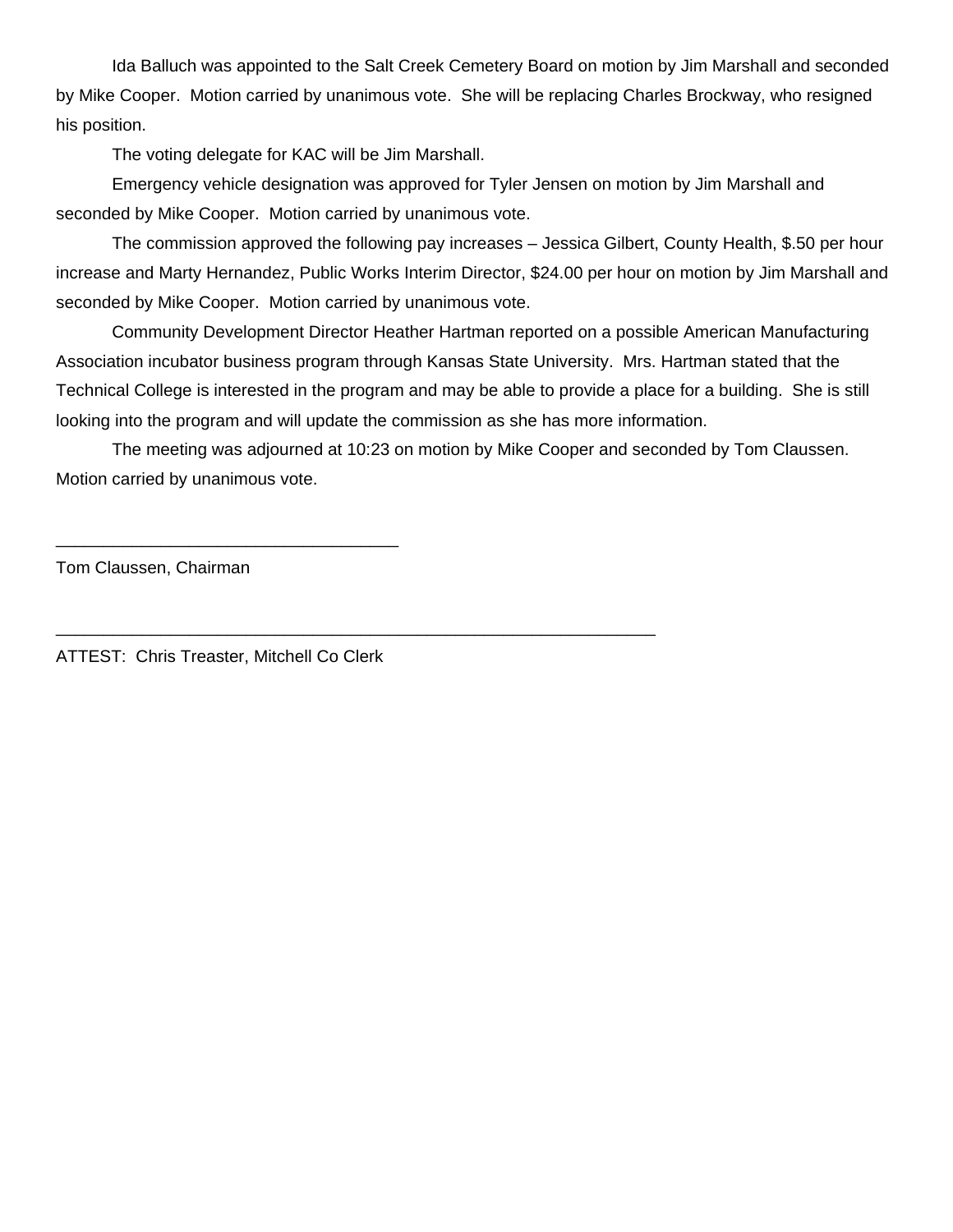## **September 13, 2021**

The Mitchell County Commissioners met in formal session on Monday, September 13, 2021, with Chairman Tom Claussen and members Mike Cooper and Jim Marshall in attendance. There were two guests in the audience.

The meeting was called to order by Chairman Claussen and the Pledge of Allegiance was recited. The minutes of the September 7, 2021, meeting were approved as written on motion by Jim Marshall and seconded by Mike Cooper. Motion carried by unanimous vote.

Cortney Murrow, County Health Administrator, brought the commission WIC Contracts with Ottawa and Jewell Counties for their approval and signatures. Contracts were approved on motion by Mike Cooper and seconded by Jim Marshall. Motion carried by unanimous vote. Superintendent of USD 273, Beloit, Jeff Travis was on hand to discuss issues with the recent COVID outbreaks in the area. Mrs. Murrow explained that the guidance between KDHE and the State Board of Education need to be more consistent with each other in their interpretation of what is required. There needs to be better communication between all entities.

Eric Hamel, EMS Director, presented his regular monthly report. He is going to get a quote from Demars Ambulance to compare with the bid he received from Osage earlier. Mr. Hamel requested, and was granted, a 5-minute executive session for non-elected personnel on motion by Mike Cooper and seconded by Jim Marshall. Motion carried by unanimous vote. Session began at 9:05 and ended at 9:10 with no decisions made in executive session.

It was decided that none of the commissioners would attend KAC this year due to COVID concerns.

The meeting was adjourned at 9:55 on motion by Mike Cooper and seconded by Tom Claussen. Motion carried by unanimous vote.

Tom Claussen, Chairman

\_\_\_\_\_\_\_\_\_\_\_\_\_\_\_\_\_\_\_\_\_\_\_\_\_\_\_\_\_\_\_\_\_\_\_\_\_\_\_\_\_\_\_\_\_\_\_\_\_\_\_\_\_\_\_\_\_\_\_\_\_\_\_ ATTEST: Chris Treaster, Mitchell Co Clerk

\_\_\_\_\_\_\_\_\_\_\_\_\_\_\_\_\_\_\_\_\_\_\_\_\_\_\_\_\_\_\_\_\_\_\_\_

The Multi-County meeting was held in Beloit in the basement meeting room at the Porter Hotel. Commissioners and Clerks from Jewell, Osborne, and Smith Counties attended the meeting. Kevin Mickey gave a short program on the history of the Porter Hotel. Cortney Murrow gave a presentation on COVID and Jeff Roberg discussed the ARPA Grant and plans to increase security at the Courthouse, Jail and Law Enforcement Center. Each County provided a short overview of recent happenings and events in their areas.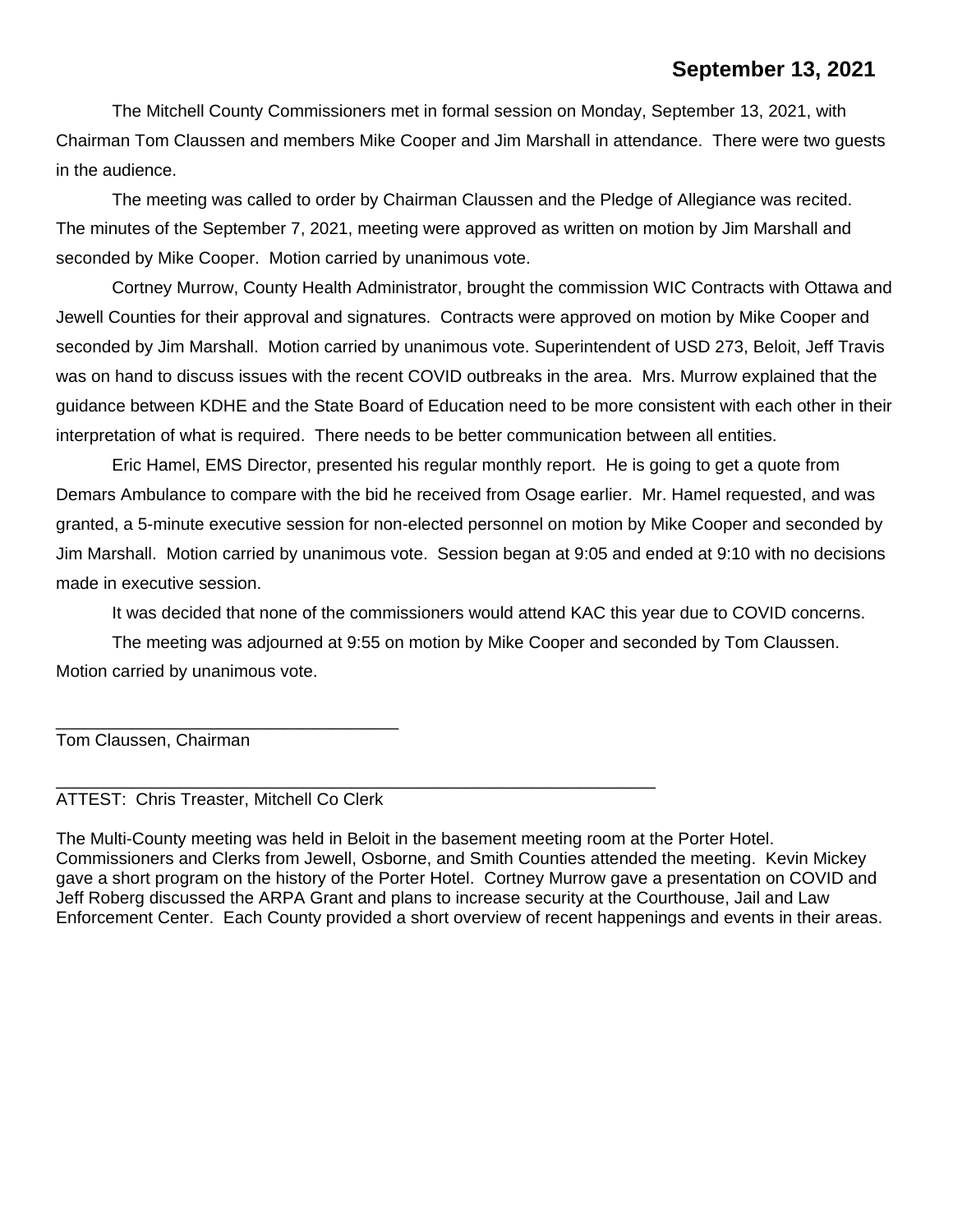## **September 20, 2021**

The Mitchell County Commissioners met in formal session on Monday, September 20, 2021, with Chairman Tom Claussen and members Mike Cooper and Jim Marshall in attendance. Also in attendance were Jason Rabe, Beloit City Manager, Heather Hartman, Community Development Director, and Terry Bailey, KVSV Radio.

The meeting was called to order by Chairman Claussen and the Pledge of Allegiance was recited.

The minutes of the September 13, 2021, meeting was approved as written on motion by Jim Marshall and seconded by Mike Cooper. Motion carried by unanimous vote.

Katie Schroeder, Beloit City Attorney, met with the commission to answer any questions they might have regarding the Ordinance passed by the Beloit City Council regarding abating paving specials and interest accrued on property that was turned over to the County at a Sheriff's Sale and then in turn given to the City of Beloit. The commission agreed to the request and passed Resolution 21-09 to abate the paving specials and interest accrued on the tax bill on motion by Jim Marshall and seconded by Mike Cooper. Motion carried by unanimous vote.

Keegan Bailey, NCRPC, provided new information regarding the ARPA Grant. They have delayed the final rules until the end of the year or first of next year. Interim guidelines will be used until that time. Mrs. Bailey also questioned the commission on whether they would seek ideas from the public to spend ARPA dollars. They stated that if someone had an idea, they should contact the Commission and discuss it with them.

Marty Hernandez, Public Works Director, brought bids for a Wheel Loader to be opened. There were two bids received, one from Foley Tractor and one from Case. Bid from Foley:

 $$237,490 - $26,000$  trade-in allowance = \$211,490

Bid from Case:

\$209,757 - \$21,000 trade-in allowance = \$188.757

Mr. Hernandez was going to review the bids to check if all specifications requested were met and get back to the commission next week.

Heather Hartman, Community Development Director, advised the commission that the only change to the Neighborhood Revitalization Plan she had received were to remove double wide trailers and modular homes from participating in the plan. The commission agreed and Mrs. Hartman was going to work on the new plan.

The meeting was adjourned at 9:39 on motion by Mike Cooper and seconded by Tom Claussen. Motion carried by unanimous vote.

\_\_\_\_\_\_\_\_\_\_\_\_\_\_\_\_\_\_\_\_\_\_\_\_\_\_\_\_\_\_\_\_\_\_\_\_\_\_\_\_\_\_\_\_\_\_\_\_\_\_\_\_\_\_\_\_\_\_\_\_\_\_\_

Tom Claussen, Chairman

ATTEST: Chris Treaster, Mitchell Co Clerk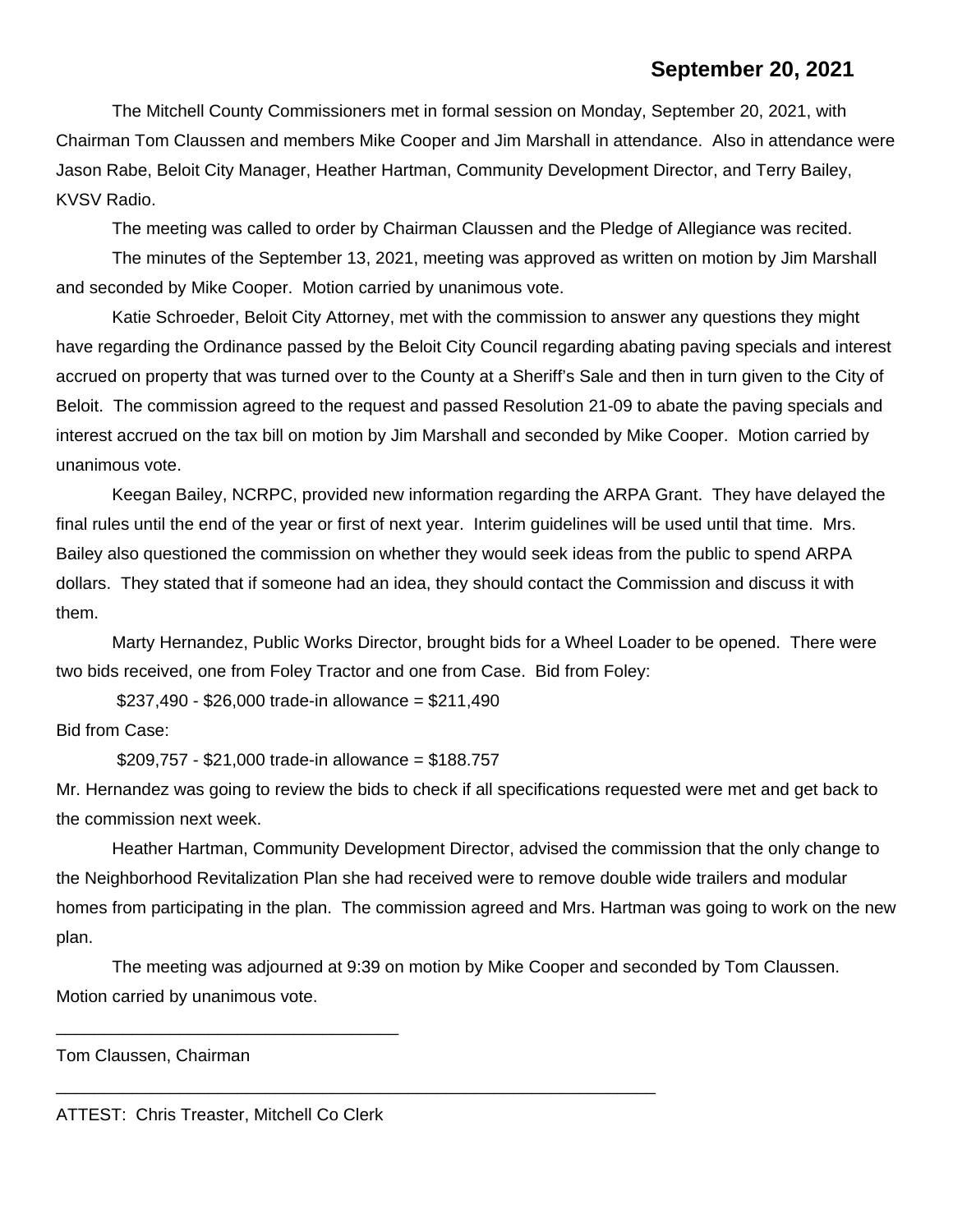### **September 27, 2021**

The Mitchell County Commissioners met in formal session on Monday, September 27, 2021, with Chairman Tom Claussen and members Mike Cooper and Jim Marshall in attendance. Also in attendance were Jason Rabe, Beloit City Manager, and Terry Bailey, KVSV Radio.

The meeting was called to order by Chairman Claussen and the Pledge of Allegiance was recited.

The minutes of the September 20, 2021, meeting was approved as written on motion by Jim Marshall and seconded by Mike Cooper. Motion carried by unanimous vote.

Sherry Koster, District Sanitarian for 7-surrounding Counties, including Mitchell, was on hand to present her regular financial report to the commission. Mrs. Koster stated that they were operating in the black.

Jason Rabe, Beloit City Manager, presented a document regarding and easement to the South of the County Health Department for a sidewalk project. This project will build a sidewalk from Hersey St. west to Independence. The commission approved the agreement and signed the document on motion by Jim Marshall and seconded by Mike Cooper. Motion carried by unanimous vote.

Marty Hernandez, Public Works Director, and Dale Housh, former Director, met with the commission to give their recommendation on the bids received for a loader last week. Mr. Hernandez recommended, and the commission agreed, purchase of the Case loader, with no trade-in, from the Victor L. Phillips Company in the amount of \$209,757 on motion by Jim Marshall and seconded by Mike Cooper. Motion carried by unanimous vote.

The commission requested a 10-minute executive session per for non-elected personnel KSA 75-4318 with Marty Hernandez, Dale Housh, and Chris Treaster to remain in session. Motion by Mike Cooper seconded by Jim Marshall. Motion carried by unanimous vote. Session began at 9:25 and ended at 9:35 with no decisions made in executive session.

Kevin Furderer, representing Enterprise Fleet Management, discussed his company's program for exchange and/or replacement of vehicles by the County. After a presentation by Mr. Furderer the commission advised him to get information regarding vehicles operated by the County and come up with a proposal.

The commission approved a proclamation making October "Downs Syndrome Awareness Month" on motion by Jim Marshall and seconded by Mike Cooper. Motion carried by unanimous vote.

A thank-you card of support was received from NCK CASA.

\_\_\_\_\_\_\_\_\_\_\_\_\_\_\_\_\_\_\_\_\_\_\_\_\_\_\_\_\_\_\_\_\_\_\_\_\_\_\_\_\_\_\_\_\_\_\_\_\_\_\_\_\_\_\_\_\_\_\_\_\_\_\_

The commission held an executive session for non-elected personnel per KSA 75-4318 for 5-minutes on motion by Mike Cooper and seconded by Jim Marshall. Motion carried by unanimous vote. Session began at 10:53 and ended at 10:58 with no decisions made in executive session.

The meeting was adjourned at 11:00 on motion by Mike Cooper and seconded by Jim Marshall. Motion carried by unanimous vote.

Tom Claussen, Chairman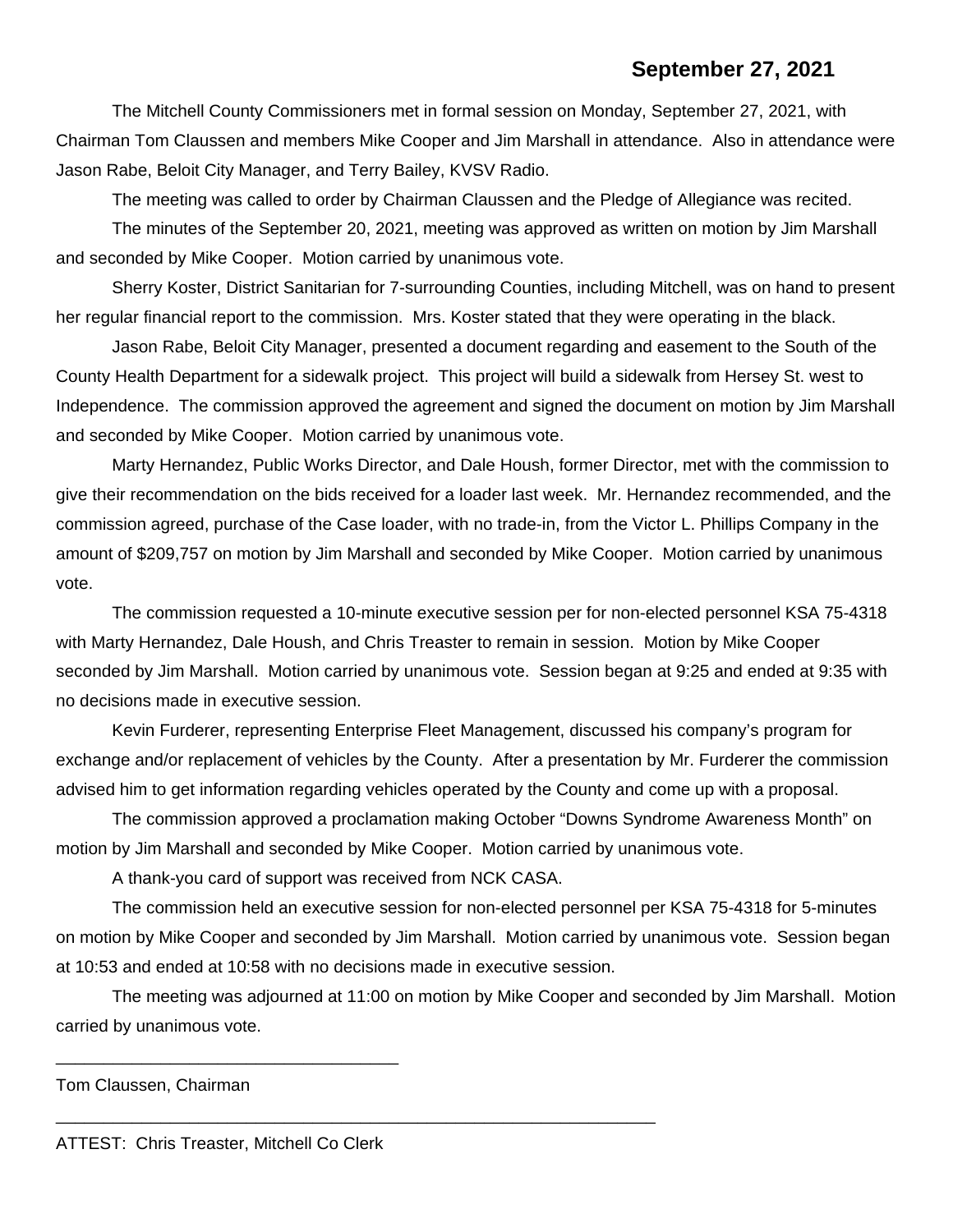### **October 4, 2021**

The Mitchell County Commissioners met in formal session on Monday, October 4, 2021 with Chairman Tom Claussen and members Mike Cooper and Jim Marshall in attendance. Also in attendance were Jason Rabe, Beloit City Manager, and Terry Bailey, KVSV Radio.

The meeting was called to order by Chairman Claussen and the Pledge of Allegiance was recited.

The minutes of the September 27, 2021 meeting were approved as written on motion by Jim Marshall and seconded by Mike Cooper. Motion carried by unanimous vote.

The commission received a Proclamation from DVACK making October Domestic Violence Awareness Month, which the commission did on motion by Jim Marshall and seconded by Mike Cooper. Motion carried by unanimous vote.

A Neighborhood Revitalization application was approved for Ben Avery, Blue Hill Gamebirds, in the amount of approximately \$100,000 on motion by Jim Marshall and seconded by Mike Cooper. Motion carried by unanimous vote.

Mike Denehay, Limestone Feeders, discussed placing a pipe to drain wastewater from lagoons at the feedlot. A map of the proposed route was provided to the commission. The commission approved the request for the pipe to be laid in the County's right-of-way on Jazmine Trail pending KDHE approval on motion by Mike Cooper and seconded by Jim Marshall. Motion carried by unanimous vote.

Eric Hamel, EMS Director, brought bids in from Pinnacle and Osage, for a new ambulance. The bids were: Pinnacle \$231,969 and Osage \$226,798. Jim Marshall made motion to purchase the ambulance from Osage for delivery in 2022-2023 to be paid with ARPA funds. Mike Cooper seconded, and the motion carried by unanimous vote. Mr. Hamel requested, and was granted, a 5-minute executive session for non-elected personnel per KSA 75-4318 on motion by Jim Marshall and seconded by Mike Cooper. Motion carried by unanimous vote. Session began at 9:13 and ended at 9:18 with no decisions made in executive session.

Heather Hartman, Community Development Director, reported on Strategic Investing. She also reported that she would like to hear ideas about what to do with Hansen Foundation Funds. She discussed the Microfactory program and requested the commission sign a letter of support for this endeavor. The commission was going to sign such letter.

The meeting was adjourned at 10:15 on motion by Mike Cooper and seconded by Jim Marshall. Motion carried by unanimous vote.

Tom Claussen, Chairman

ATTEST: Chris Treaster, Mitchell Co Clerk

\_\_\_\_\_\_\_\_\_\_\_\_\_\_\_\_\_\_\_\_\_\_\_\_\_\_\_\_\_\_\_\_\_\_\_\_\_\_\_\_\_\_\_\_\_\_\_\_\_\_\_\_\_\_\_\_\_\_\_\_\_\_\_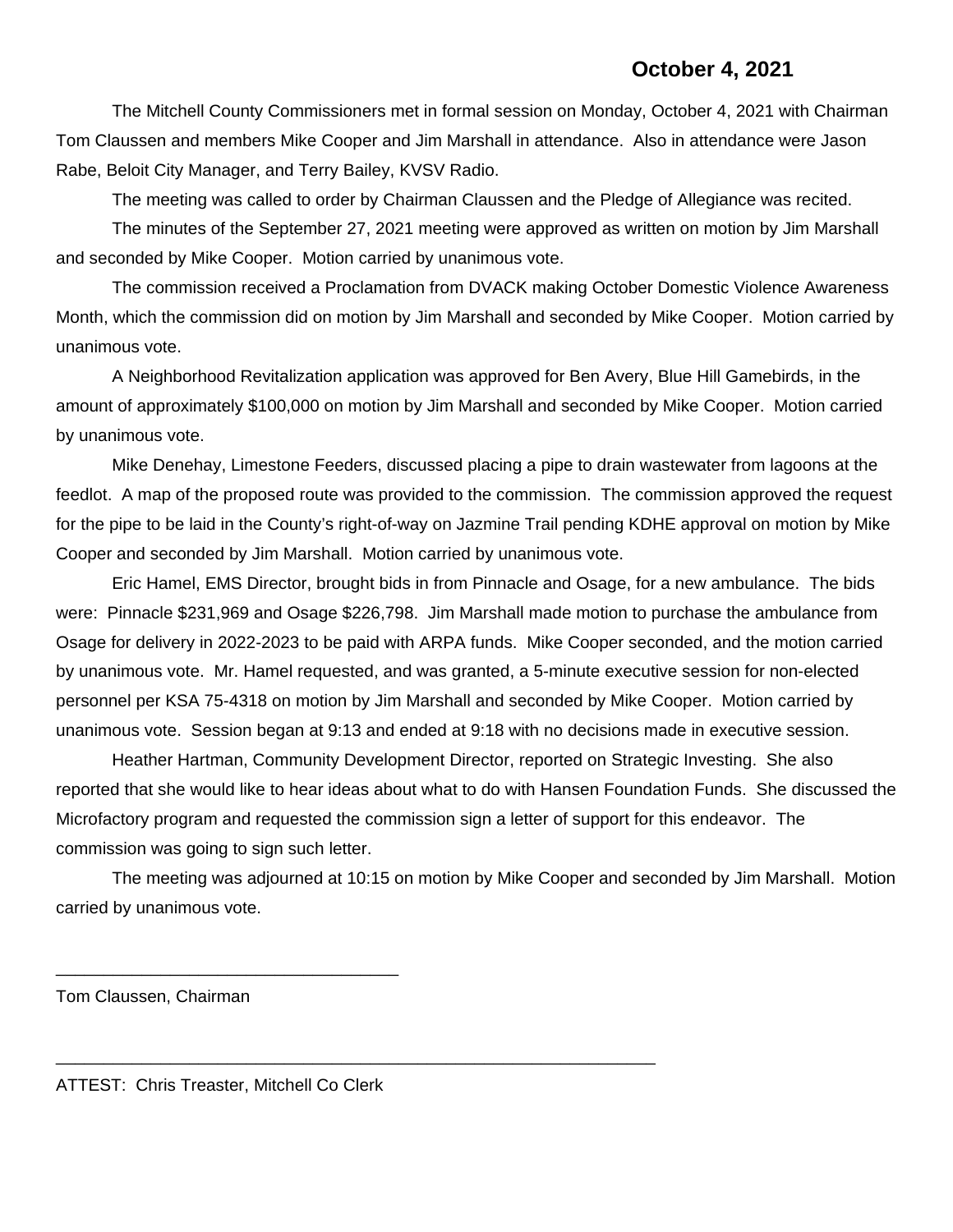## **October 11, 2021**

The Mitchell County Commissioners met in formal session on Monday, October 11, 2021 with Chairman Tom Claussen and members Mike Cooper and Jim Marshall in attendance. Also in attendance were Jason Rabe, Beloit City Manager, and Heather Hartman, Community Development Director.

The meeting was called to order by Chairman Claussen and the Pledge of Allegiance was recited.

The minutes of the October 4, 2021, meeting was approved as written on motion by Jim Marshall and seconded by Mike Cooper. Motion carried by unanimous vote.

The commission wished Community Development Director Heather Hartman their best and thanked her for her 10 years of service as she has resigned her position and will be taking a job working for the Salina Diocese Catholic Foundation.

A letter of support for grant funding purposes was signed by the commission on motion by Jim Marshall and seconded by Mike Cooper. Motion carried by unanimous vote.

Eric Hamel, EMS Director, presented his regular monthly report. He also presented a document for the commission's signature for purchase of the new ambulance. A Power-Cot will be ordered and paid for to be reimbursed by ARPA Funds next year.

The meeting was adjourned at 9:15 on motion by Jim Marshall and seconded by Mike Cooper. Motion carried by unanimous vote.

\_\_\_\_\_\_\_\_\_\_\_\_\_\_\_\_\_\_\_\_\_\_\_\_\_\_\_\_\_\_\_\_\_\_\_\_ \_\_\_\_\_\_\_\_\_\_\_\_\_\_\_\_\_\_\_\_\_\_\_\_\_\_\_\_\_\_\_\_\_\_\_\_\_\_\_\_

Tom Claussen, Chairman ATTEST: Chris Treaster, Mitchell County Clerk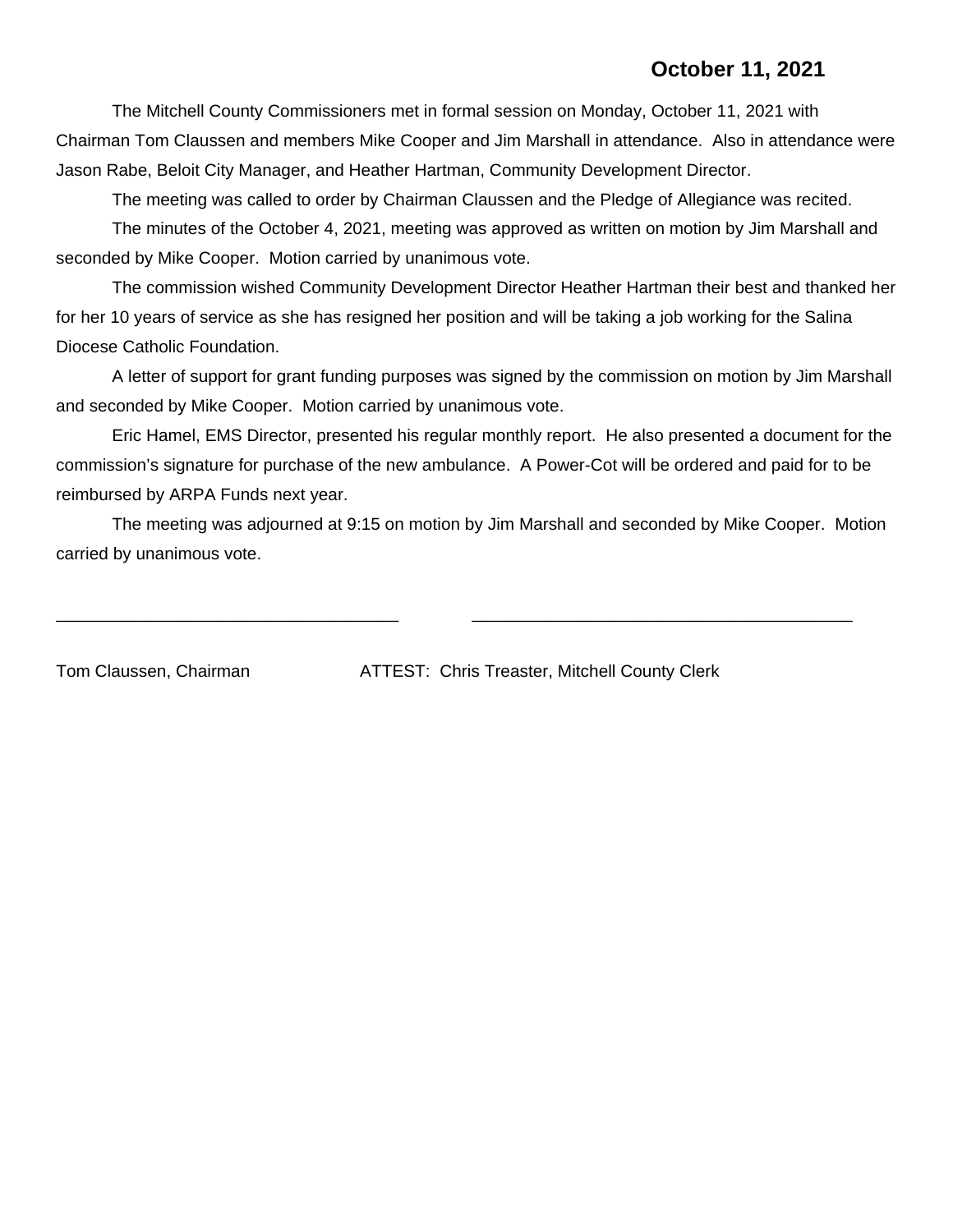The Mitchell County Commissioners met in formal session on Monday, October 1, 2021 with Chairman Tom Claussen and members Mike Cooper and Jim Marshall in attendance. Also in attendance was Terry Bailey, KVSV Radio.

The meeting was called to order by Chairman Claussen and the Pledge of Allegiance was recited.

The minutes of the October 11, 2021, meeting were approved as written on motion by Jim Marshall and seconded by Mike Cooper. Motion carried by unanimous vote.

Keegan Bailey, NCRPC, discussed the use of ARPA Grant funds for the purchase of an ambulance. She stated that the final rulings on what qualifies for these monies has not come down from the Federal Government and the ambulance may not be an item that will be covered. She said there were several other options to possibly qualify for the funds for the ambulance and she would contact Eric Hamel regarding numbers she would need for this purpose.

Jeremy McGuire, Blue Cross/Blue Shield Representative, presented the 2022 renewal for the County's Health Insurance. The increase will be 2.99% for 2022. The commission renewed with Blue Cross on motion by Mike Cooper and seconded by Jim Marshall. Motion carried by unanimous vote.

Marty Hernandez, Public Works Director, met with the commission to request permission to sell some old and unused equipment at the fall auction at Hansen Auction. He stated a list of equipment that they did not use or need and the commission approved the sale of the equipment at auction.

The meeting was adjourned at 10:00 on motion by Jim Marshall and seconded by Mike Cooper. Motion carried by unanimous vote.

\_\_\_\_\_\_\_\_\_\_\_\_\_\_\_\_\_\_\_\_\_\_\_\_\_\_\_\_\_\_\_\_\_\_\_\_ \_\_\_\_\_\_\_\_\_\_\_\_\_\_\_\_\_\_\_\_\_\_\_\_\_\_\_\_\_\_\_\_\_\_\_\_\_\_\_\_

Tom Claussen, Chairman ATTEST: Chris Treaster, Mitchell County Clerk

 **October 25, 2021**

The Mitchell County Commissioners did not meet on Monday, October 25, 2021.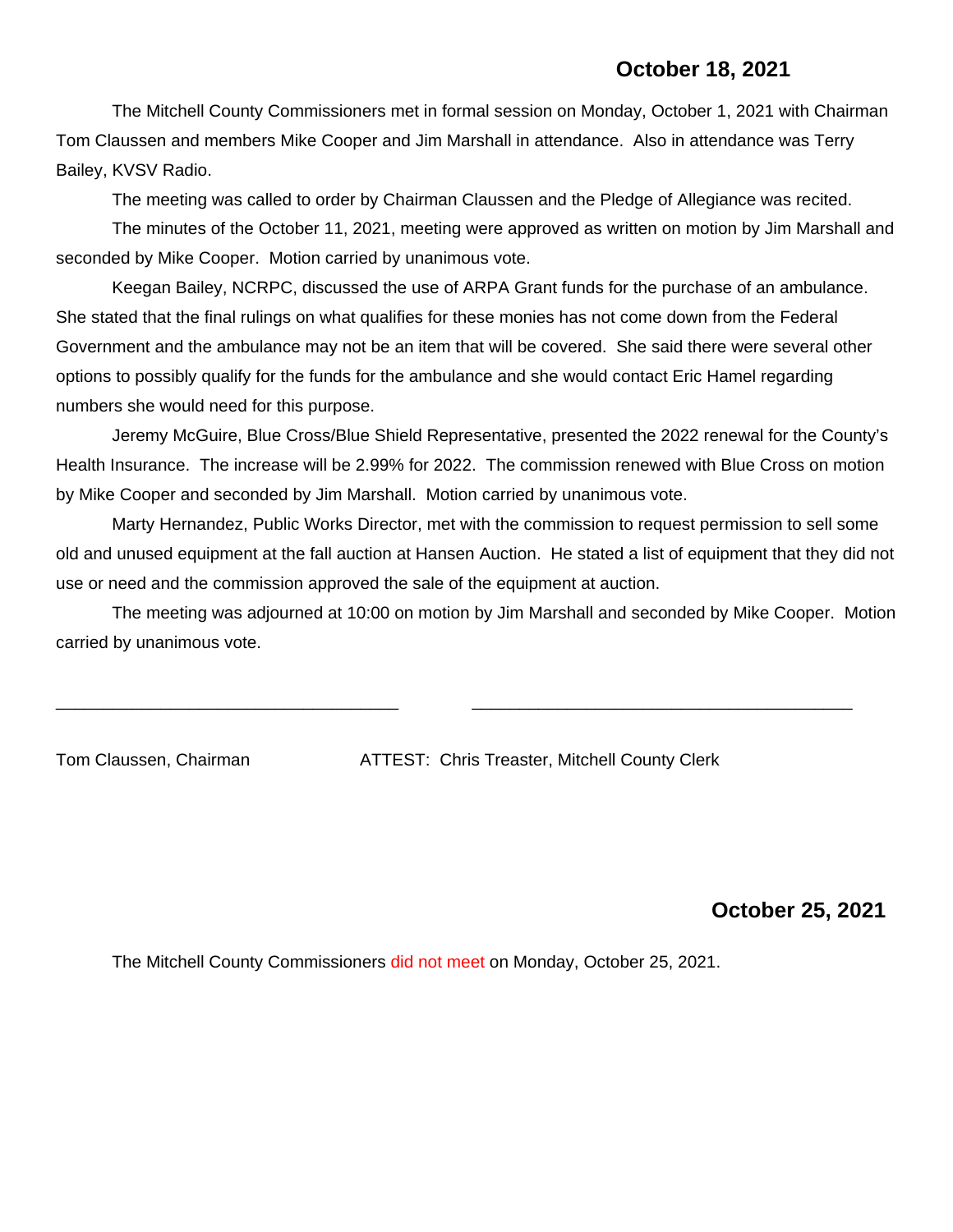## **November 1, 2021**

The Mitchell County Commissioners met in formal session on Monday, November 1, 2021 with Chairman Tom Claussen and members Mike Cooper and Jim Marshall in attendance. Also in attendance was Jason Rabe, Beloit City Manager.

The meeting was called to order by Chairman Claussen and the Pledge of Allegiance was recited.

The minutes of the October 18, and waiver of October 25, 2021 meeting were approved as written on motion by Jim Marshall and seconded by Mike Cooper. Motion carried by unanimous vote.

Keegan Bailey, NCRPC, discussed the use of ARPA Grant funds for the purchase of an ambulance. She stated that she had contacted Eric Hamel, EMS, who provided her with documentation showing an increase in calls due to COVID. This will allow the ambulance purchase from ARPA funds.

Lisa Blad, County Health, had the commission sign certificates for years of service handed out each December. She also asked the commission what amount they wanted to give employees in Chamber Bucks for Christmas since there will be no party held this year. The commission made motion by Mike Cooper and seconded by Jim Marshall to provide \$150 per employee in Chamber Bucks this year. Motion carried by unanimous vote.

Eric Hamel, EMS Director, met with the commission and informed them that Osage Ambulance had a cancellation on an order and if we will accept a 2022 model we could have a new ambulance a year sooner than expected. The commission agreed to the purchase. Accepting offers of reduced payments for settlement of accounts was discussed.

Becky Snook, Communications Director, requested, and was granted, a 10-minute executive session for nonelected personnel per KSA 75-4318 on motion by Jim Marshall and seconded by Mike Cooper. Motion carried by unanimous vote. Session began at 9:35 and ended at 9:45 with no decisions made in executive session.

David Dohe, Emergency Management Director, provided the commission with an overview of the recent Fire District meeting held on October 21<sup>st</sup>. He also provided quotes for a bumper guard for his pickup if the funds provided by KCAMP become available.

Heather Hartman, Outgoing Community Development Director, provided the commission with an overview of her accomplishments during her tenure. The commission applauded her work and thanked her for her hard work. She will be sorely missed.

Neighborhood Revitalization Applications were received and approved for the following:

| Roberts Family Funeral Service | \$73,617 |
|--------------------------------|----------|
| Leland Ellenz                  | \$41,000 |
| Tom & Mary Claussen            | \$63,262 |

Approved on motion by Jim Marshall and seconded by Mike Cooper. Motion carried by unanimous vote. Brent Cunningham and Chris Marozas were reappointed to the Mitchell County Hospital Board and Brian Eilert and Philip Kirchoff were reappointed to the Public Building Commission on motion by Jim Marshall and seconded by Mike Cooper. Motion carried by unanimous vote.

The meeting was adjourned at 10:40 on motion by Jim Marshall and seconded by Mike Cooper. Motion carried by unanimous vote.

\_\_\_\_\_\_\_\_\_\_\_\_\_\_\_\_\_\_\_\_\_\_\_\_\_\_\_\_\_\_\_\_\_\_\_\_ \_\_\_\_\_\_\_\_\_\_\_\_\_\_\_\_\_\_\_\_\_\_\_\_\_\_\_\_\_\_\_\_\_\_\_\_\_\_\_\_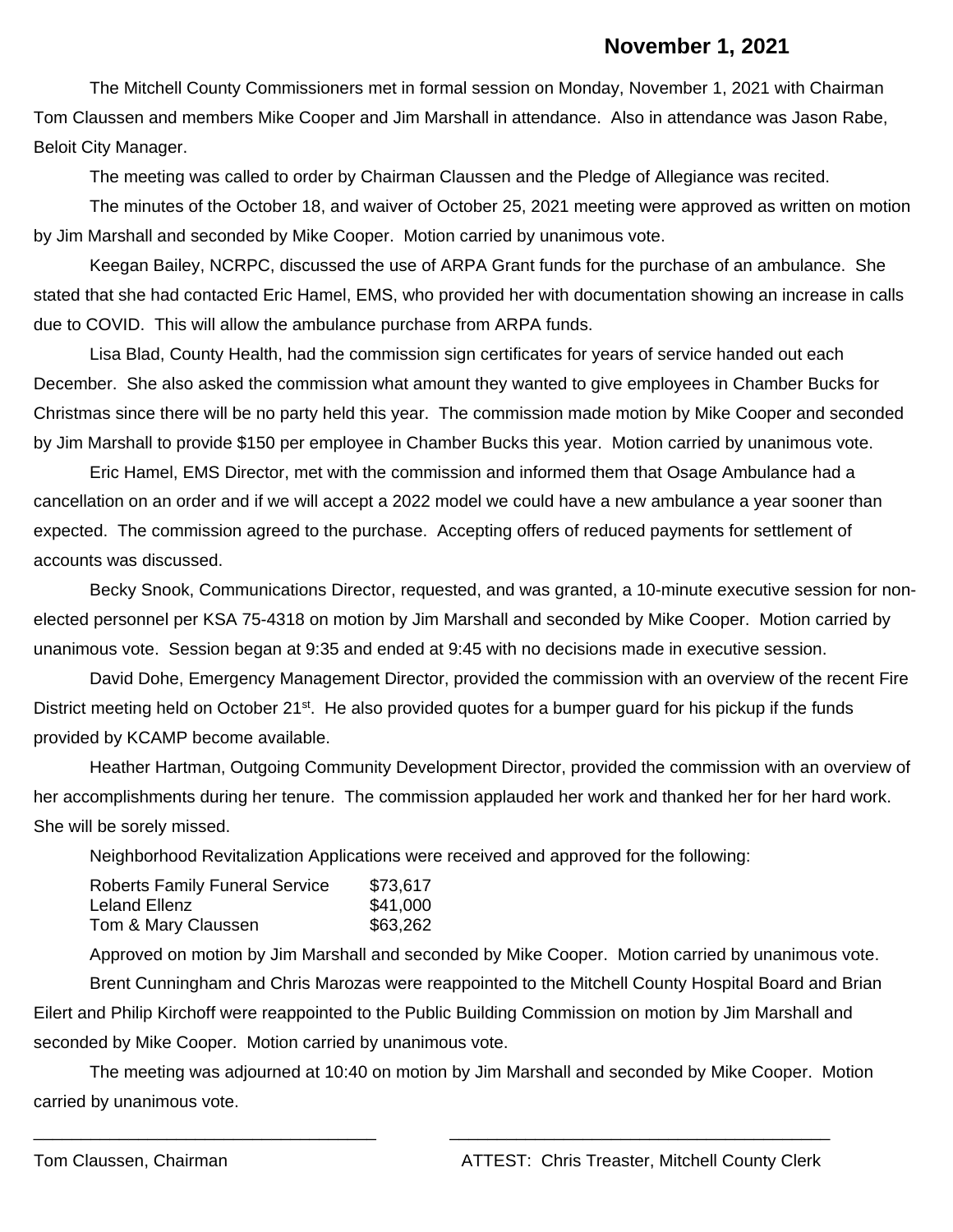### **November 8, 2021**

The Mitchell County Commissioners met in formal session on Monday, November 8, 2021 with members Mike Cooper and Jim Marshall in attendance. Chairman Tom Claussen was absent.

The meeting was called to order by Acting Chairman Cooper and the Pledge of Allegiance was recited. The minutes of the November 1, 2021 meeting were approved as written on motion by Jim Marshall and seconded by Mike Cooper. Motion carried by unanimous vote.

Eric Hamel, EMS Director, presented his regular monthly report.

Keegan Bailey, NCRPC, discussed the use of ARPA Grant funds for infrastructure improvements for Rural Water District #2. The Water District will need to request the funds from the commission.

Jim Marshall made motion to purchase a bumper guard for the Emergency Management pickup from WT Repair in the amount of \$1,200. Mike Cooper seconded the motion and it carried by unanimous vote.

The commission received a letter from Pawnee Mental Health regarding Kathy Webster and Terry Bailey's positions on the board. They will need to find replacements for next year. Barb Wise was appointed as an alternate to the PMH Board on motion by Jim Marshall and seconded by Mike Cooper. Motion carried by unanimous vote.

The meeting was adjourned at 10:00 on motion by Jim Marshall and seconded by Mike Cooper. Motion carried by unanimous vote.

Tom Claussen, Chairman

\_\_\_\_\_\_\_\_\_\_\_\_\_\_\_\_\_\_\_\_\_\_\_\_\_\_\_\_\_\_\_\_\_\_\_\_\_\_\_\_ ATTEST: Chris Treaster, Mitchell County Clerk

\_\_\_\_\_\_\_\_\_\_\_\_\_\_\_\_\_\_\_\_\_\_\_\_\_\_\_\_\_\_\_\_\_\_\_\_

 The canvass for the November 2, 2021 City/School Election was opened at 10:00. There were 17 provisional ballots 10 which were counted. The post-election audit came out exactly to machine tabulated numbers. The canvass was closed with no exceptions to results.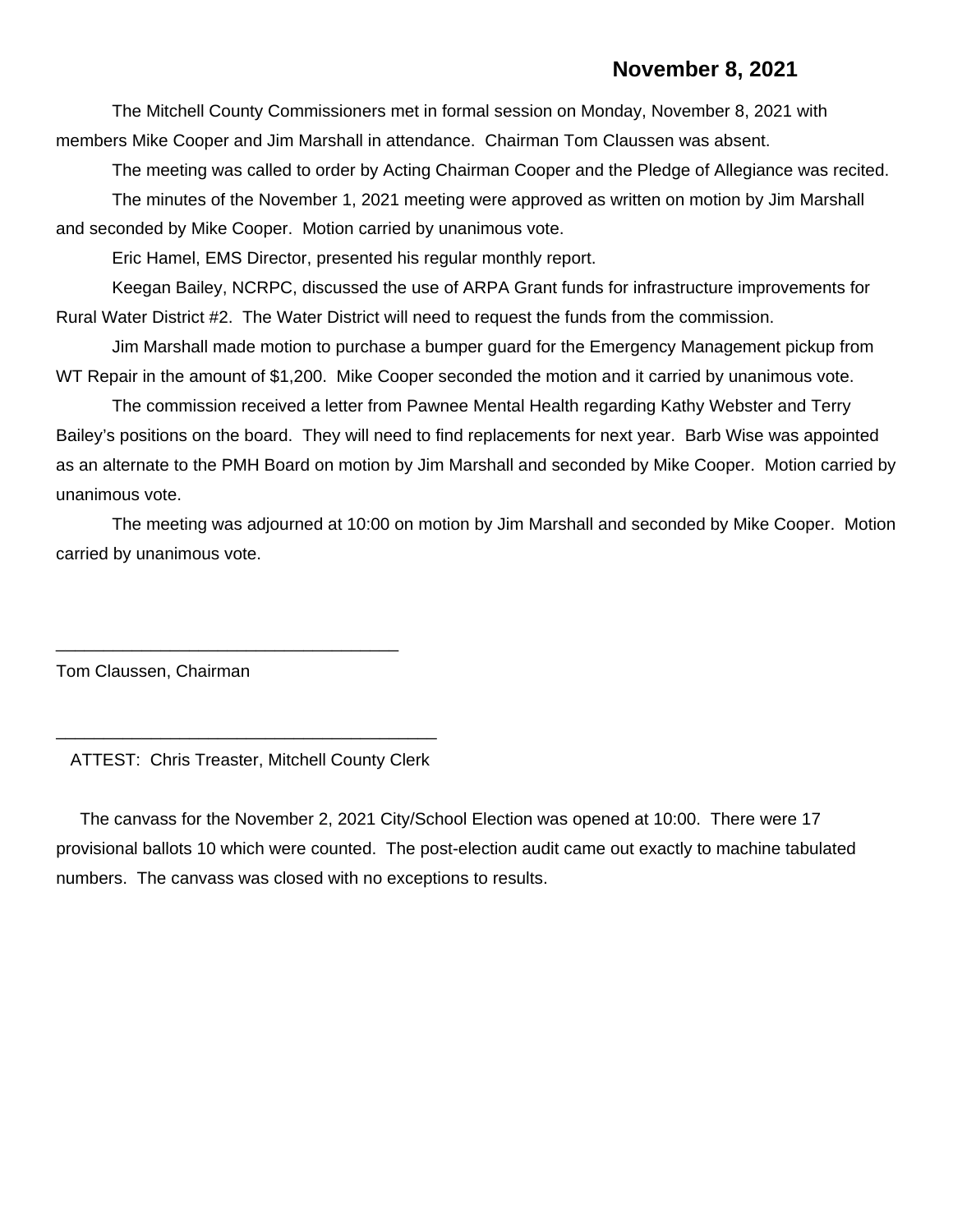The Mitchell County Commissioners met in formal session on Monday, November, 2021 with Chairman Tom Claussen and members Mike Cooper and Jim Marshall in attendance. Also present was Jason Rabe, Beloit City Manager.

The meeting was called to order by the Chairman and the Pledge of Allegiance was recited.

The minutes of the November 8, 2021, meeting was approved as written on motion by Jim Marshall and seconded by Mike Cooper. Motion carried by unanimous vote.

Names for a tie in the Post Rock Extension District Board member Position #3 were put into a box and Chairman Claussen pulled Joyce McKinney's name as the winner of the election for that position.

Stuart Porter, Schwab-Eaton and Marty Hernandez, Public Works Director, presented the plans for the shop building for Public Works. There are a couple more tweaks that need to be made to the plans, but they are complete for the most part. An advertisement for bids will be placed in the local newspapers and run onetime. Bids will be received on December 20<sup>th</sup> at which time they will be opened by the commission. The bids will be reviewed, and an announcement will be made on December 31.

A Neighborhood Revitalization application was approved for Eric & Jami Widrig in the amount of \$56,800 on motion by Jim Marshall and seconded by Mike Cooper. Motion carried by unanimous vote.

A letter was approved and signed by the commission in support of Kyle Railroad's grant application for repairs to rail lines for 23 miles of rail between Beloit to near Jamestown. The commission approved, on motion by Jim Marshall and seconded by Mike Cooper to approved and sign the letter. Motion carried by unanimous vote.

Eric Hamel announced that he will be losing an employee on December 1<sup>st</sup> and possibly another one soon.

The commission took a 15-minute recess on motion by Jim Marshall and seconded by Mike Cooper. Motion carried by unanimous vote. 9:35 to 9:50.

The meeting was adjourned at 9:50 on motion by Mike Cooper and seconded by Jim Marshall. Motion carried by unanimous vote.

Tom Claussen, Chairman

\_\_\_\_\_\_\_\_\_\_\_\_\_\_\_\_\_\_\_\_\_\_\_\_\_\_\_\_\_\_\_\_\_\_\_\_\_\_\_\_ ATTEST: Chris Treaster, Mitchell County Clerk

\_\_\_\_\_\_\_\_\_\_\_\_\_\_\_\_\_\_\_\_\_\_\_\_\_\_\_\_\_\_\_\_\_\_\_\_

The commission viewed a fire truck for MCO Fire District in the Courthouse parking lot and purchased from the Forestry Service.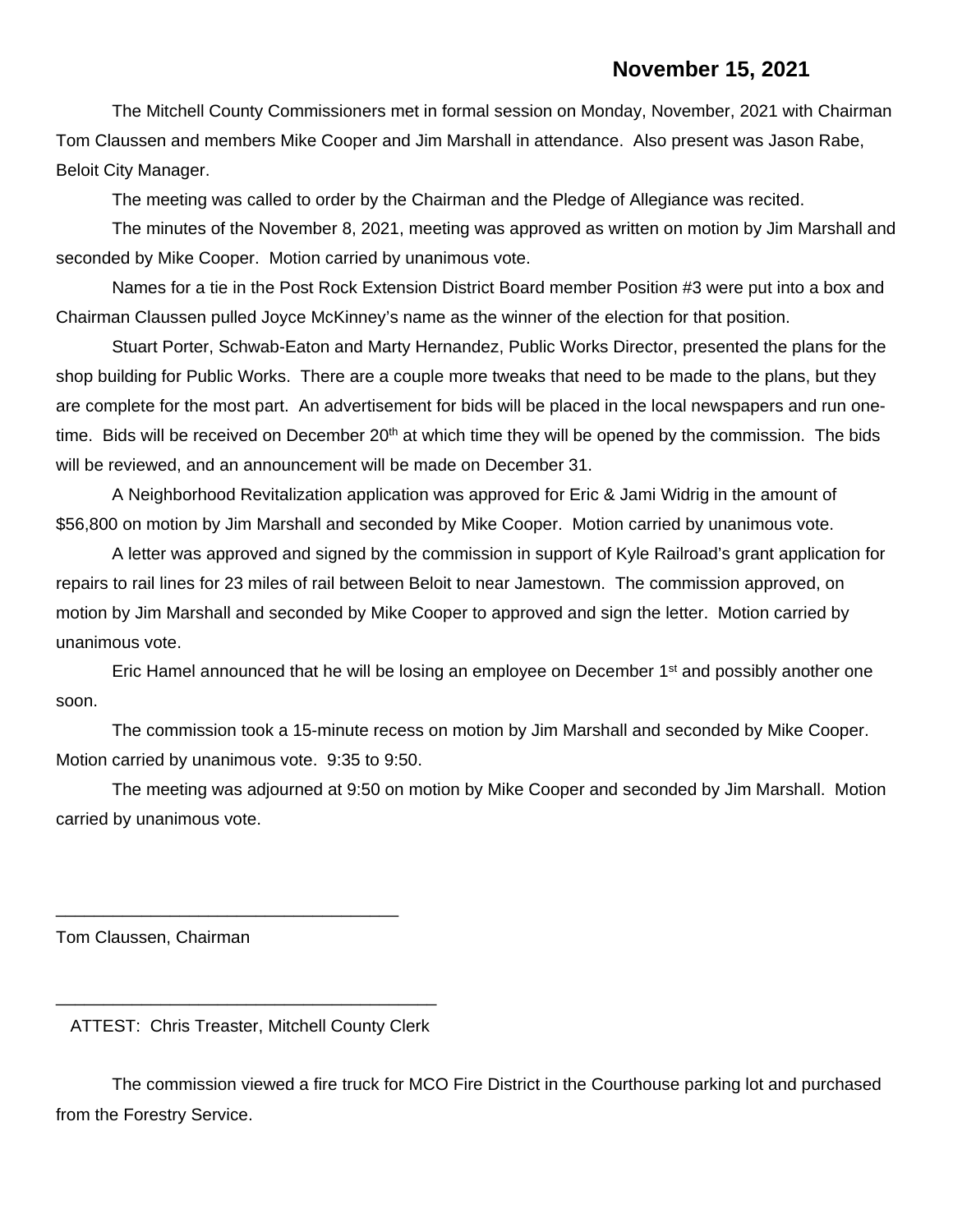## **November 22, 2021**

The Mitchell County Commissioners met in formal session on Monday, November 22, 2021 with Chairman Tom Claussen and members Mike Cooper and Jim Marshall (via Zoom) in attendance. Also present was Jason Rabe, Beloit City Manager.

The meeting was called to order by the Chairman and the Pledge of Allegiance was recited.

The minutes of the November 15, 2021 meeting were approved as written on motion by Jim Marshall and seconded by Mike Cooper. Motion carried by unanimous vote.

Keegan Bailey, NCRPC ARPA Grant Administrator, brought an update to the commission on how much money and how much money is left of the ARPA funding.

Ron Weber, RWD #2 Board President and Terry Gradig, RWD #2 Manager, met with the commission and requested possible ARPA funding for a replacement water tower for their district. The one new tower would be 100' tall and hold 50-60,000 gallons of water. It would replace 3 pipes. The area that would benefit from this upgrade would be north of Glen Elder affecting 150-200 households as well as the State Park. The approximate cost of the new tower is \$750,000. There are also other funding options from CDBG, USDA, and KDHE. These funding options could help lower the amount of ARPA funds required to complete the project. The commission agreed that this would be a good fit for meeting requirements for water infrastructure required by the grant.

The commission cancelled the meeting for November 29<sup>th</sup> as it is the 5<sup>th</sup> Monday of the month.

The meeting was adjourned at 9:40 on motion by Mike Cooper and seconded by Tom Claussen. Motion carried by unanimous vote.

Tom Claussen, Chairman

ATTEST: Chris Treaster, Mitchell County Clerk

\_\_\_\_\_\_\_\_\_\_\_\_\_\_\_\_\_\_\_\_\_\_\_\_\_\_\_\_\_\_\_\_\_\_\_\_\_\_\_

\_\_\_\_\_\_\_\_\_\_\_\_\_\_\_\_\_\_\_\_\_\_\_\_\_\_\_\_\_\_\_\_\_\_\_\_

#### **November 29, 2021**

The Mitchell County Commissioners did not meet in formal session on Monday, November 29, 2021 as it was the  $5<sup>th</sup>$  Monday of the month and there were no items on the agenda.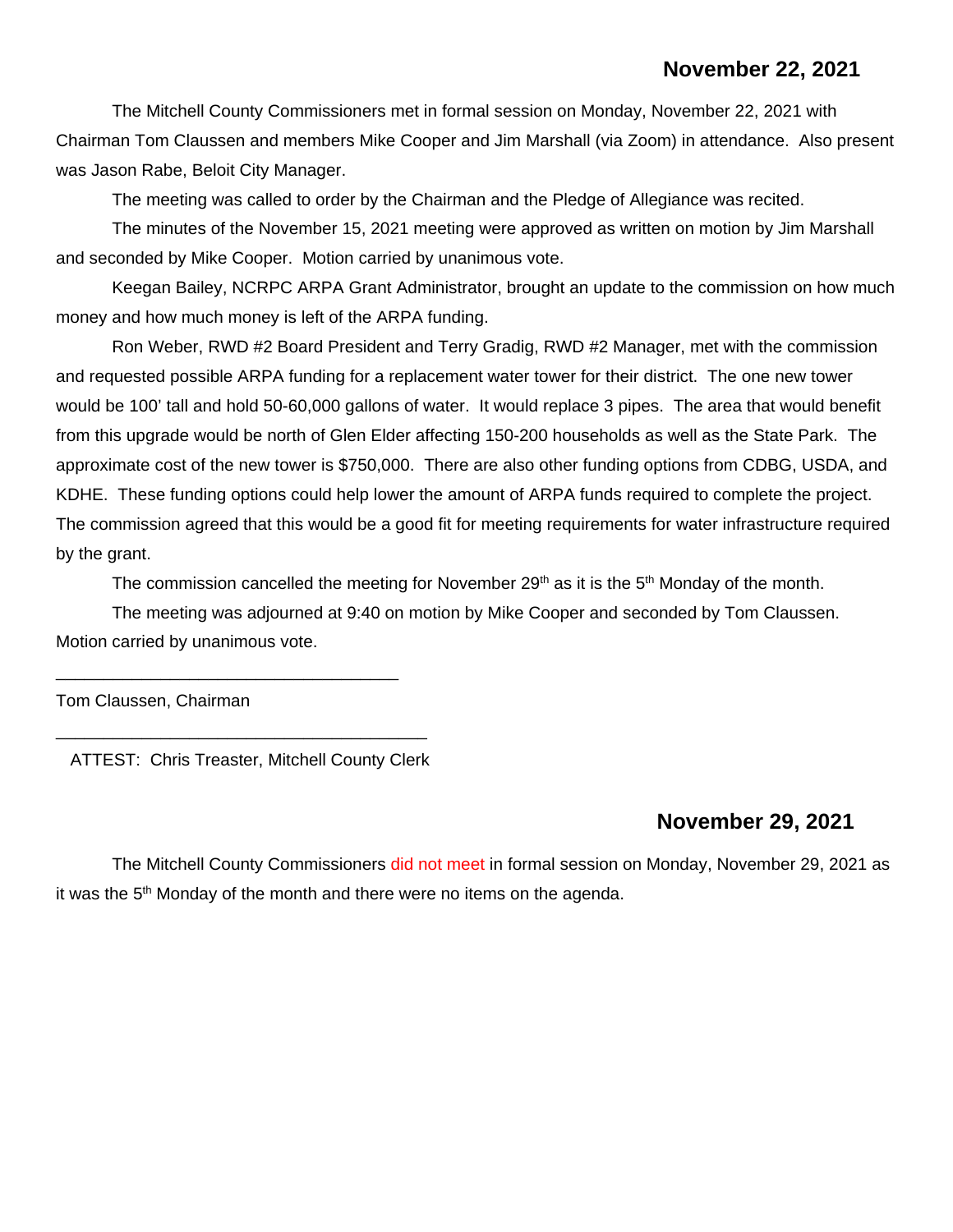## **December 6, 2021**

The Mitchell County Commissioners met in formal session on Monday, December 6, 2021 with Chairman Tom Claussen and members Mike Cooper and Jim Marshall in attendance. Also present was Jason Rabe, Beloit City Manager.

The meeting was called to order by the Chairman and the Pledge of Allegiance was recited.

The minutes of the November 22, 2021 meeting and November 29th waiver of meeting were approved as written on motion by Jim Marshall and seconded by Mike Cooper. Motion carried by unanimous vote. The commission made a statement regarding the death of Bob Dole.

Stuart Porter, Schwab-Eaton, reported that the Public Works building is out for bids. There will be a pre-bid meeting at the Beloit Municipal Building on December 7th at 10:00.

Keegan Bailey, NCRPC ARPA Grant Administrator, discussed other possibilities for ARPA funding. There is an option to help those who cannot pay their water bills to qualify for ARPA money through DCF. She also reported that the County Health parking lot may qualify for ARPA funds due to the increase in clients.

Jason Rabe, Beloit City Administrator, and Doug Palen, representing NCK Outdoors, discussed the bike and walking trails from Chautauqua Park on the east side of the river. There may be issues near the County Highway yard. They will meet at the yard on Thursday December 9th at the County shop at 2:00 p.m.

David Dohe, Emergency Management, and Eric Hamel, EMS, discussed with the commission the possibility of a new building to house the ambulances and the dive team equipment. Their preference would be a building in Beloit for the ambulances and a building in Glen Elder for the dive team equipment. The commission took the matter under advisement.

The commission approved and signed a contract for services with Pawnee Mental Health on motion by Mike Cooper and seconded by Jim Marshall. Motion carried by unanimous vote.

The commission congratulated the Beloit Football Team on their 2nd place finish in the State Championship game.

The meeting was adjourned at 9:45 on motion by Jim Marshall and seconded by Mike Cooper. Motion carried by unanimous vote.

Tom Claussen, Chairman

\_\_\_\_\_\_\_\_\_\_\_\_\_\_\_\_\_\_\_\_\_\_\_\_\_\_\_\_\_\_\_\_\_\_\_\_\_\_\_\_ ATTEST: Chris Treaster, Mitchell County Clerk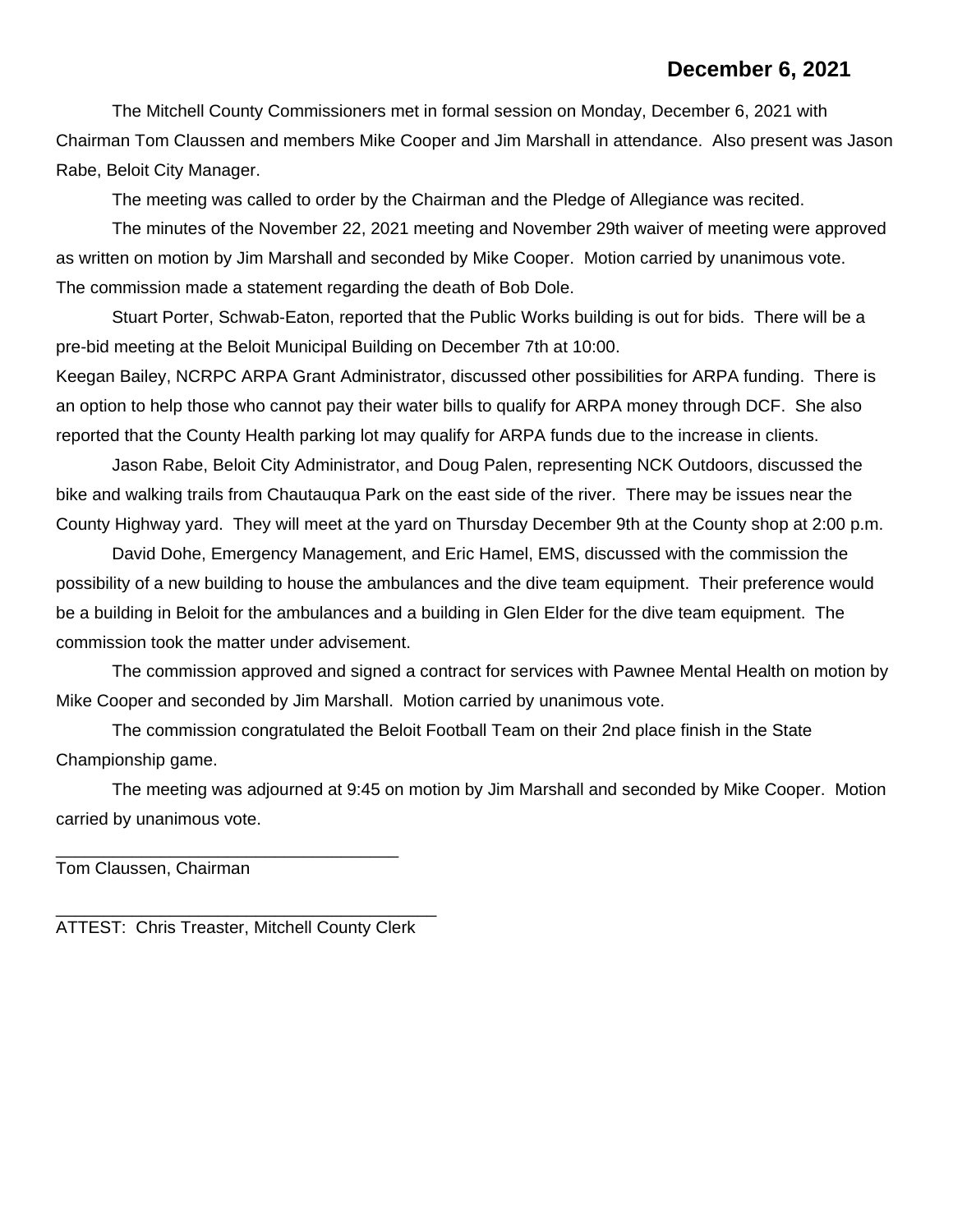The Mitchell County Commissioners met in formal session on Monday, December 13, 2021 with Chairman Tom Claussen and members Mike Cooper and Jim Marshall in attendance. Also present was Jason Rabe, Beloit City Manager.

The meeting was called to order by the Chairman and the Pledge of Allegiance was recited.

The minutes of the December 6, 2021 meeting were approved as written on motion by Jim Marshall and seconded by Mike Cooper. Motion carried by unanimous vote.

Stuart Porter, Schwab-Eaton, informed the commission that several contractors and sub-contractors had stated that the time allowed to submit bids for the Public Works Building was too short. The commission agreed to extend the date for bids to be submitted and they will be opened at 2:00 p.m. on January 10, 2022 in the Commission Room at the Courthouse.

The commission approved and signed a letter of support for the 3 Heart House renovation to the Historic Economic Asset Lifeline Committee (HEAL) through the Kansas Department of Commerce on motion by Jim Marshall and seconded by Mike Cooper. Motion carried by unanimous vote.

Cortney Murrow, County Health Administrator, discussed the parking lot at the Health Department.

Kathy Webster, Pawnee Mental Health Board, will be leaving that position as she has served her allowed 12-years on the board. She hoped they could find a replacement for her. Barb Wise, who was appointed as an alternate to the board agreed to be appointed to a regular term on the board, which the commission did, on motion by Jim Marshall and seconded by Mike Cooper. Motion carried by unanimous vote.

Eric Hamel, EMS Director, presented his regular monthly report.

The commission gave approval for Emergency Management Director David Dohe to attend the AHIMTA Symposium in Denver, Colorado from February 26, 2022 to March 3, 2022 on motion by Jim Marshall and seconded by Mike Cooper. All expenses will be reimbursed by Homeland Security. Motion carried by unanimous vote.

The commission held a 15-minute executive session for non-elected personnel on motion by Jim Marshall and seconded by Mike Cooper. Motion carried by unanimous vote. County Clerk was asked to remain in session. Session began at 9:50 and ended at 10:05 when it was extended 10-minute on motion by Jim Marshall and seconded by Mike Cooper. Motion carried by unanimous vote. Session ended at 10:15 with no decisions made in executive session.

Mike Cooper made motion by give a \$1 per hour raise to every employee which was seconded by Jim Marshall and carried by unanimous vote.

The meeting was adjourned at 10:15 on motion by Jim Marshall and seconded by Mike Cooper. Motion carried by unanimous vote.

Tom Claussen, Chairman

\_\_\_\_\_\_\_\_\_\_\_\_\_\_\_\_\_\_\_\_\_\_\_\_\_\_\_\_\_\_\_\_\_\_\_\_\_\_\_\_ ATTEST: Chris Treaster, Mitchell County Clerk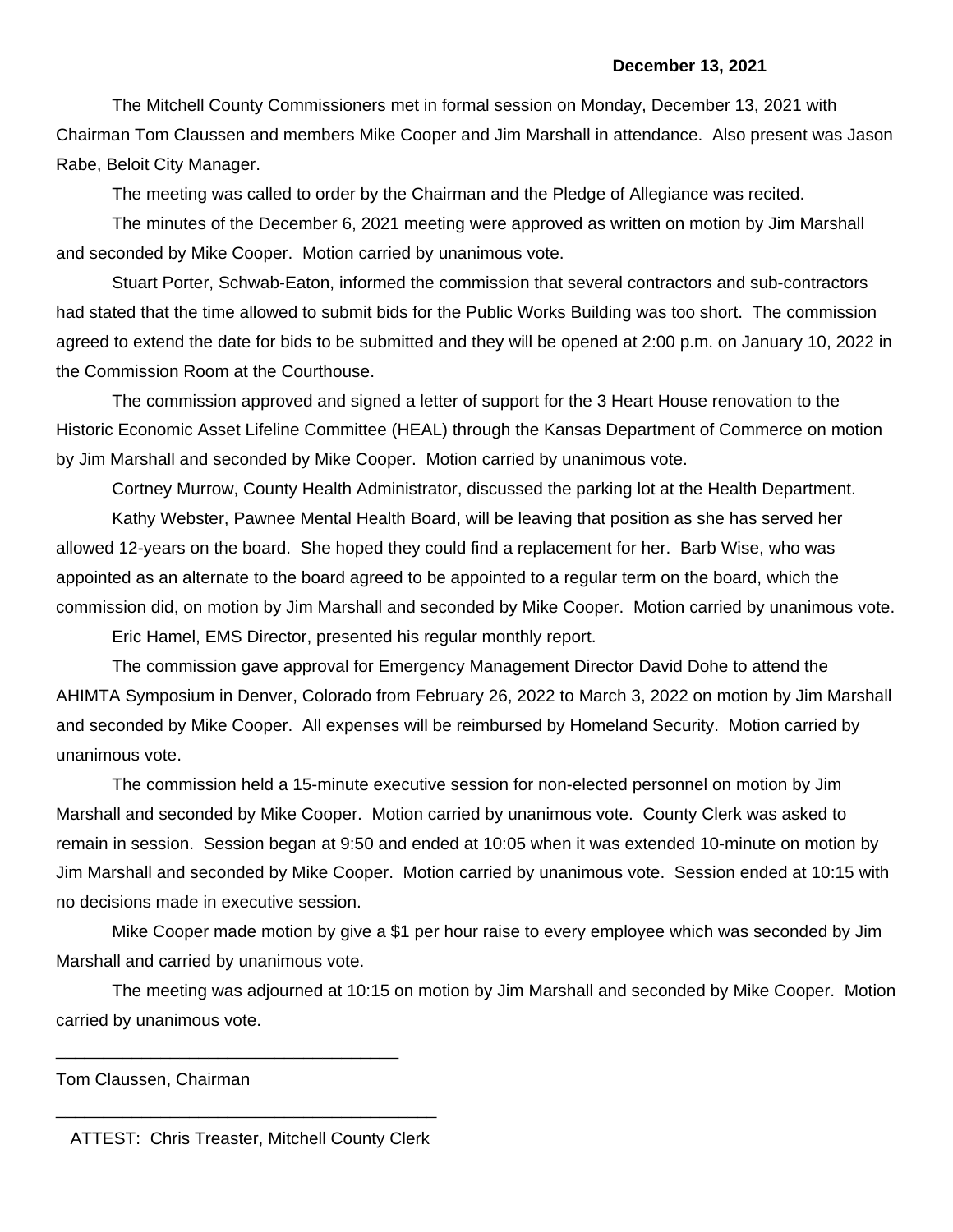The Mitchell County Commissioners met in formal session on Monday, December 20, 2021 with Chairman Tom Claussen and members Mike Cooper and Jim Marshall in attendance.

The meeting was called to order by the Chairman and the Pledge of Allegiance was recited.

The minutes of the December 13, 2021 meeting were approved as written on motion by Jim Marshall and seconded by Mike Cooper. Motion carried by unanimous vote.

Casey Fraser, Foley Equipment, stopped by to present the commission with calendars and desk blotters for 2022.

Emergency Management Director David Dohe reported on the December 15th wind event. The commission approved Resolution 2021-EM declaring a disaster due to wildfires and wind on motion by Jim Marshall and seconded by Mike Cooper. Motion carried by unanimous vote.

The commission held a 15-minute executive session for non-elected personnel per KSA 75-4318 on motion by Mike Cooper and seconded by Jim Marshall. Motion carried by unanimous vote. Session began at 9:08 and ended at 9:23 with no decisions made in executive session.

Chairman Claussen left the meeting to attend a funeral.

The commission took a 20-minute break.

A Neighborhood Revitalization application was approved for Luke Hansen in the amount of \$310,050 on motion by Jim Marshall and seconded by Mike Cooper. Motion carried by unanimous vote.

The meeting was adjourned at 9:55 on motion by Mike Cooper and seconded by Jim Marshall. Motion carried by unanimous vote.

Tom Claussen, Chairman

\_\_\_\_\_\_\_\_\_\_\_\_\_\_\_\_\_\_\_\_\_\_\_\_\_\_\_\_\_\_\_\_\_\_\_\_\_\_\_\_ ATTEST: Chris Treaster, Mitchell County Clerk

\_\_\_\_\_\_\_\_\_\_\_\_\_\_\_\_\_\_\_\_\_\_\_\_\_\_\_\_\_\_\_\_\_\_\_\_

A Department Head meeting was held at 10:00. Those in attendance were: Mark Noah, Marty Hernandez, Cortney Murrow, Jason Vetter, Brian Streit, Becky Snook, David Dohe, Eric Hamel, Clint Offutt, Tony Perez, Donna Schmitt, Melinda Latham, and Tami Eck. Each department provided current activities in their respective departments. Raises were discussed as was paid time off vs. sick leave and vacation leave.

The meeting ended at 11:20.